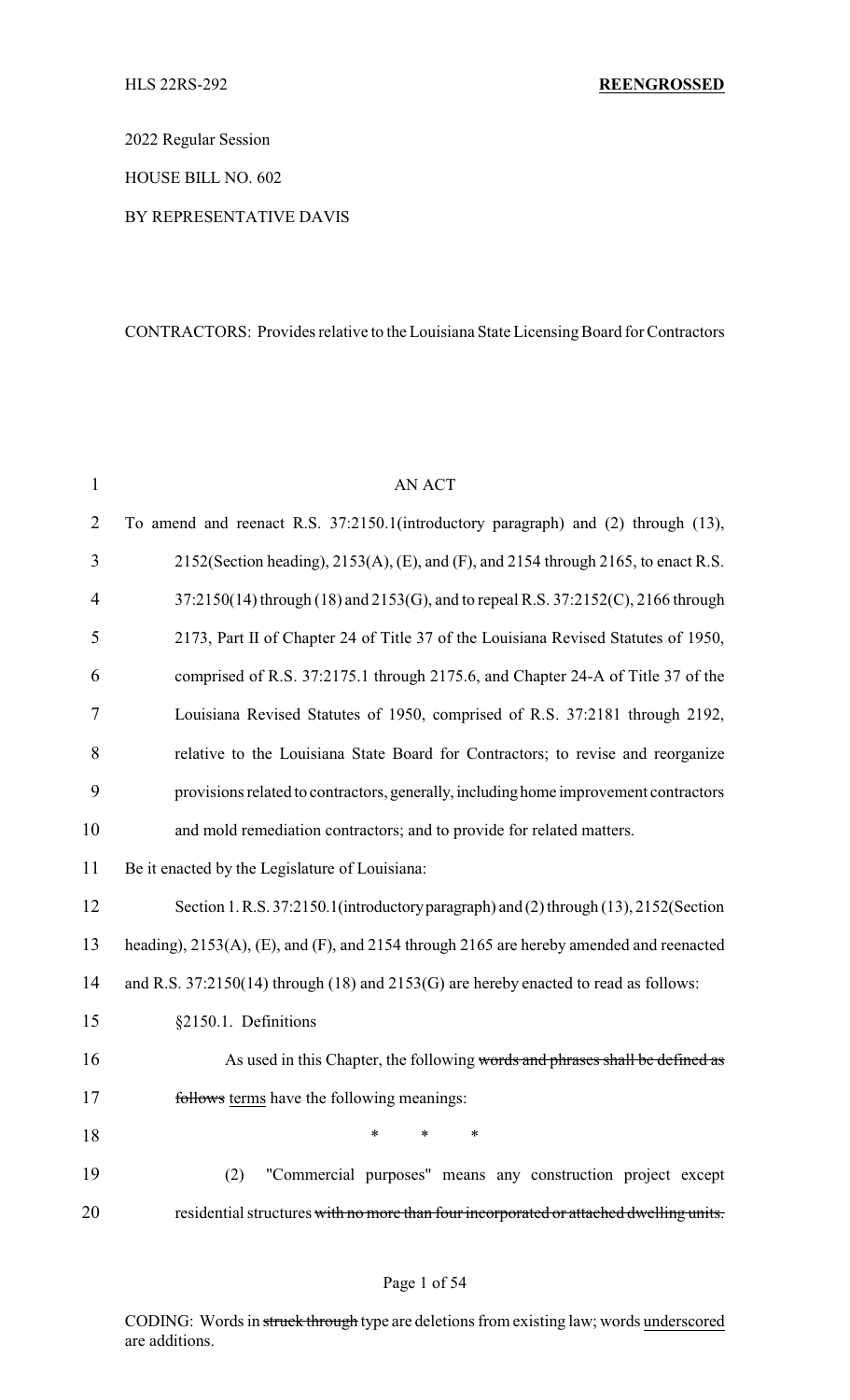| $\mathbf{1}$   | intended to be primarily occupied as a residence with no more than four separate        |
|----------------|-----------------------------------------------------------------------------------------|
| $\overline{2}$ | dwelling units incorporated into one structure.                                         |
| 3              | (3) "Contract" means an agreement to perform a scope of work that is                    |
| 4              | regulated by this Chapter. It includes the entire cost of the construction undertaking, |
| 5              | including labor, materials, rentals, and all direct and indirect project expenses. The  |
| 6              | cost of materials, rentals, and direct and indirect expenses shall be included          |
| 7              | regardless of who pays the costs or if they are donated. The "principal contract" is    |
| 8              | the agreement to perform the entire scope of work for a construction project.           |
| 9              | $(4)(a)$ "Contractor" means any person who undertakes to, attempts to, or               |
| 10             | submits a price or bid or offers to construct, supervise, superintend, oversee, direct, |
| 11             | or in any manner assume charge of the construction, alteration, repair, improvement,    |
| 12             | movement, demolition, putting up, tearing down, or furnishing labor, or furnishing      |
| 13             | labor together with material or equipment, or installing the same for material or       |
| 14             | equipment for any of the following:                                                     |
| 15             | (i) Any building, highway, road, railroad, sewer, grading, excavation,                  |
| 16             | pipeline, public utility structure, project development, housing, or housing            |
| 17             | development, improvement, or any other construction undertaking for which the           |
| 18             | entire cost is fifty thousand dollars or more when the property is to be used for       |
| 19             | commercial purposes.                                                                    |
| 20             | Any new residential structure where the entire cost is seventy-five<br>(i)              |
| 21             | thousand dollars or more when the property is used for residential purposes.            |
| 22             | Any improvements or repairs where the entire cost exceeds seven<br>(iii)                |
| 23             | thousand five hundred dollars to an existing residential structure.                     |
| 24             | (iv) Any mold remediation where the entire cost exceeds seven thousand five             |
| 25             | hundred dollars.                                                                        |
| 26             | The term "contractor" includes general contractors, subcontractors,<br>(b)              |
| 27             | architects, and engineers persons who receive an additional fee for the employment      |
| 28             | or direction of labor, or any other work beyond the normal architectural or             |
| 29             | engineering services.                                                                   |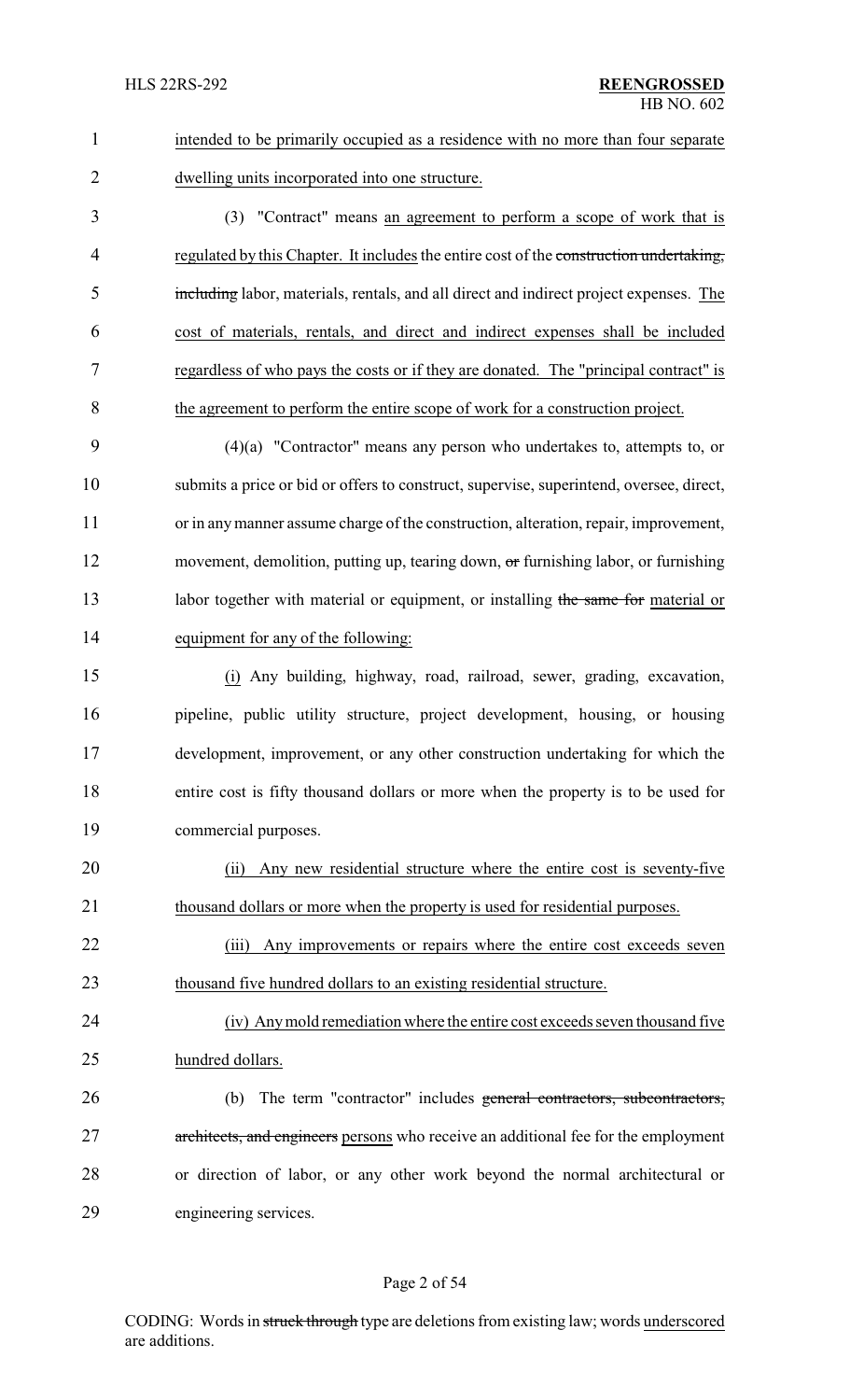(c) A contractor holding a license in the major classification of hazardous materials, or any subclassifications thereunder, shall be defined in terms of work performed for which the cost is one dollar or more.

 (d) "Contractor" shall not mean any person, supplier, manufacturer, or employee of such person who assembles, repairs, maintains, moves, puts up, tears 6 down, or disassembles any patented, or proprietary, or patented and proprietary environmental equipment supplied by such person to a contractor to be used solely by the contractor for a construction undertaking. "Proprietary" shall mean specific and specialized equipment installation, manufacturing processes, uses, or components that are protected from disclosure to third parties by the owner or manufacturer of the equipment.

12 (4.1) (5) "Electrical contractor" means any person who undertakes to, attempts to, or submits a price or bid or offers to construct, supervise, superintend, oversee, direct, or in any manner assume charge of the construction, alteration, repair, improvement, movement, demolition, putting up, tearing down, or furnishing 16 labor together with material and equipment, or installing the same for the wiring, fixtures, or appliances for the supply of electricity to any residential, commercial, or other project, when the cost of the undertaking exceeds the sum of ten thousand dollars. This Paragraph shall not be deemed or construed to limit the authority of a 20 contractor, general contractor, or residential building contractor, as those terms are defined in this Section, nor to require such individuals to become an electrical contractor.

 $(5)$  (6) "Executive director" means the person appointed by the board to serve as the chief operating officer in connection with the day-to-day operation of 25 the board's business. The executive director shall be the appointing authority for all employees of the board.

27  $(6)(a)(7)(a)$  "General contractor" means a person who contracts directly with 28 the owner. The term "general contractor" shall include the term "primary contractor"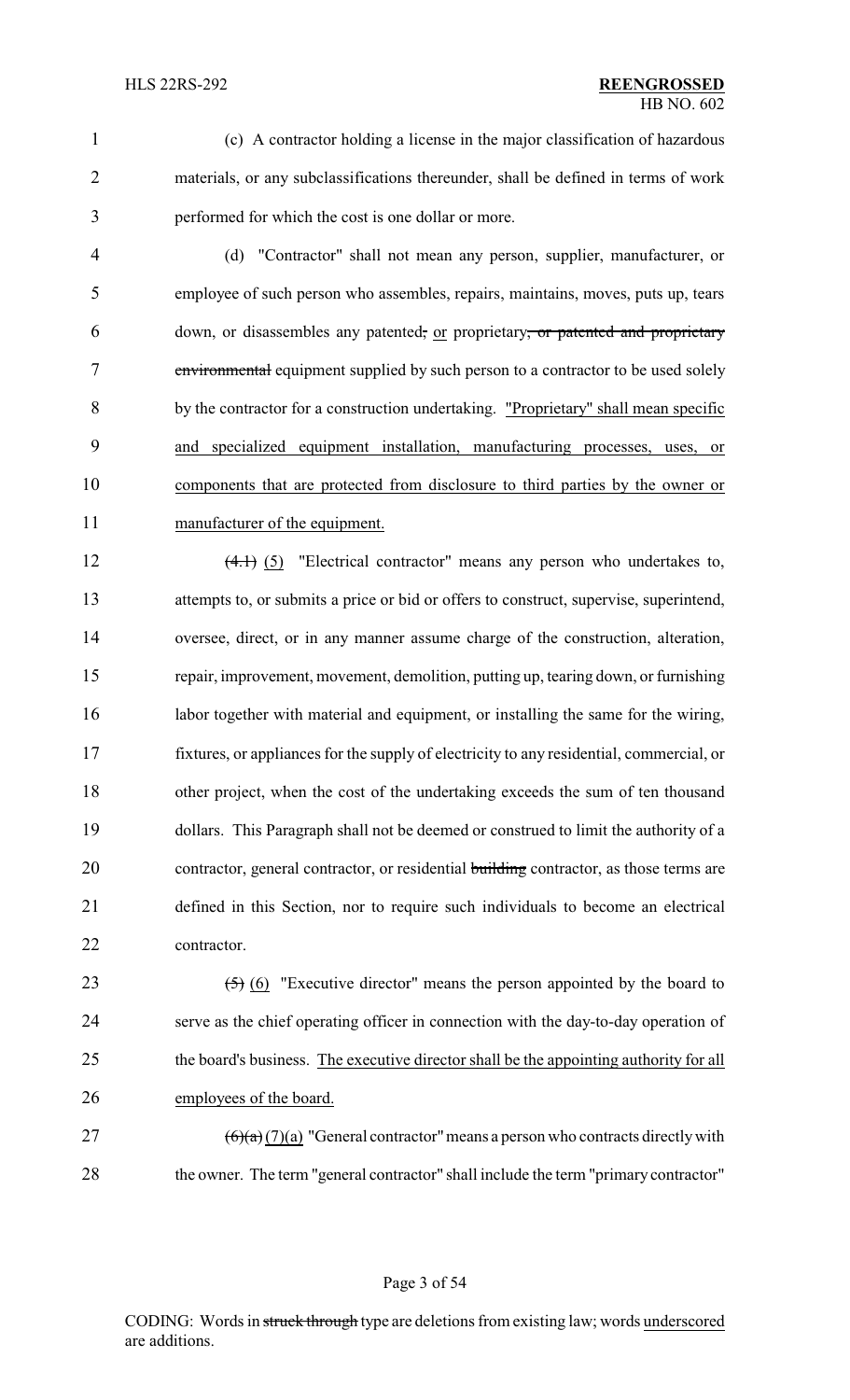and wherever used in this Chapter or in regulations promulgated thereunder "primary contractor" shall mean "general contractor".

 (b) "General contractor" shall not mean any person, supplier, manufacturer, or employee of such person who assembles, repairs, maintains, moves, puts up, tears 5 down, or disassembles any patented, proprietary, or patented and or proprietary environmental equipment supplied by such person to a contractor to be used solely by the contractor for a construction undertaking.

 $8 \left(7\right)$  (8) "Home improvement contracting" means the reconstruction, alteration, renovation, repair, modernization, conversion, improvement, removal, or 10 demolition, or the construction of an addition to any pre-existing owner occupied 11 building residential structure which building is used or designed to be used as a residence or dwelling unit, or to structures which are adjacent to such residence or 13 building where the project value exceeds seven thousand five hundred dollars but is not greater than seventy-five thousand dollars. "Home improvement contracting" shall not include services rendered gratuitously.

16  $(8)$  (9) "Home improvement contractor" means any person<del>, including a</del> 17 contractor or subcontractor, who undertakes or attempts to undertake or submits a price or bid on any home improvement contracting project.

19 (8.1) (10) "Mechanical contractor" means any person who undertakes to, attempts to, or submits a price or bid or offers to construct, supervise, superintend, oversee, direct, or in any manner assume charge of the construction, alteration, repair, improvement, movement, demolition, putting up, tearing down, or furnishing labor, or furnishing labor together with material and equipment, or installing the same for the construction, installation, maintenance, testing, and repair of air conditioning, refrigeration, heating systems, and plumbing for all residential, commercial, and industrial applications as well as ventilation systems, mechanical work controls, boilers and other pressure vessels, steam and hot water systems and piping, gas piping and fuel storage, and chilled water and condensing water systems and piping, including but not limited to any type of industrial process piping and

#### Page 4 of 54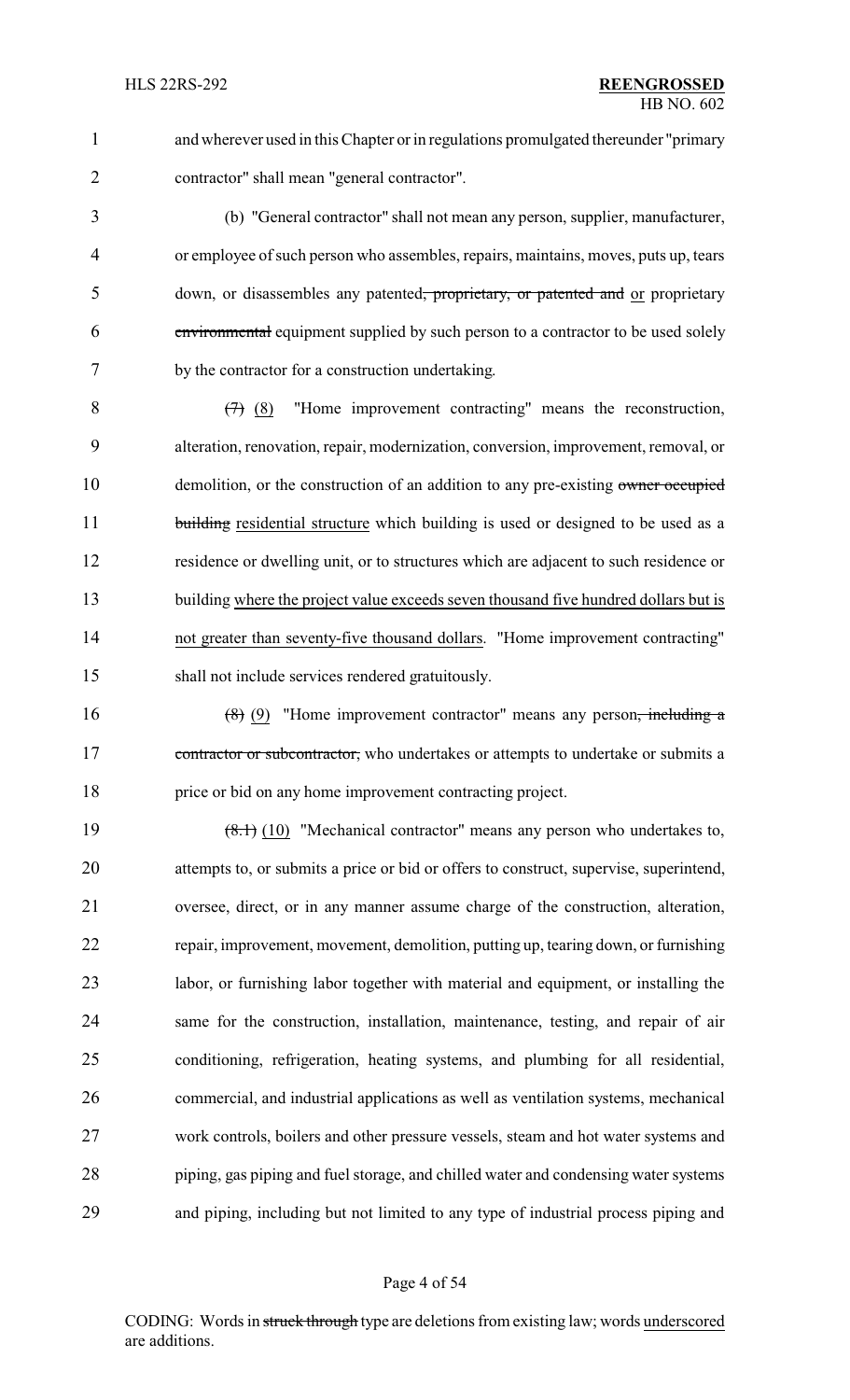related valves, fittings, and components, when the cost of the undertaking exceeds 2 the sum of ten thousand dollars. This Paragraph shall not be deemed or construed to limit the authority of a contractor, general contractor, or residential building contractor, as those terms are defined in this Section, nor to require such individuals to become a mechanical contractor.

 (11) "Mold remediation contractor" means any person who engages in removal, cleaning, sanitizing, demolition, or other treatment, including preventative activities, of mold or mold-contaminated matter that was not purposely grown at that location and where the costs for such labor and materials exceed seven thousand five hundred dollars. Mold remediation applies only to the regulation of mold-related activities that affect indoor air quality and does not apply to routine cleaning when not conducted for the purpose of mold-related activities intended to affect indoor air 13 quality.

 (9) (12) "Person" means any individual, firm, partnership, association, cooperative, corporation, limited liability company, limited liability partnership, or any other entity recognized by Louisiana law; and whether or not acting as a principal, trustee, fiduciary, receiver, or as any other kind of legal or personal representative, or as a successor in interest, assignee, agent, factor, servant, employee, director, officer, or any other representative of such person; or any state or local governing authority or political subdivision performing a new construction project which exceeds the contract limits provided in R.S. 38:2212 and which does not constitute regular maintenance of the public facility or facilities which it has been authorized to maintain.

 (13) "Plumbing contractor" means any person who installs, maintains, and repairs potable and nonpotable tap water or sewer systems within a building structure or residential structure when the cost of the undertaking exceeds the sum of ten 27 thousand dollars.

28  $(10)(14)$  "Qualifying party" means a natural person designated by the contractor to represent the contractor for the purpose of complying with the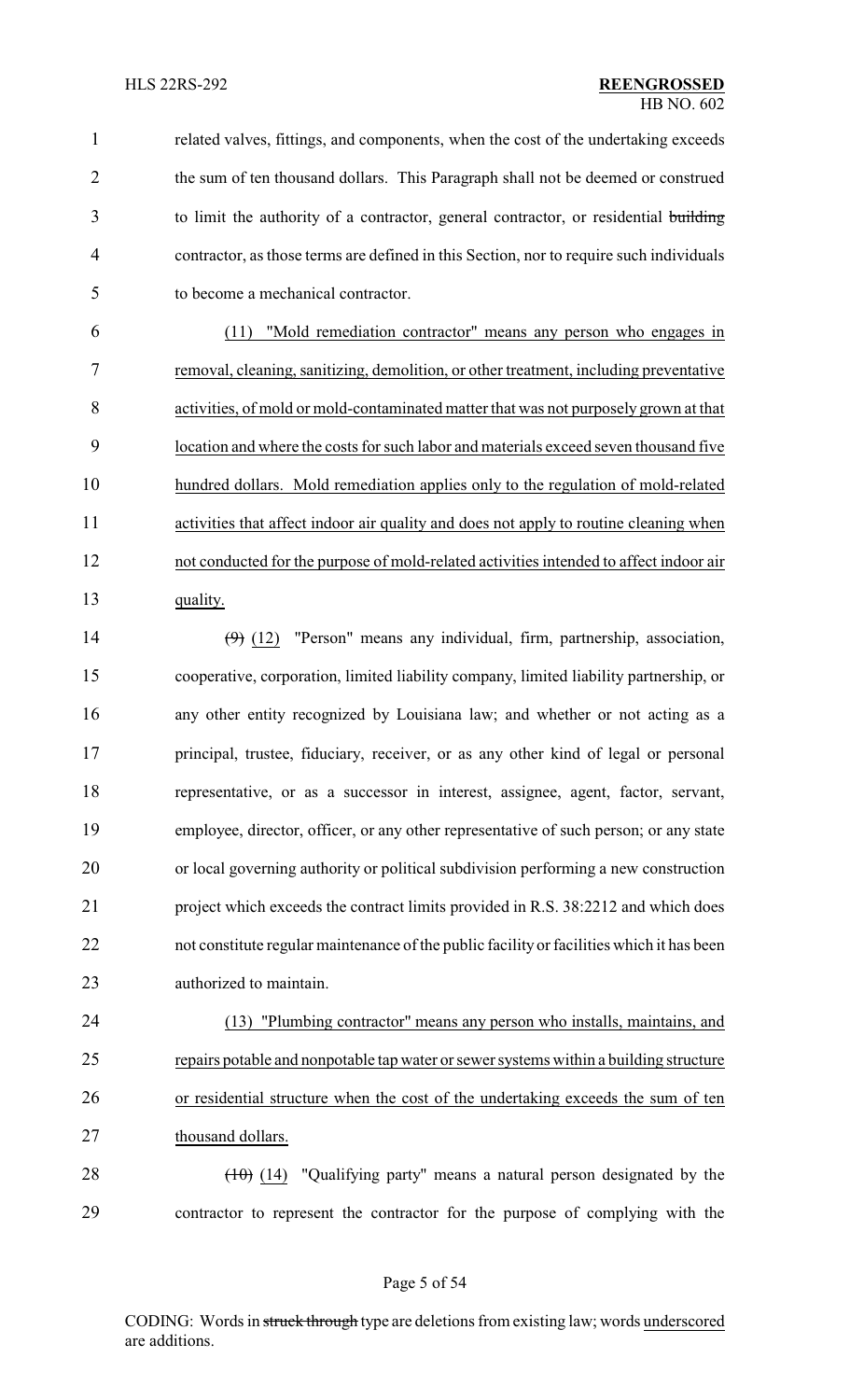1 provisions of this Chapter including without limitation meeting the requirements for 2 the initial license and any continuation thereof.

 (11) (15) "Residential building contractor" means any corporation, 4 partnership, or individual person who constructs a fixed building or structure for sale for or use by another as a residence or who, for a price, commission, fee, wage, or other compensation, undertakes or offers to undertake the construction or 7 superintending of the construction of any building or structure, with no more than four incorporated or attached dwelling units, which is not more residential structure which is not more than three floors in height, to be used by another as a residence, when the cost of the undertaking exceeds seventy-five thousand dollars. The term 11 "residential building contractor" includes all contractors, subcontractors, architects, 12 and engineers persons who receive an additional fee for the employment or direction of labor, or any other work beyond the normal architectural or engineering services. 14 "Residential building contractor" also means any person performing home 15 improvement contracting as provided for in Paragraph (9) of this Section when the cost of the undertaking exceeds seventy-five thousand dollars. It shall not include the manufactured housing industry or those persons engaged in building residential structures that are mounted on metal chassis and wheels.

 (16) "Residential structure" means a building or structure that is used primarily for occupancy by a person as a residence. Such structures or buildings include but are not limited to single family dwellings, duplexes, triplexes, and fourplexes which are not more than three floors in height and structures that are part of or adjacent to the building or structures to be used as a residence.

 $\left(\frac{12}{2}\right)$  (17) "Subcontract" means an agreement to perform a portion of the scope of work contained in the principal contract including the entire cost of labor and materials of that part of the principal contract which is performed by the subcontractor.

28  $(13)(a)$  (18)(a) "Subcontractor" means a person who contracts directly with 29 the primary contractor for the performance of a part of the principal contract or with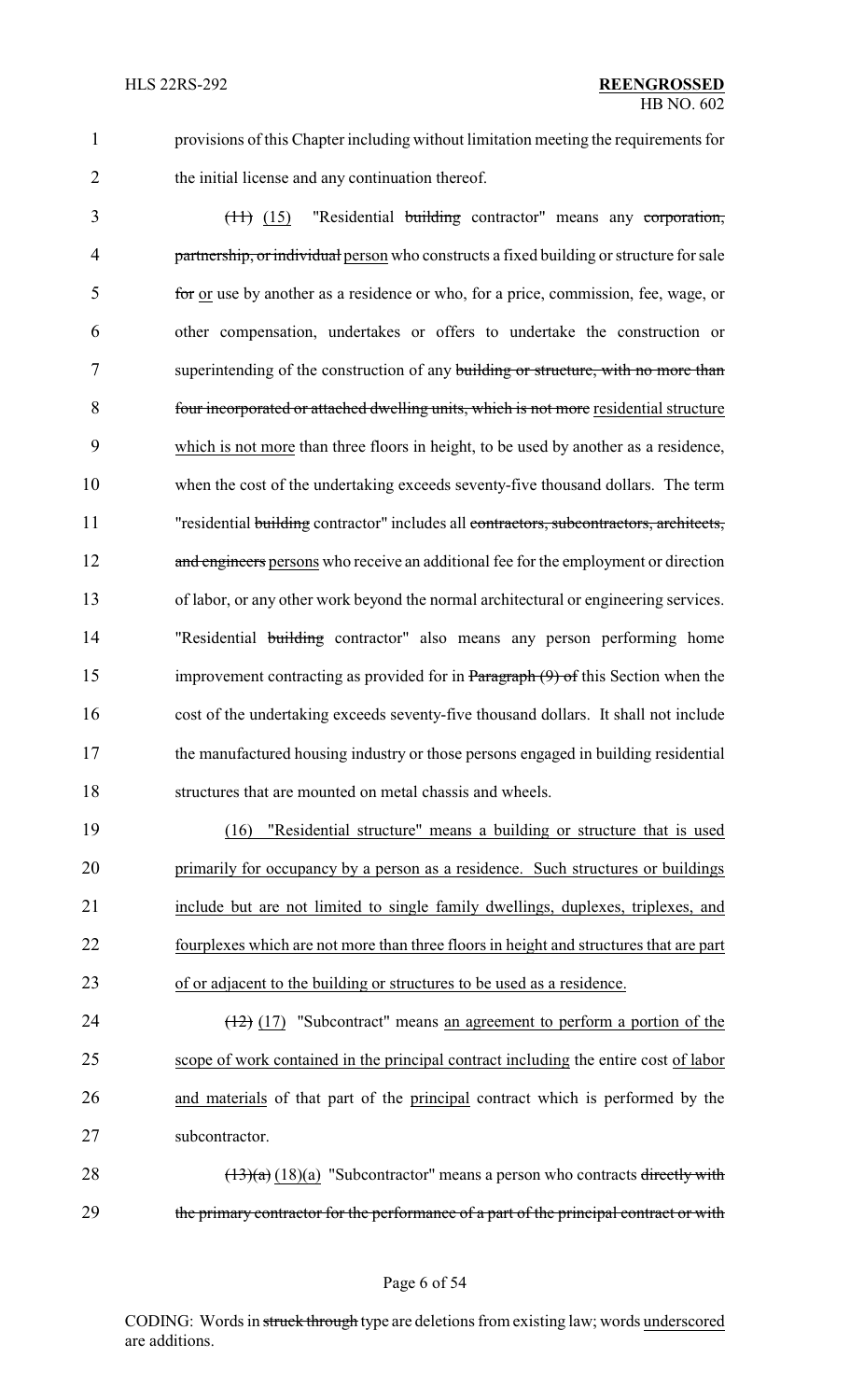| $\mathbf{1}$   | another contractor for the performance of a part of the principal contract. to perform   |
|----------------|------------------------------------------------------------------------------------------|
| $\overline{2}$ | a scope of work that is a part of the scope of work contained in the principal contract. |
| 3              | "Subcontractor" shall not mean include any person, supplier, or<br>(b)                   |
| 4              | manufacturer, or employee of such person who assembles, repairs, maintains, moves,       |
| 5              | puts up, tears down, or disassembles any patented, or proprietary, or patented and       |
| 6              | proprietary environmental equipment supplied by such person to a contractor to be        |
| 7              | used solely by the contractor for a construction undertaking.                            |
| 8              | $\ast$<br>*<br>*                                                                         |
| 9              | §2152. Domicile; officers; bond                                                          |
| 10             | *<br>*<br>∗                                                                              |
| 11             | §2153. Powers of the board                                                               |
| 12             | A. The board is hereby vested with the authority requisite and necessary to              |
| 13             | carry out the intent of the provisions of this Chapter. The board shall have the power   |
| 14             | to make, amend, or repeal by-laws, rules, and regulations for the proper                 |
| 15             | administration and enforcement of this Chapter; to employ such administrative            |
| 16             | assistants as are necessary; and to fix their compensation. The board is hereby          |
| 17             | vested with the authority requisite and necessary to carry out the intent of the         |
| 18             | provisions of this Chapter, and to carry out the purposes thereof, in accordance with    |
| 19             | the Administrative Procedure Act. The enumeration of specific matters which may          |
| 20             | be made, and the subject of rules and regulations, shall not be construed to limit       |
| 21             | general powers of the board to make all rules and regulations necessary to fully         |
| 22             | effectuate the purpose of this Chapter.                                                  |
| 23             | $\ast$<br>$\ast$<br>$\ast$                                                               |
| 24             | E. The board may sue and be sued and shall have the right and authority to               |
| 25             | obtain, in the jurisdiction in which a violation of the provisions of this Chapter       |
| 26             | occurs, upon submission of an affidavit in support, a temporary restraining order and    |
| 27             | preliminary and permanent injunctions, without the necessity of posting a bond or        |
| 28             | other security, restraining and prohibiting the violation of this Chapter and the        |
| 29             | performance of any work then being performed or about to be performed.                   |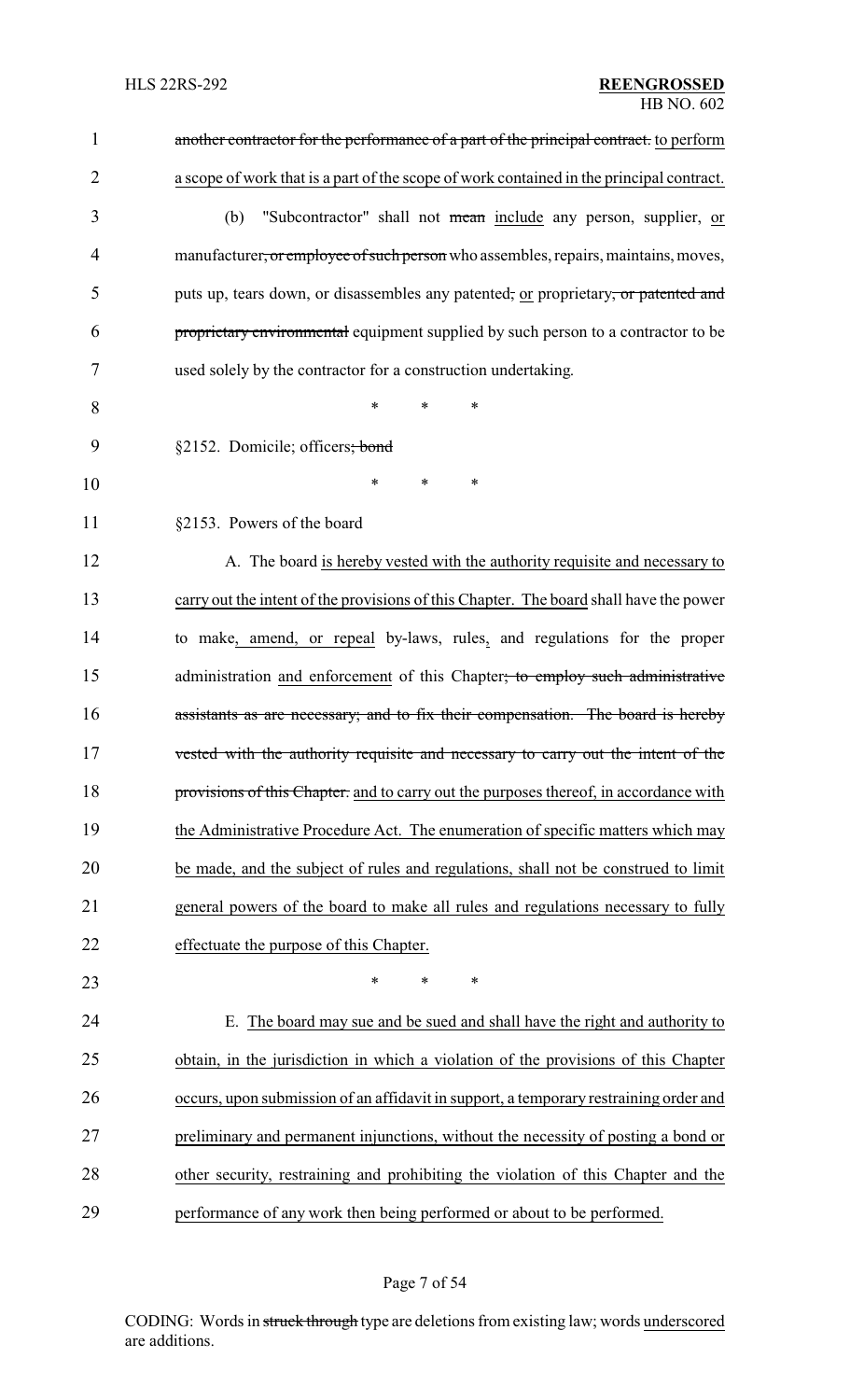| 1              | F. In addition to any other duties and powers granted by this Chapter, the              |
|----------------|-----------------------------------------------------------------------------------------|
| $\overline{2}$ | board shall:                                                                            |
| 3              | (1) Grant licenses to qualified contractors pursuant to this Chapter.                   |
| 4              | (2) Make, amend, or repeal such rules and regulations as it may deem proper             |
| 5              | fully to effectuate this Chapter and carry out the purposes thereof, in accordance with |
| 6              | the Administrative Procedure Act. The enumeration of specific matters which may         |
| 7              | be made and the subject of rules and regulations shall not be construed to limit        |
| 8              | general powers of the board to make all rules and regulations necessary fully to        |
| 9              | effectuate the purpose of this Chapter. Hold hearings in accordance with the            |
| 10             | provisions of R.S. 49:951 through 965.1 to consider violations of the provisions of     |
| 11             | this Chapter and the rules and regulations of the board.                                |
| 12             | (3) Enforce this Chapter and rules and regulations adopted pursuant thereto.            |
| 13             | (4) Suspend or revoke any license for any cause described in this Chapter,              |
| 14             | or for any cause prescribed by the rules and regulations, and refuse to grant any       |
| 15             | license for any cause which would be grounds for revocation or suspension of a          |
| 16             | license.                                                                                |
| 17             | (4) Issue fines, penalties, and other costs for violations of the provisions of         |
| 18             | this Chapter and the rules and regulations of the board.                                |
| 19             | (5) Recognize that any applicant holding a license in good standing in a                |
| 20             | comparable classification in another state recognized by the respective agency as a     |
| 21             | reciprocity state may have the trade portion of the examination waived upon written     |
| 22             | certification from that state in which the applicant is licensed. The business law      |
| 23             | course and the provisions of R.S. 37:2156.1 shall not be waived. Applicants shall       |
| 24             | comply with all other licensing requirements of this state; however, for good cause,    |
| 25             | the board may waive any other licensing requirement.                                    |
| 26             | (6) Publish and distribute materials containing such information as it deems            |
| 27             | proper to further the accomplishment of accomplish the purpose of this Chapter.         |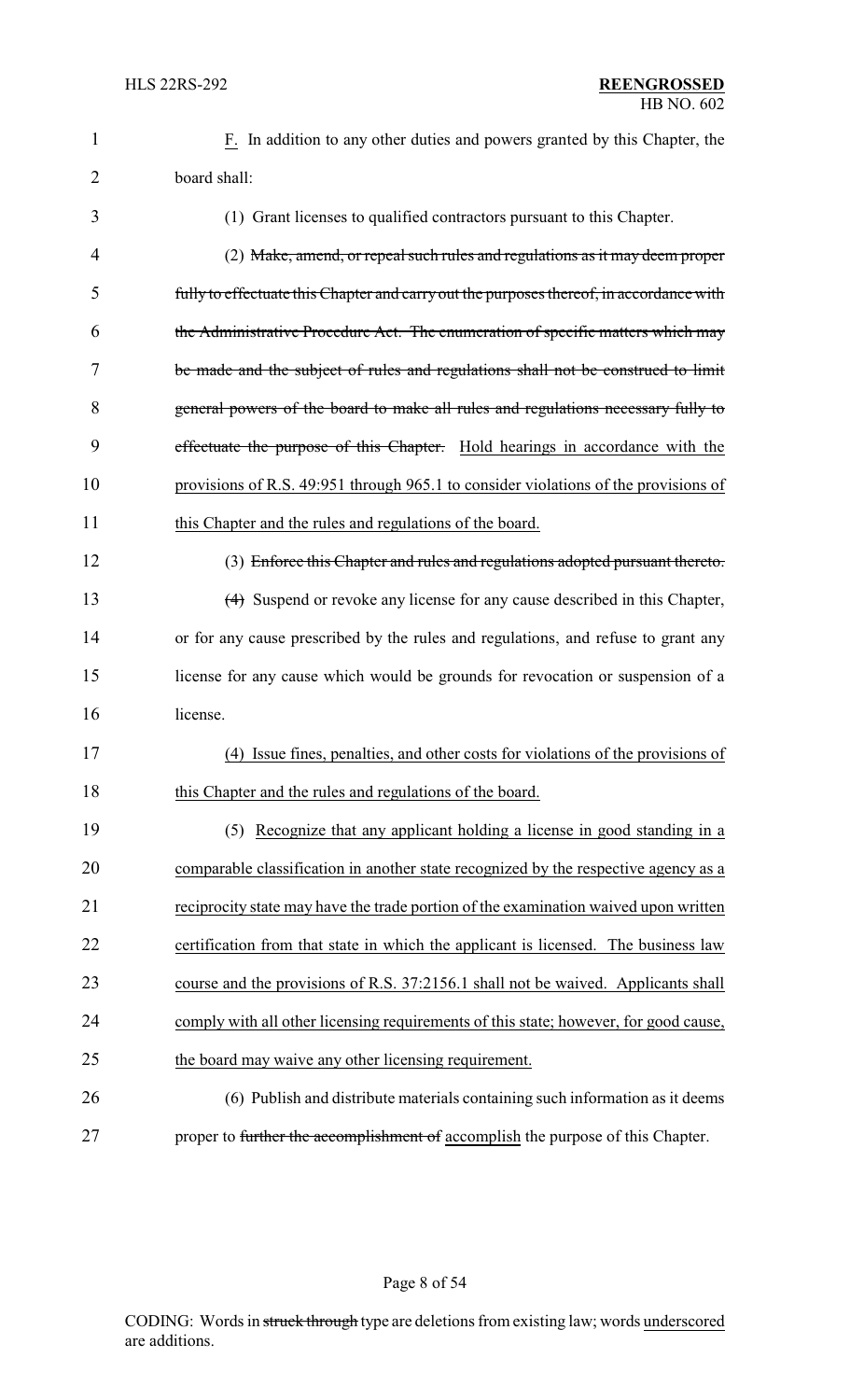| 1              | Beginning on July 1, 2018, and each quarter thereafter, submit to the                   |
|----------------|-----------------------------------------------------------------------------------------|
| $\overline{2}$ | presiding officer of each house of the legislature, by electronic or other means, a     |
| 3              | report that contains all of the following information for the previous quarter:         |
| $\overline{4}$ | (a) A list of licensees whose license has been suspended or revoked.                    |
| 5              | (b) A list of any licensees whose license was reinstated.                               |
| 6              | F.G. Notwithstanding any other provisions to the contrary and to the extent             |
| 7              | deemed necessary or appropriate by the board for the efficient implementation of its    |
| 8              | responsibilities under this Chapter, the board may delegate its powers and duties to    |
| 9              | its staff by specific resolution of the board.                                          |
| 10             | Meetings; compensation; quorum; license application and issuance<br>§2154.              |
| 11             | procedure books and records; audit report                                               |
| 12             | A. The board shall have at least one regular meeting per month on dates and             |
| 13             | times designated by the chairman unless, for good cause, a monthly meeting cannot       |
| 14             | be held. Notice of board meetings shall be posted on the board's official website and   |
| 15             | at the board office at least ten days prior to the date when the board is to meet.      |
| 16             | Further, any person desiring actual notice of the board meeting may request in          |
| 17             | writing that the board send notification through the United States mail at least ten    |
| 18             | days prior to the board meeting date.                                                   |
| 19             | B.(1) The board may receive applications for licenses pursuant to the                   |
| 20             | provisions of this Chapter at any time. Upon initial application, the license of a      |
| 21             | contractor domiciled in the state of Louisiana shall be issued after all requirements   |
| 22             | have been met and approved by the board. Upon the initial application of a              |
| 23             | contractor domiciled outside of the state of Louisiana, except as provided herein, a    |
| 24             | period of at least sixty days must elapse between the date the application is filed and |
| 25             | the license is issued unless waived by the board. The executive director shall          |
| 26             | compile a list of all applicants for licensure that are to be considered at a board     |
| 27             | meeting and transmit the list to each board member.                                     |
| 28             | (2) For purposes of this Subsection a contractor shall be considered to be              |
| 29             | "domiciled in the state" if he is either of the following:                              |

# Page 9 of 54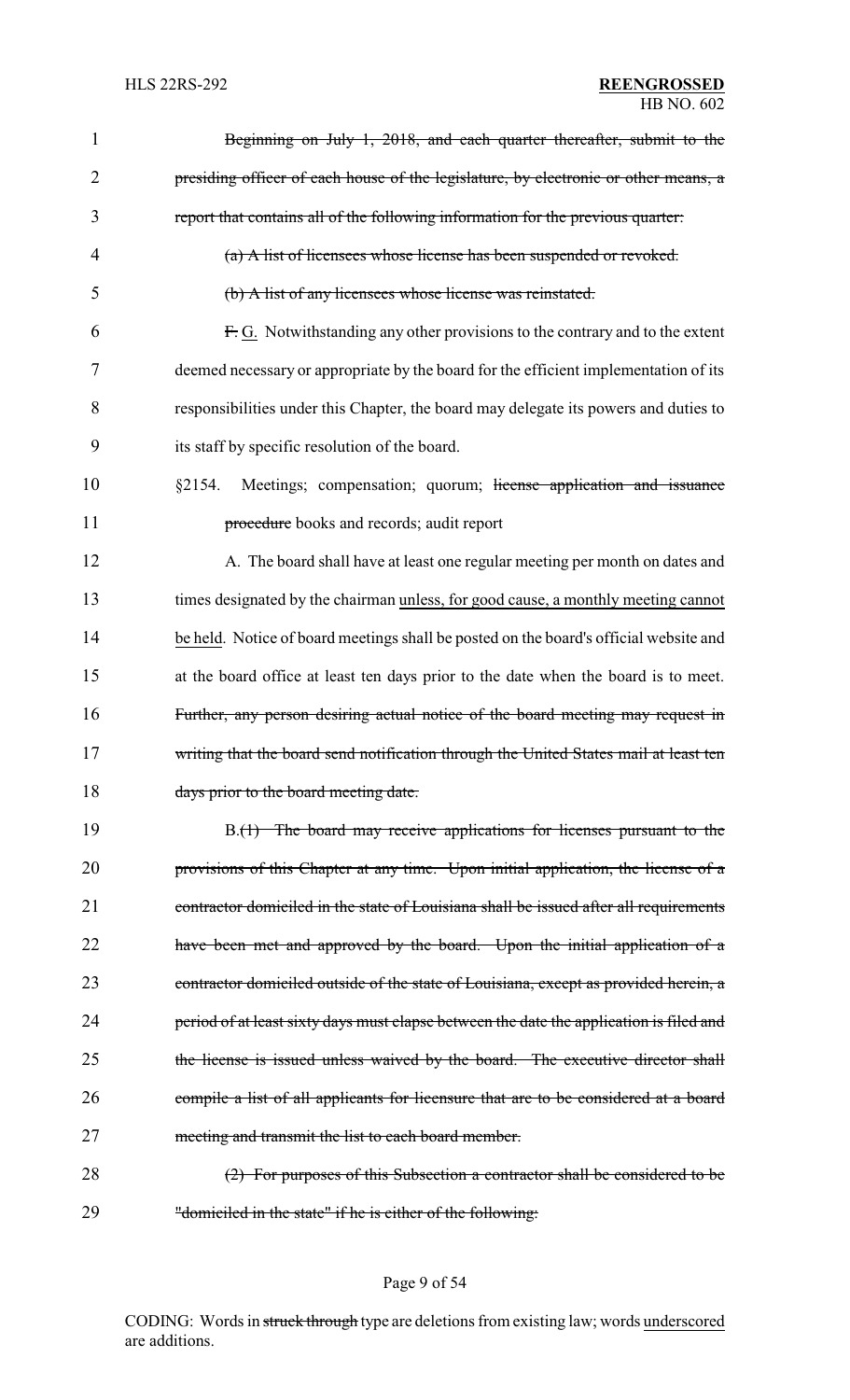| 1              | (a) An individual who has been a resident of the state of Louisiana for at            |
|----------------|---------------------------------------------------------------------------------------|
| $\overline{2}$ | least one year prior to filing an application with the board of licensing.            |
| 3              | (b) Any partnership, association, corporation, or other legal entity whose            |
| 4              | majority interest is owned by and controlled by one or more residents of the state of |
| 5              | Louisiana.                                                                            |
| 6              | (3) For purposes of this Subsection "majority interest" shall be determined           |
| 7              | in either of the following ways:                                                      |
| 8              | (a) In the case of corporations, on the basis of all stock, common and                |
| 9              | preferred, whether voting or nonvoting, and on the basis of all debentures, warrants, |
| 10             | or other instruments convertible into common stock, preferred stock, or both.         |
| 11             | (b) In the case of partnerships, on the basis of all capital accounts together        |
| 12             | with any and all capital advances, loans, and debentures, whether or not convertible  |
| 13             | into capital accounts.                                                                |
| 14             | (4) No application may be considered from any state or local governmental             |
| 15             | body including, without limitation, any agency of any state or local governmental     |
| 16             | body including any corporation or other entity owned or controlled by any state or    |
| 17             | local governing body.                                                                 |
| 18             | E. Before a special meeting may be held, notice stating the time, place, and          |
| 19             | purpose of the meeting shall be sent by the chairman or vice chairman of the board    |
| 20             | by electronic means to the members of the board, at least three days before the date  |
| 21             | of the meeting.                                                                       |
| 22             | <b>D.</b> C. Each member of the board shall be reimbursed when actually in            |
| 23             | attendance of a board meeting or when he is required to travel for the official       |
| 24             | authorized business of the board, not more than seventy-five dollars per day plus     |
| 25             | actual expenses and mileage to and from his domicile to the place of meeting at the   |
| 26             | same rate of reimbursement set by the division of administration for state employees  |
| 27             | under the provisions of R.S. 39:231.                                                  |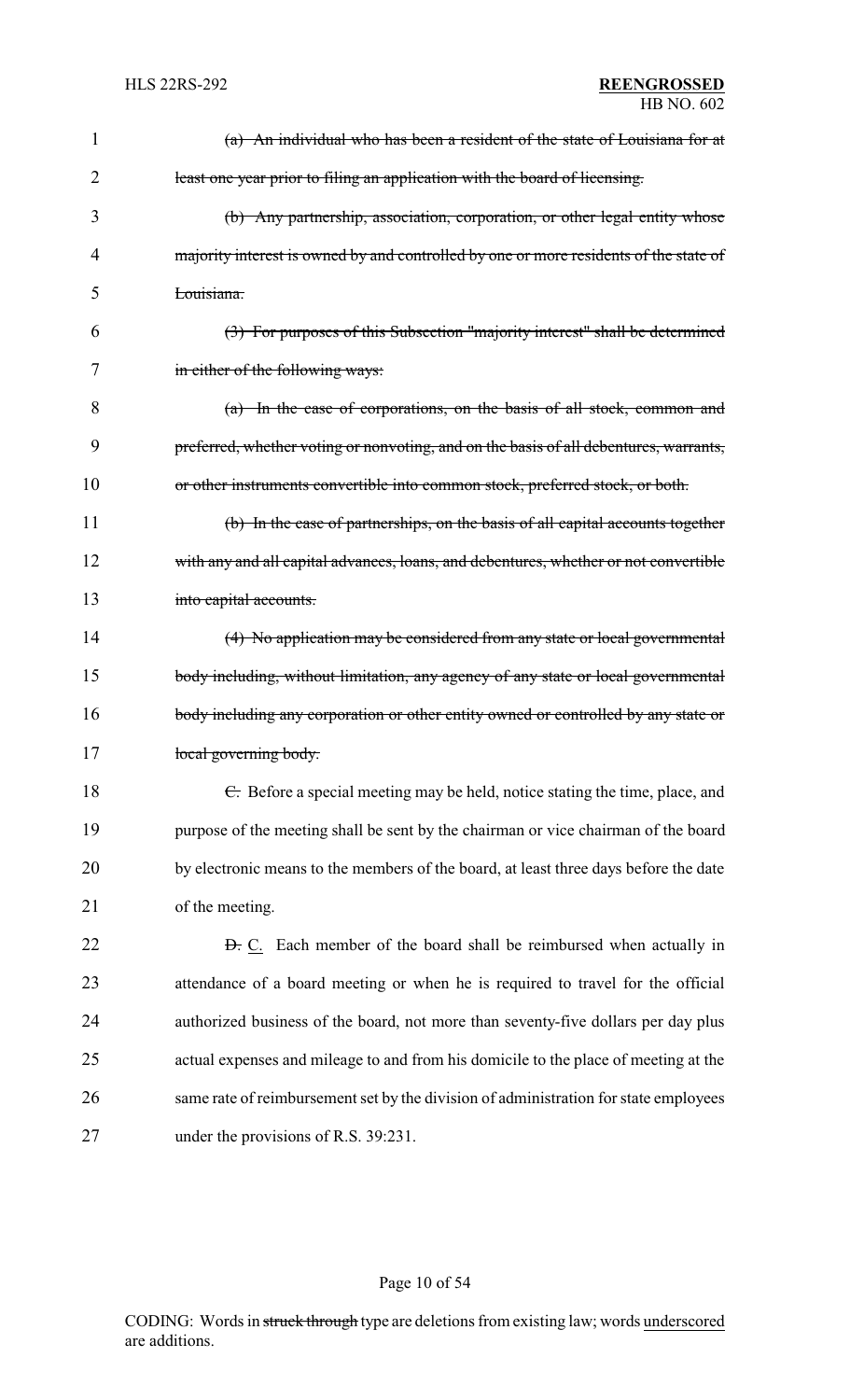| $\mathbf{1}$   | E.D. Ten members of the board shall constitute a quorum, which shall be                    |
|----------------|--------------------------------------------------------------------------------------------|
| $\overline{2}$ | sufficient for the board to conduct business, regardless of the total number of            |
| 3              | members appointed.                                                                         |
| 4              | F. E. There shall be no voting by proxy.                                                   |
| 5              | F. The treasurer shall be responsible for receiving and accounting for all                 |
| 6              | money derived from the operation of this Chapter.                                          |
| 7              | G. The board shall maintain a roster showing the names and places of                       |
| 8              | business of all licensed contractors. The roster shall be maintained and available on      |
| 9              | the board's official website.                                                              |
| 10             | H. The secretary of the board shall oversee and attest to the minutes of each              |
| 11             | meeting. Copies shall be made available to each board member and to the public             |
| 12             | upon adoption of the minutes at the next scheduled meeting of the board.                   |
| 13             | I. Within one hundred fifty days of the last day of each calendar year, a                  |
| 14             | certified public accounting firm approved by the state official charged with the           |
| 15             | auditing of public records and accounts shall audit the financial records of the board     |
| 16             | and submit the report of his audit to the legislative auditor and shall file a copy of his |
| 17             | audit with the secretary of state to be attached to the report of the board on file.       |
| 18             | Books and records; reports Residential Contractors subcommittee;<br>§2155.                 |
| 19             | membership; terms; powers; duties                                                          |
| 20             | A. The treasurer shall be responsible for receiving and accounting for all                 |
| 21             | money derived from the operation of this Chapter. He shall register all applicants         |
| 22             | for licenses, showing for each the date of application, the name, qualifications, place    |
| 23             | of business, place of residence, and whether license was granted or refused and the        |
| 24             | date on which such license was granted or refused. There is hereby established             |
| 25             | within the board the Residential Contractors Subcommittee, hereinafter referred to         |
| 26             | as "residential subcommittee", consisting of five members who shall be residents of        |
| 27             | this state and who have been actively engaged in residential contracting for at least      |
| 28             | five years prior to appointment by the governor.<br>Three members of the                   |
| 29             | subcommittee shall be appointed by the governor from a list of not less than ten           |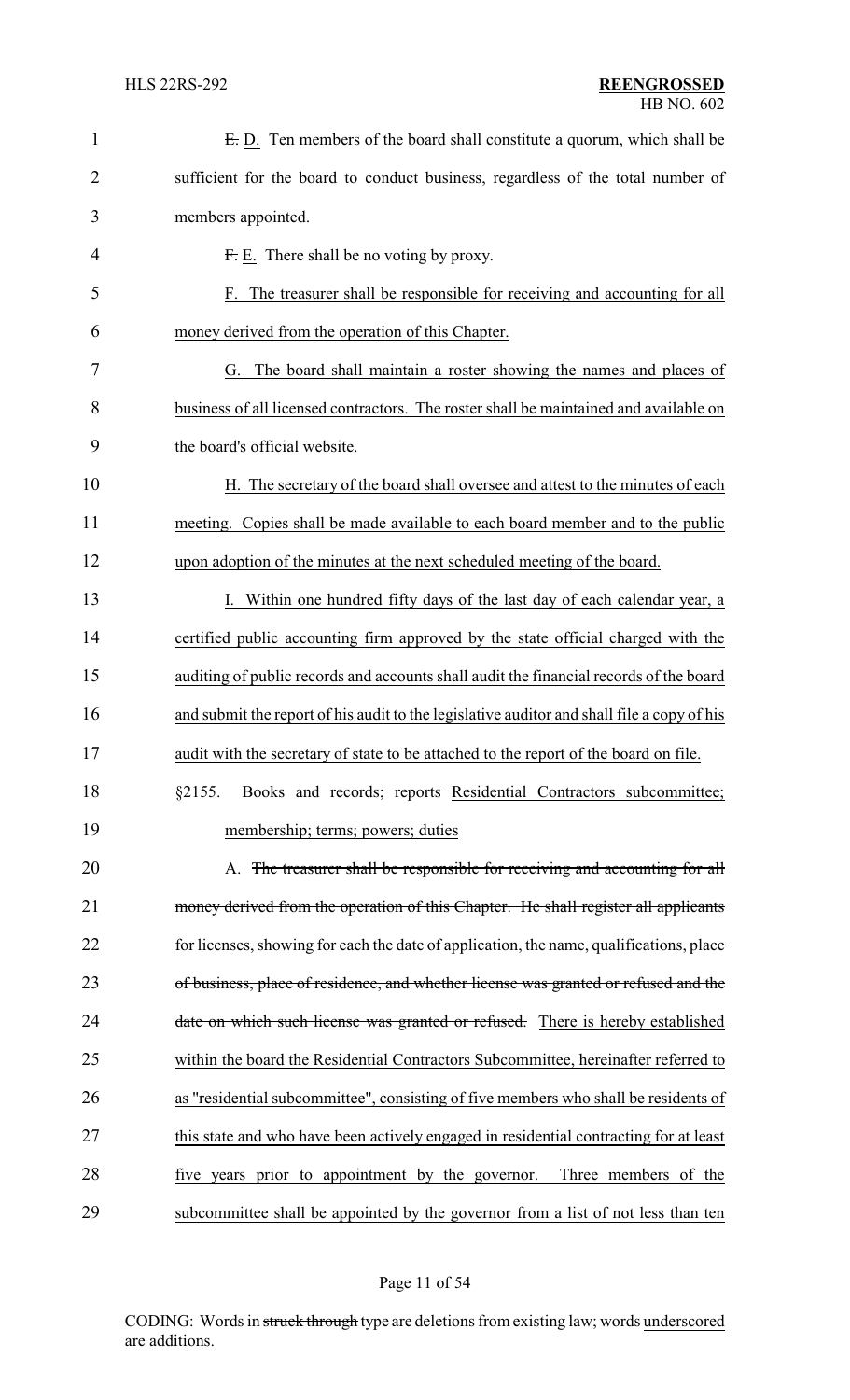names submitted by the Louisiana Homebuilders Association as certified by its president and secretary. One member of the subcommittee shall be from and appointed to represent the first congressional district, one member shall be from and appointed to represent the second congressional district, one member shall be from and appointed to represent the third congressional district, one member shall be from and appointed to represent the fourth and fifth congressional districts, and one member shall be from and appointed to represent the sixth congressional district.

 B. The board administrator shall keep a roster, showing the names and places of business of all licensed contractors. The roster shall be maintained and available 10 on the board's official website. The terms of office of the initial members appointed to the subcommittee shall be one for a three-year term, one for a two-year term, and one for a one-year term, to be determined by the governor. Thereafter, all members shall be appointed for three-year terms. All terms shall commence thirty days after the appointment and all members shall serve until their successors have been appointed and qualified. Vacancies occurring in the membership of the subcommittee for any reason shall be filled by appointment by the governor for the unexpired term. No person shall be appointed for more than two consecutive terms. 18 The governor may remove a member for cause.

 C. The secretary of the board shall keep full and complete minutes of each board meeting whether regular or special, including full information as to each application for license considered and the board's action thereon as well as all 22 expenditures of the board that are approved. These board minutes shall be typed and 23 attested to by the secretary and copies shall be made available to each board member 24 and to the public upon adoption of the minutes at the next scheduled meeting of the 25 board. The executive director of the board shall serve as executive director of the residential subcommittee and shall not have voting privileges.

27 D.(1) Within one hundred fifty days of the last day of each calendar year, a certified public accounting firm approved by the state official charged with the auditing of public records and accounts shall audit the financial records of the board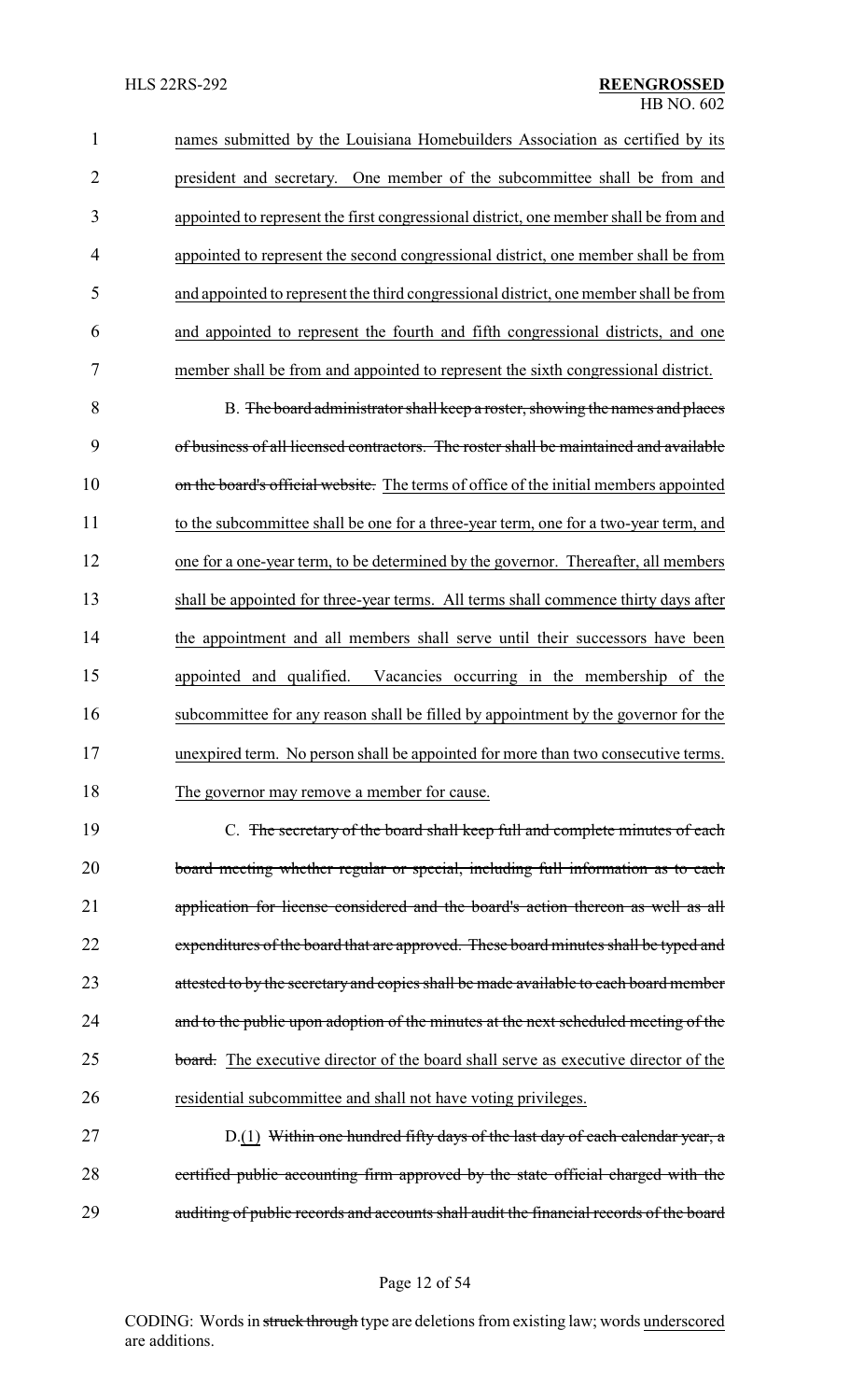| $\mathbf{1}$   | and submit the report of his audit to the legislative auditor and shall file a copy of his |
|----------------|--------------------------------------------------------------------------------------------|
| $\overline{2}$ | audit with the secretary of state to be attached to the report of the board on file. A     |
| 3              | member of the board shall serve as an ex officio member of the residential                 |
| 4              | subcommittee and shall serve as the liaison between the residential subcommittee           |
| 5              | and the board. He shall be appointed by the chairman of the board and shall serve          |
| 6              | as the chairman of the residential subcommittee. His presence at a meeting of the          |
| 7              | residential subcommittee may be counted toward establishing a quorum of the                |
| 8              | residential subcommittee, and he shall have voting privileges only if either of the        |
| 9              | following circumstances exists:                                                            |
| 10             | His presence is necessary to establish a quorum of the residential<br>(a)                  |
| 11             | subcommittee and there is a tie vote between the appointed members of the                  |
| 12             | residential subcommittee.                                                                  |
| 13             | (b) His presence is necessary to establish a quorum of the residential                     |
| 14             | subcommittee, only one appointed member of the residential subcommittee is                 |
| 15             | present, and an additional ex officio member has been appointed pursuant to                |
| 16             | Paragraph (2) of this Subsection.                                                          |
| 17             | An additional ex officio member of the board shall serve on the<br>(2)                     |
| 18             | residential subcommittee only if his presence, along with the ex officio member            |
| 19             | serving pursuant to Paragraph (1) of this Subsection, is required to establish a           |
| 20             | quorum of the residential subcommittee. This additional ex officio member shall be         |
| 21             | appointed by the chairman of the board and shall serve as the vice chairman of the         |
| 22             | residential subcommittee. He shall have voting privileges only if there is a tie vote      |
| 23             | between an appointed member of the residential subcommittee and the ex officio             |
| 24             | member serving as chairman of the residential subcommittee.                                |
| 25             | (3) The board shall pay per diem and travel expenses for ex officio members.               |
| 26             | E. A quorum of the residential subcommittee shall consist of a majority of                 |
| 27             | its members which shall be sufficient to conduct residential subcommittee business,        |
| 28             | and the residential subcommittee shall meet at least once every other month to             |
| 29             | conduct its business unless, for good cause, a meeting cannot be held. Notice of           |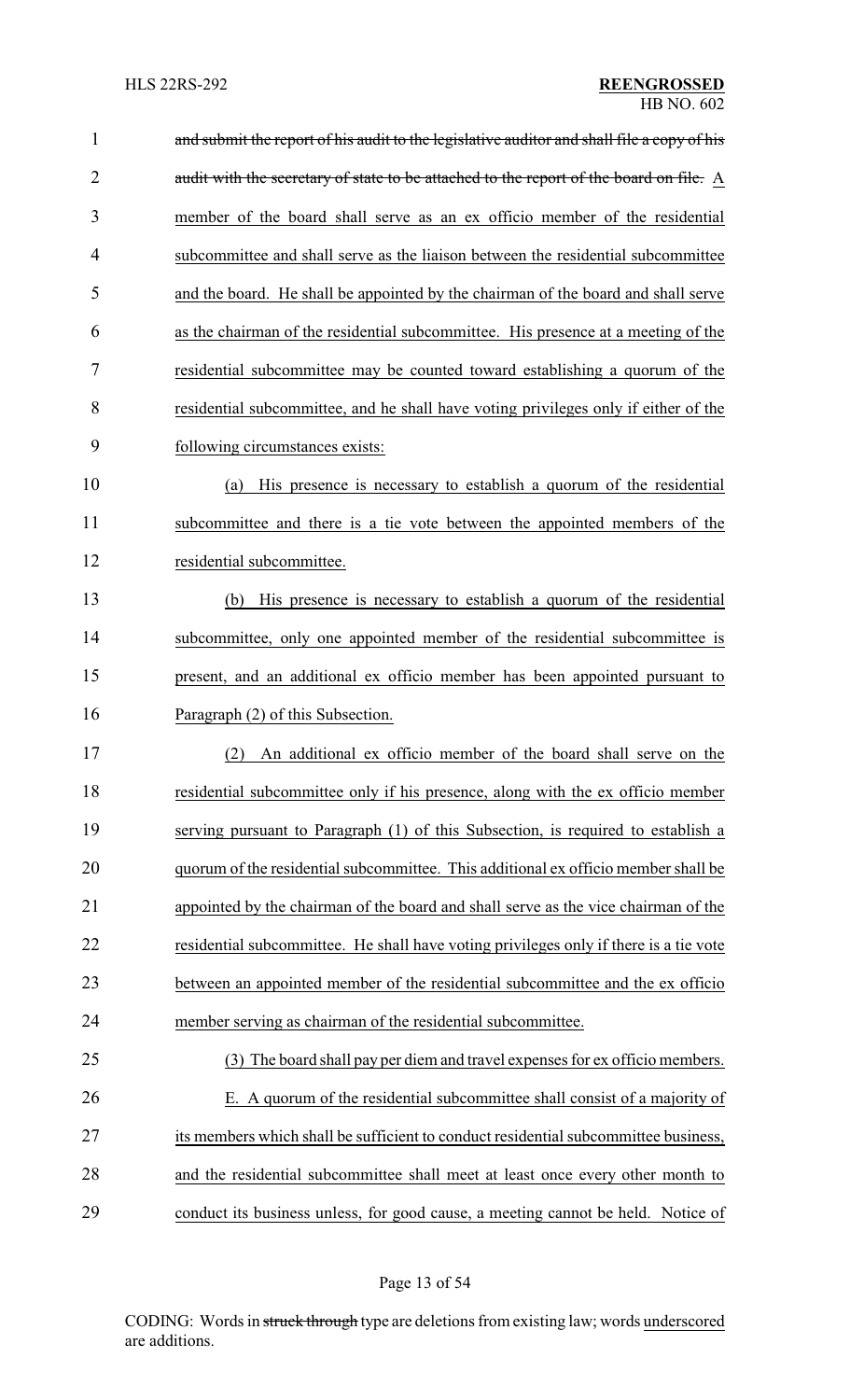| $\mathbf{1}$   | residential subcommittee meetings shall be posted on the board's official website and  |
|----------------|----------------------------------------------------------------------------------------|
| $\overline{2}$ | at the board office at least ten days prior to the date when the residential           |
| 3              | subcommittee is to meet.                                                               |
| 4              | F. Each member of the residential subcommittee shall be entitled to a per              |
| 5              | diem allowance of seventy-five dollars for each meeting he attends and be              |
| 6              | reimbursed for all travel expenses necessarily incurred in attending meetings.         |
| 7              | G. Subject to the approval of the board, the residential subcommittee shall            |
| 8              | have all of the following powers and duties:                                           |
| 9              | To adopt rules and regulations to govern residential and home<br>(1)                   |
| 10             | improvement contractors in this state.                                                 |
| 11             | (2) To issue, suspend, modify, or revoke licenses to do business in this state         |
| 12             | pursuant to the provisions of R.S. 37:2158.                                            |
| 13             | (3) To prescribe and adopt regulations and policies for continuing education.          |
| 14             | However, notwithstanding any other law to the contrary, the residential                |
| 15             | subcommittee shall not approve for use by licensees any continuing education           |
| 16             | courses or written training programs provided by a member of the residential           |
| 17             | subcommittee or legal entity in which he has a controlling interest.                   |
| 18             | (4) To cause the enforcement against, and the prosecution and enjoinder of,            |
| 19             | all persons violating provisions of this Chapter, and rules and regulations of the     |
| 20             | board; issue fines, penalties, and other costs for violations; and incur necessary     |
| 21             | expenses therefor.                                                                     |
| 22             | §2156. Unexpired Applications; licenses; fees; renewals                                |
| 23             | A.(1) The board may receive an application from a person pursuant to the               |
| 24             | provisions of this Chapter at any time. Upon initial application, the license of a     |
| 25             | person shall be issued after all requirements have been met and approved by the        |
| 26             | board. The executive director shall compile a list of all applicants for licensure for |
| 27             | inclusion in the agenda that are to be considered at a board meeting.                  |
| 28             | (2) No application may be considered from any state or local governmental              |
| 29             | body including, without limitation, any agency of any state or local governmental      |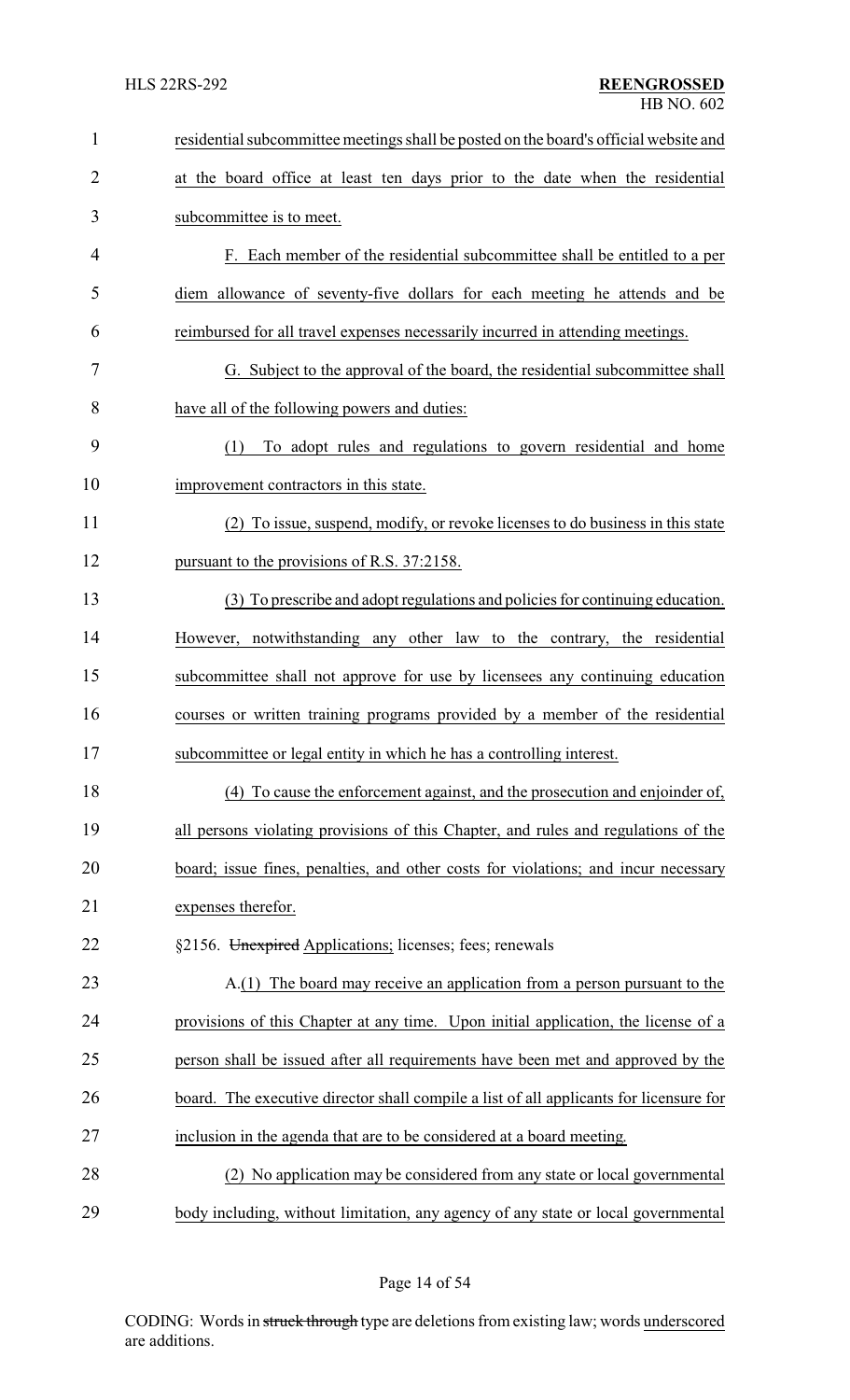| $\mathbf{1}$   | body including any corporation or other entity owned or controlled by any state or       |
|----------------|------------------------------------------------------------------------------------------|
| $\overline{2}$ | local governing body.                                                                    |
| 3              | To defray the cost of issuing licenses and of administering the<br>B(1)                  |
| 4              | provisions of this Chapter, the board shall fix reasonable fees to be assessed pursuant  |
| 5              | to the provisions of this Chapter, and reasonable penalties to be assessed for late      |
| 6              | applications for renewal of licenses and other administrative infractions; however,      |
| 7              | the basic license fee shall be the sum of not more than one hundred dollars and the      |
| 8              | fee for additional classifications shall be a lesser amount as set by the board.         |
| 9              | (2) All fees received by the board in accordance with this Chapter shall be              |
| 10             | solely used to effectuate the provisions of this Chapter.                                |
| 11             | (3) All fees shall be paid prior to the issuance of a license or other changes           |
| 12             | or additions to an existing license.                                                     |
| 13             | C. Fees for licenses shall not exceed the following amounts:                             |
| 14             | (1) Examination fee<br>\$<br>50.00                                                       |
| 15             | (2) License fee<br>\$<br>100.00                                                          |
| 16             | (3) Renewal fee<br>\$<br>100.00                                                          |
| 17             | \$<br>(4) Delinquent fee<br>50.00                                                        |
| 18             | \$<br>(5) Home Improvement fee<br>50.00                                                  |
| 19             | D. The board may assess an additional surcharge of not more than four                    |
| 20             | hundred dollars in connection with the application for and issuance of a contractor's    |
| 21             | license to a contractor not domiciled in this state, to be utilized to defray the        |
| 22             | additional cost of the investigation of the application of the non-Louisiana             |
| 23             | contractor.                                                                              |
| 24             | When issuing a license to any contractor, the board shall state the<br>Е.                |
| 25             | contractor's classification on the license, according to the classification requested by |
| 26             | the contractor and for which he has completed all of the requirements.                   |
| 27             | F. The licensee shall not be permitted to bid or perform any type of work not            |
| 28             | included in the classification under which his license was issued.                       |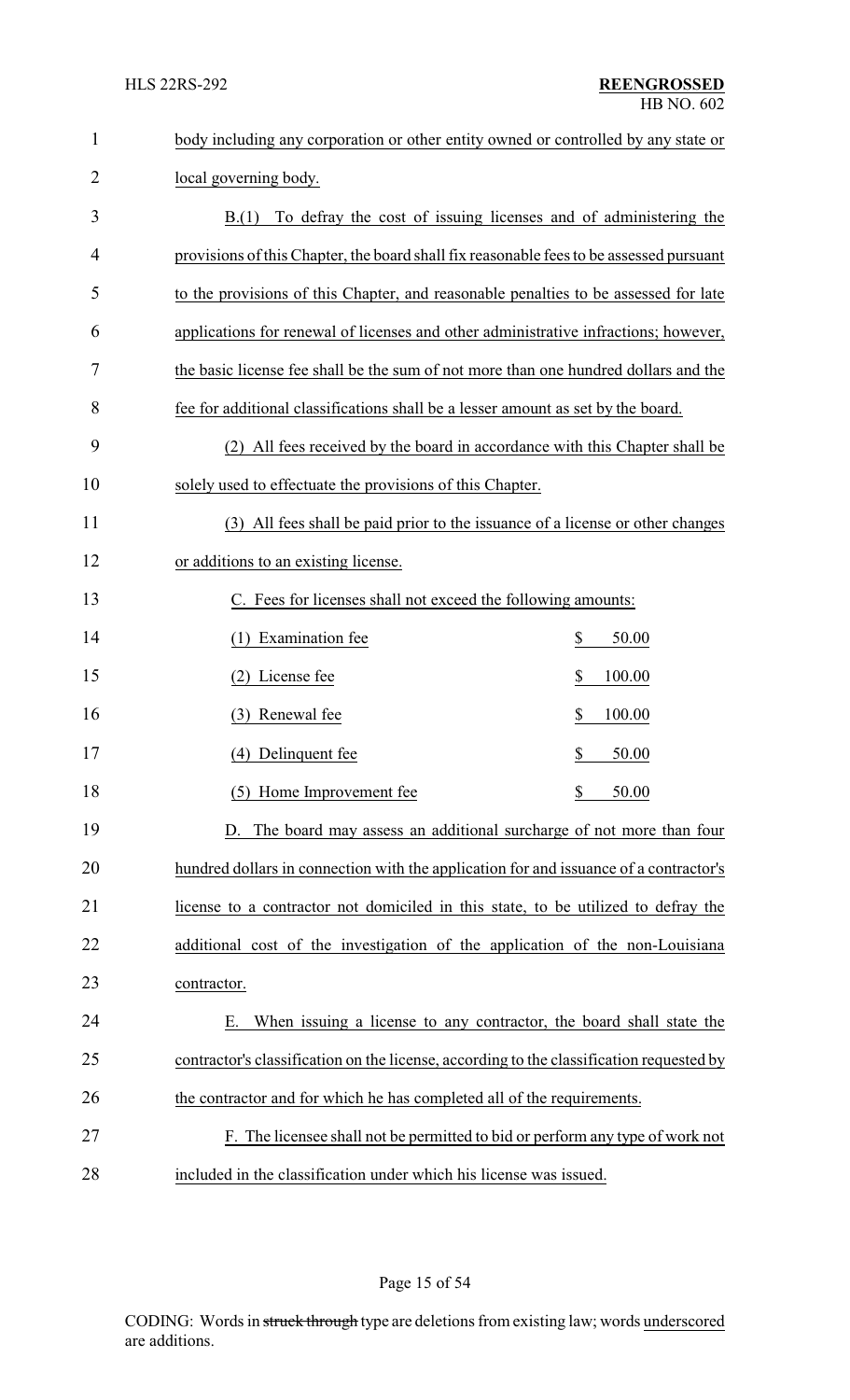|   | G. The licensee may apply for and receive additions to or changes in his           |
|---|------------------------------------------------------------------------------------|
|   | classification by applying, successfully completing the written examination, and   |
|   | paying the required fees. Additions or changes to an existing license shall become |
| 4 | effective after completion of the requirements and upon board approval.            |

 H. Licenses and renewals issued pursuant to the provisions of this Chapter shall expire on the anniversary of the date on which the license was originally issued. Licensees shall elect upon renewal one-, two-, or three-year license renewal terms, and licenses may be issued by the board on a multiple-year basis, not to exceed a three-year renewal term for any license. The license becomes invalid on the last day of the term for which it was issued unless renewed; however, after a license has expired, the person to whom the license was issued shall have fifteen days following the expiration date to file an application for the renewal of the license without the 13 payment of a penalty and without further examination. Any person who makes an 14 application for the renewal of a license after fifteen days following the expiration date of the license may, at the discretion of the board, have his license renewed after 16 paying the required license fees and a penalty, not exceeding the sum of fifty dollars, 17 that the board may impose. New applicants for licensing may elect upon application 18 the renewal term of their license.

19 **B.** I. If a license is not renewed within a period of one year from the date of 20 its expiration, any application for renewal shall be considered and treated as a new 21 application.

22 C.(1) To defray the cost of issuing licenses and of administering the 23 provisions of this Chapter, the board shall fix reasonable fees to be assessed pursuant 24 to the provisions of this Chapter, and reasonable penalties to be assessed for late 25 applications for renewal of licenses and other administrative infractions; however, 26 the basic license fee shall be the sum of not more than one hundred dollars and the 27 fee for additional classifications shall be a lesser amount as set by the board.

28 (2) The board may assess an additional surcharge of no more than four 29 hundred dollars in connection with the application for and issuance of a contractor's

Page 16 of 54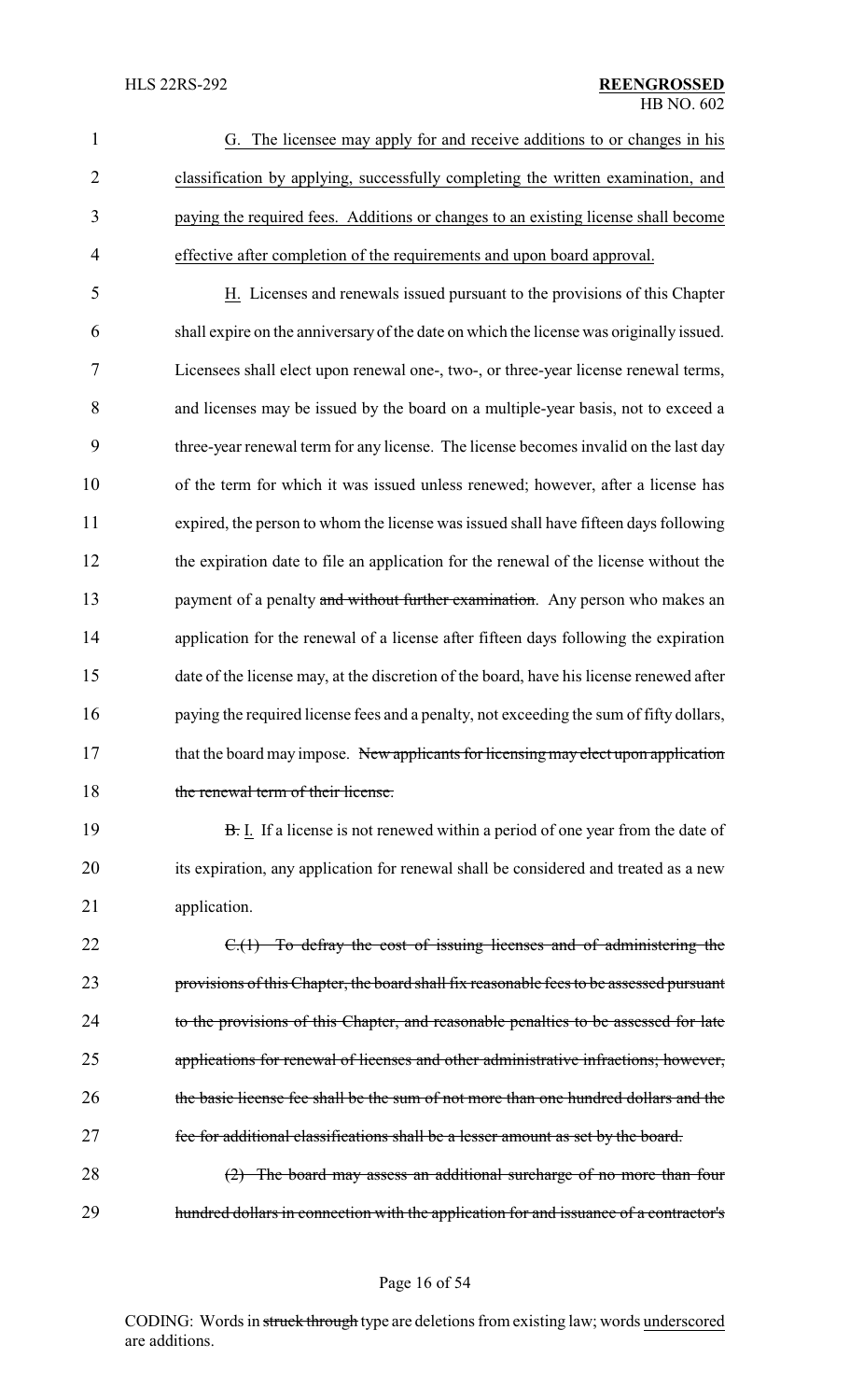1 license to a contractor not domiciled in the state of Louisiana, to be utilized to defray the additional cost of the investigation of the application of the non-Louisiana contractor, including references supplied by the contractor, work history supplied by 4 the work contractor, and other pertinent information required by the board in connection with an application for a contractor's license.

 $(3)(a)$  J.(1) The board shall assess on each license renewal issued to a contractor an additional fee of one hundred dollars per year to be dedicated and allocated as provided in this Paragraph to any public university in this state or any community college school of construction management or construction technology in this state that is accredited by either the American Council for Construction Education or the Accreditation Board for Engineering and Technology. The board shall include on each license renewal form issued to a contractor an optional election whereby the contractor may choose to not participate in the remission of the additional one hundred dollar dedication fee.

 (b) (2) Each January, each accredited public university or community college school of construction management or construction technology shall report to the board the number of graduates from its school of construction management or construction technology from the previous calendar year.

 $\left(\frac{c}{c}\right)$  (3) Any and all funds collected pursuant to this Paragraph shall be disbursed to the accredited public university or community college schools of construction management or construction technology by August first of each year upon completion of the annual audit of the board. The funds shall be used by the accredited public university or community college schools of construction management or construction technology solely for the benefit of their program and the expenditure of such funds shall be approved by the industry advisory council or board for the program. The funds collected pursuant to this Paragraph shall be in addition to any other monies received by such schools and are intended to supplement and not replace, displace, or supplant any other funds received from the state or from any other source. Any school of construction management or

#### Page 17 of 54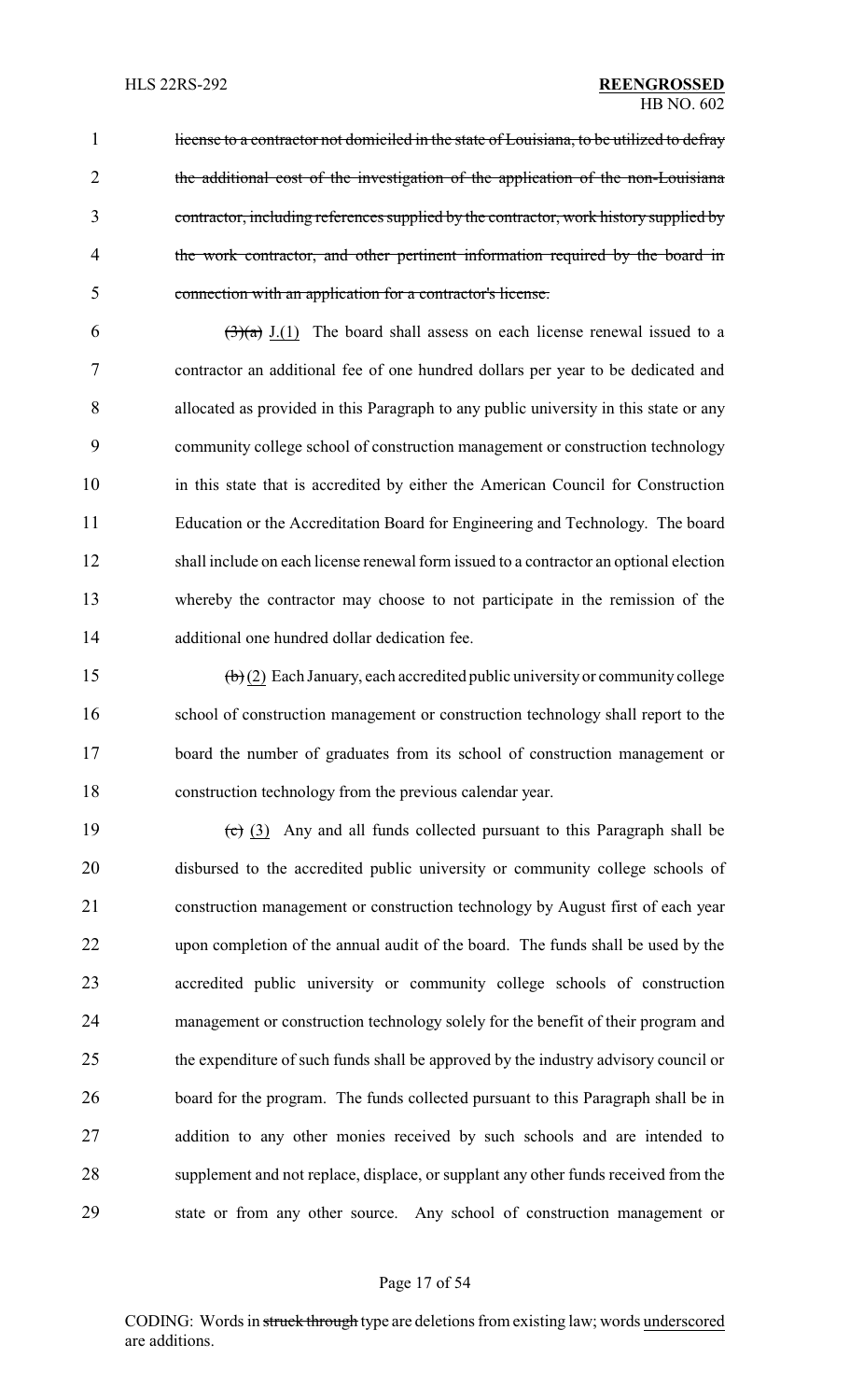construction technology that experiences a decrease in the funding appropriated to them by the accredited public university or community college as determined by the industry advisory council or board for the program shall be ineligible for participation under the provisions of this Paragraph, and the monies from the fund for such school of construction management or construction technology shall be redistributed on a pro rata basis to all other accredited and eligible schools.

7  $(d)$   $(4)$  The funds collected pursuant to this Subsection shall be distributed as follows:

 $\left(\frac{1}{1}\right)$  (a) One-half on a pro rata basis to each accredited public university's or community college's schools of construction management or construction technology. However, each accredited public university shall receive twice as much funds as each community college.

13 (ii) (b) One-half pro rata to each accredited public university school of construction management or construction technology based on the total number of graduates from the previous calendar year from each school as reported to the board.

16 (e)  $(5)$  No funds shall be allocated to any public university or community college school of construction management or construction technology that does not maintain current and active accreditation as required by this Paragraph.

**D.** K. The licenses issued pursuant to the provisions of this Chapter are not transferable.

21 E. L. Any other provisions of this Chapter notwithstanding, no license shall be issued to any foreign corporation which has not obtained from the secretary of state a certificate of authority to do business, as provided in Chapter 3 of Title 12 of the Louisiana Revised Statutes of 1950.

 F. M. Except for the licenses, fees, and assessments authorized by this Chapter, and except for the occupational license taxes authorized by the constitution and laws of this state, and except for permit fees charged by parishes and municipalities for inspection purposes, and except for licenses required by parishes and municipalities for the purpose of determining the competency of mechanical or

#### Page 18 of 54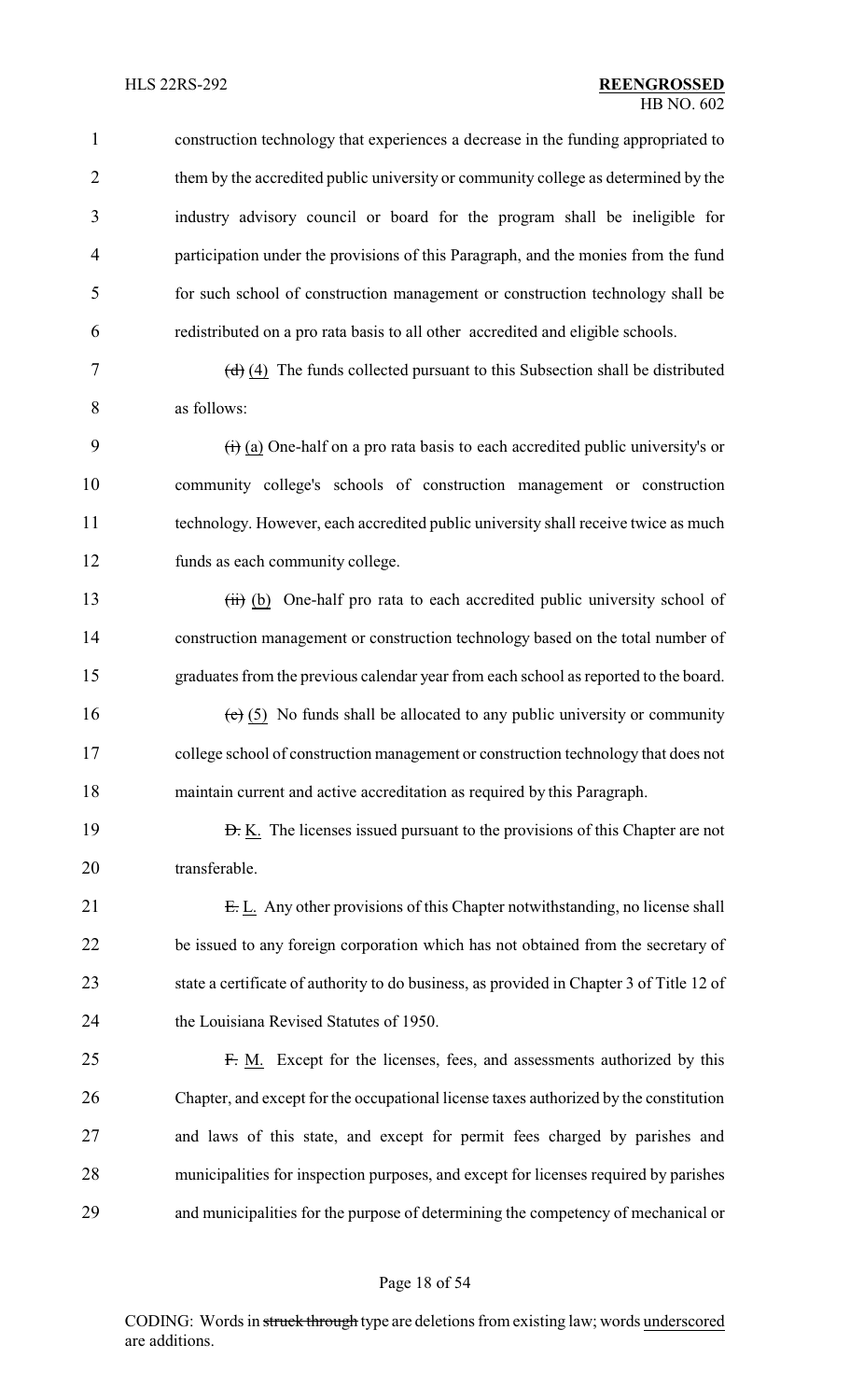| $\mathbf{1}$ | plumbing contractors, or both, and electrical contractors, no contractor shall be liable |
|--------------|------------------------------------------------------------------------------------------|
| 2            | for any fee or license as a condition of engaging in the contracting business.           |
| 3            | G. No license shall be issued for the subclassification of asbestos removal              |
| 4            | and abatement under the major classification of hazardous materials as provided in       |
| 5            | R.S. 37:2156.2(A)(VII) until the applicant furnishes satisfactory evidence that he or    |
| 6            | his qualifying party has received certification from the Department of Environmental     |
| 7            | Quality to perform asbestos removal and abatement work.                                  |
| 8            | §2156.1. Requirements for issuance of a license                                          |
| 9            | A. To become licensed as a contractor in accordance with the provisions of               |
| 10           | this Chapter, an applicant shall make application to the board on a form adopted by      |
| 11           | the board and shall state the classification of work the applicant desires to perform    |
| 12           | from a list of major classifications as follows:                                         |
| 13           | (1) Building construction.                                                               |
| 14           | (2) Highway, street, and bridge construction.                                            |
| 15           | (3) Heavy construction.                                                                  |
| 16           | (4) Municipal and public works construction.                                             |
| 17           | $(5)$ Electrical work.                                                                   |
| 18           | (6) Mechanical work.                                                                     |
| 19           | (7) Plumbing work.                                                                       |
| 20           | (8) Hazardous materials.                                                                 |
| 21           | (9) Specialty classifications.                                                           |
| 22           | $(10)$ Residential construction.                                                         |
| 23           | B. The board shall classify contractors according to the type or types of                |
| 24           | work or contracts which they may perform.                                                |
| 25           | The applicant Commercial, residential, and mold remediation<br>C(1)                      |
| 26           | applicants shall furnish the board with a financial statement, current to within twelve  |
| 27           | months of the date of filing, prepared by an accountant, bookkeeper, or certified        |
| 28           | public accountant and signed by the applicant before a notary public, stating that the   |
| 29           | statement of applicant's assets and financial condition is true and correct. The assets  |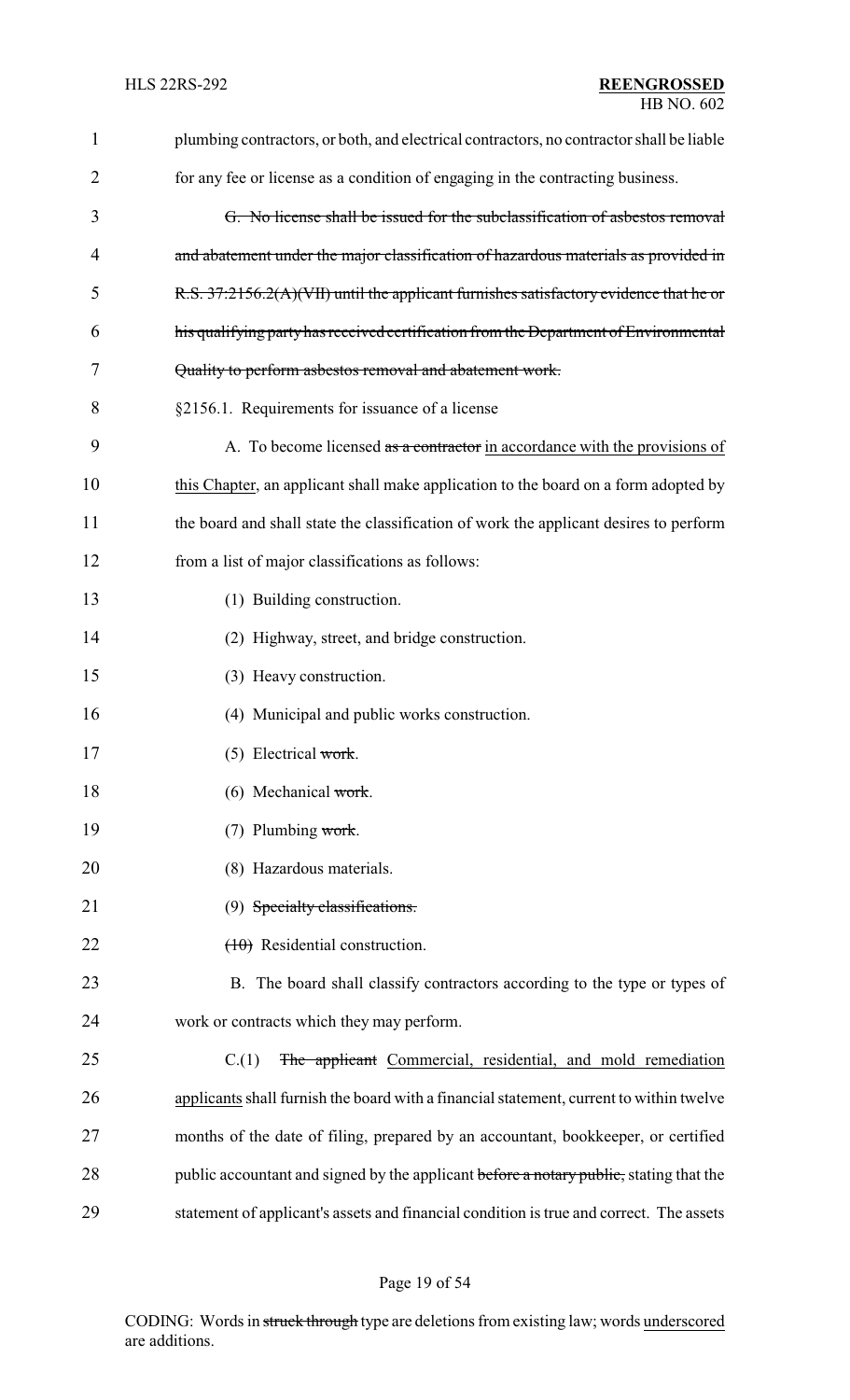shall include a net worth of at least ten thousand dollars. An applicant without the net worth required herein may also furnish the board a bond, letter of credit, or other security acceptable to the board in the amount of the net worth requirement plus the amount of the applicant's negative net worth if any, and the furnishing of the bond, letter of credit, or other security shall be deemed satisfaction of the net worth requirement for all purposes. The financial statement and any information contained therein, as well as any other financial information required to be submitted by a contractor, shall be confidential and not subject to the provisions of R.S. 44:1 through 57.

(2) No financial statement is required for a license renewal.

 D.(1) An applicant for commercial, residential, or mold remediation contractor licensure shall designate a qualifying party who shall be the legal representative for the contractor relative to the provisions of this Chapter. The designated qualifying party shall complete an application supplied by the board and pass any mandatory examination required by the board or present any credential required. The board may deny approval of the qualifying party for good cause, which may include the ability of the proposed principal owner or owners, principal shareholder or shareholders, or qualifying party to engage in the business of contracting as demonstrated by his prior contracting business experience. Evidence which may be considered by the board shall be limited to any legal proceedings against the qualifying party or businesses where the qualifying party was in a position of control at the time a problem arose and the ultimate disposition of the proceedings, any financial history of bankruptcies, unpaid judgments, insolvencies, or any similar evidence. When the qualifying party terminates employment with the licensee, the board shall be notified in writing within thirty days of the disassociation and another qualifying party must qualify within sixty days. The persons who may be a qualifying party or parties are:

(a) A sole proprietor or spouse of a sole proprietor.

Page 20 of 54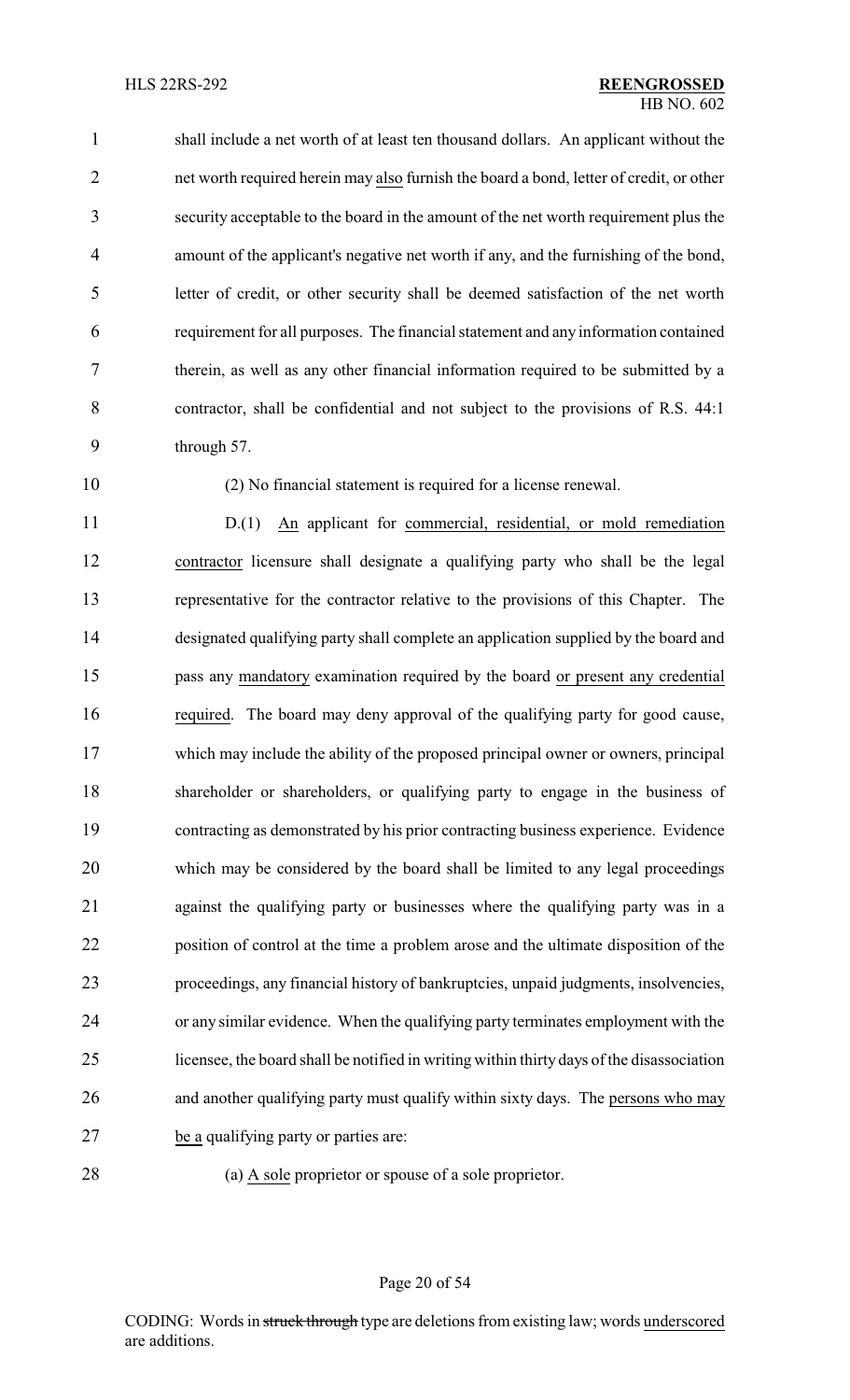| $\mathbf{1}$   | (b) Any employee of an applicant who has been in full-time employment for                    |
|----------------|----------------------------------------------------------------------------------------------|
| $\overline{2}$ | one hundred twenty consecutive days immediately preceding the application. The               |
| 3              | employee may be allowed to be the qualifying party for the licensed company and              |
| 4              | related entities.                                                                            |
| 5              | (c) Any stockholder, officer, or incorporator of a corporation.                              |
| 6              | (d) Any partner of a partnership.                                                            |
| 7              | (e) Any member or manager of a limited liability company.                                    |
| 8              | (2) A qualifying party for a licensed contractor may be a qualifying party for               |
| 9              | any affiliated entities to the licensed contractor.                                          |
| 10             | (3) Upon good showing, the board may exempt any qualifying party from                        |
| 11             | the required examinations. The board shall exempt from testing for a residential             |
| 12             | construction license any person working in the residential industry who holds a              |
| 13             | building construction license that was issued by the board if requested by the               |
| 14             | building contractor.                                                                         |
| 15             | $\left(\frac{1}{2}\right)$ (4) Upon the determination that a person has engaged in deceptive |
| 16             | practices when taking or attempting to take any board examination, the person shall          |
| 17             | be ineligible to serve as a qualifying party for a licensee for a period of one year.        |
| 18             | E. Notwithstanding any other law of this state to the contrary, a mechanical,                |
| 19             | plumbing, or electrical contractor may obtain a license to bid and perform work              |
| 20             | statewide provided the contractor has successfully passed a standardized, nationally         |
| 21             | recognized, written examination administered or approved by the State Licensing              |
| 22             | Board for Contractors. Residential construction and home improvement construction            |
| 23             | applicants for licensure shall be required to submit certificates evidencing workers'        |
| 24             | compensation coverage in compliance with Title 23 of the Louisiana Revised                   |
| 25             | Statutes of 1950, and liability insurance in a minimum amount of one hundred                 |
| 26             | thousand dollars or liability protection provided by a liability trust fund as authorized    |
| 27             | by R.S. $22:46(9)(d)$ in a minimum amount of one hundred thousand dollars.                   |
| 28             | Notwithstanding any other provision of law to the contrary, any<br>F(1)                      |
| 29             | residential contractor in good standing with the board who has held a license to             |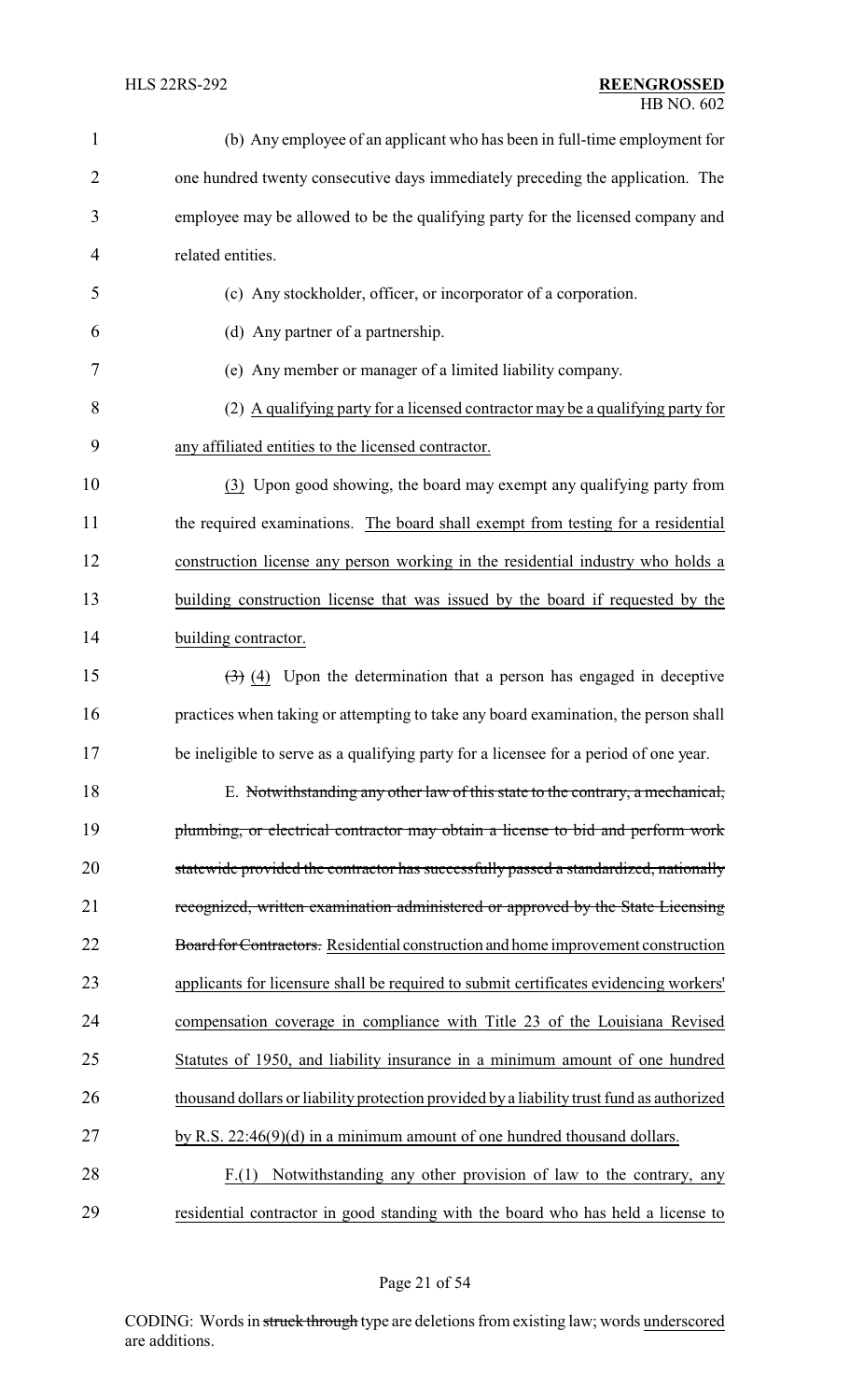| $\mathbf{1}$   | engage in residential construction issued pursuant to this Chapter for not less than    |
|----------------|-----------------------------------------------------------------------------------------|
| $\overline{2}$ | one consecutive year may elect to place his license in an inactive license status with  |
| 3              | the board, if he applies for a transfer to inactive status.                             |
| 4              | (a) During the period a license is in inactive status, the licensee shall be            |
| 5              | prohibited from engaging in any activity requiring a residential contractor license.    |
| 6              | (b) An inactive licensee shall be required to renew his inactive license in the         |
| 7              | same manner as provided in R.S. 37:2156(H) and by paying a renewal fee, which           |
| 8              | shall not exceed the renewal fee paid by active licensees. However, an inactive         |
| 9              | licensee shall not be required to submit insurance certificates pursuant to Subsection  |
| 10             | E of this Section or fulfill any other additional requirements that an active licensee  |
| 11             | would not be required to fulfill when renewing his license.                             |
| 12             | (c) An inactive licensee shall be required to fulfill all prescribed continuing         |
| 13             | education requirements established for active licensees.                                |
| 14             | (d) A licensee may request transfer from inactive status to active status at            |
| 15             | any time, if all of the following conditions exist:                                     |
| 16             | The inactive license has been renewed as provided for in this Section.<br>(1)           |
| 17             | (ii)<br>The inactive license is current at the time the request is received by the      |
| 18             | board.                                                                                  |
| 19             | The licensee submits the required insurance certificates as provided in<br>(iii)        |
| 20             | Subsection E of this Section.                                                           |
| 21             | G. Mold remediation license applicants shall be required to furnish all of the          |
| 22             | following before a license is issued:                                                   |
| 23             | (1) Evidence to the board that he has satisfactorily completed at least twenty-         |
| 24             | four hours of training in mold remediation and basic mold assessment.                   |
| 25             | Insurance certificates evidencing workers' compensation coverage in<br>(2)              |
| 26             | compliance with Title 23 of the Louisiana Revised Statutes of 1950 and liability        |
| 27             | insurance in a minimum amount of fifty thousand dollars.                                |
| 28             | $F1(1)$ H.(1) Upon completion of the requirements for licensure and issuance            |
| 29             | of a state license for the classification of work for which the contractor has applied; |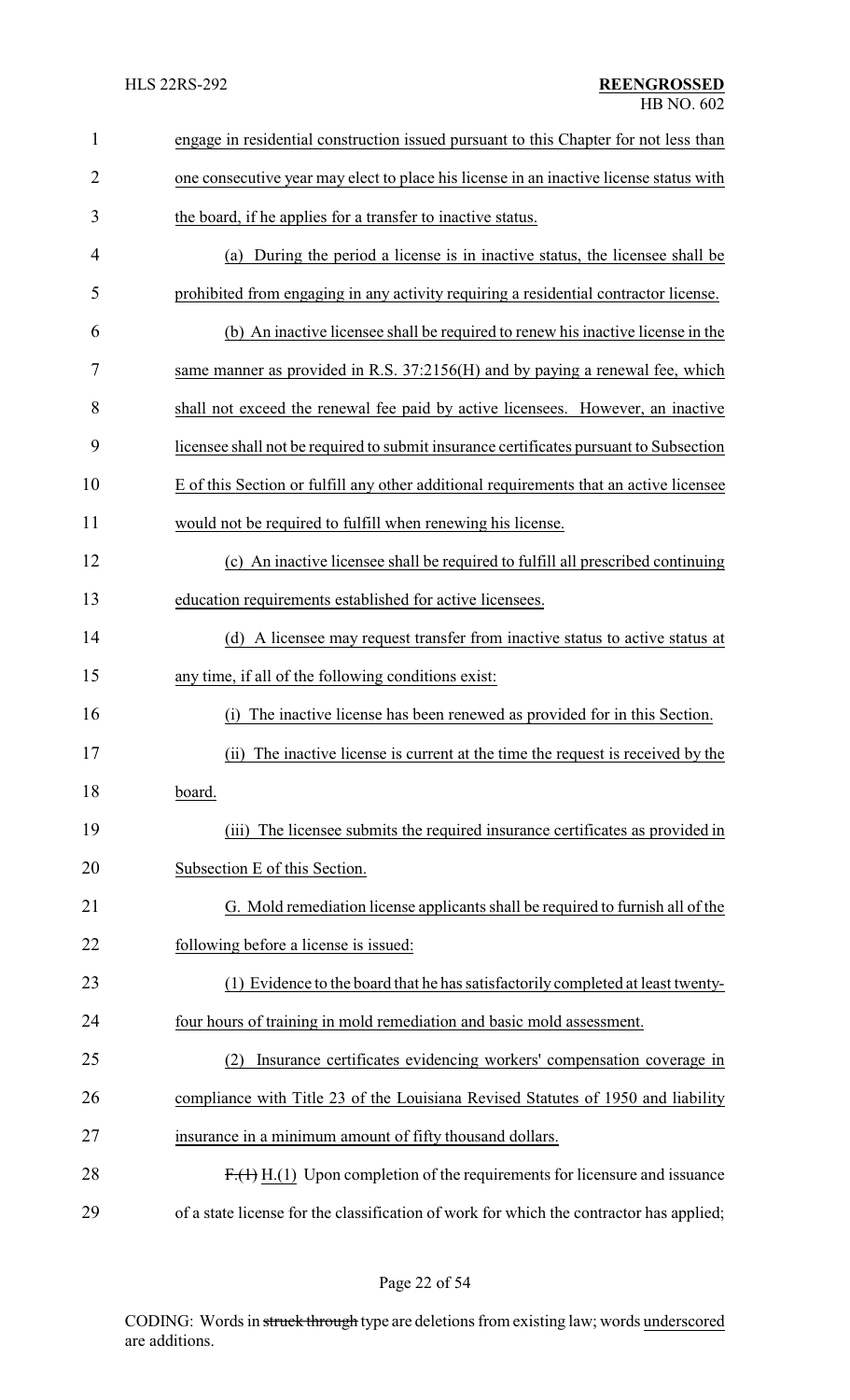mechanical, plumbing, or electrical contractors licensed pursuant to the provisions of this Section are excluded from local, municipal, or parish regulatory authority examination procedures and may bid and perform work within any local jurisdiction upon paying all appropriate fees.

 (2) The purpose of this Subsection is to preempt local, municipal, or parish regulatory examination authority for statewide-licensed mechanical, plumbing, or electrical contractors bidding and performing work in multiple jurisdictions. This preemption shall further exclude the employees of statewide-licensed electrical and mechanical contractors from local, municipal, or parish regulatory examination or certification authority as a condition to performing work for the statewide-licensed electrical or mechanical contractor.

 G. Any mechanical or electrical contractor who has, prior to July 1, 1985, successfully passed both a state licensing examination administered or approved by 14 the board and a local licensing examination in the same license classification, and 15 who has continuously held such state and local licenses since July 1, 1985, shall be exempted from any requirement for passage of an additional test in that license 17 classification. A mechanical or electrical contractor shall make application to the 18 board for an exemption on a form prepared by the board. The board shall provide **a** date by which application for exemption forms must be filed.

**H.** I.(1) Any plumbing contractor who currently holds a state license Master Plumber License from the State Plumbing Board of Louisiana shall be exempt from any requirement for passage of an additional examination in that license 23 classification and may bid and perform plumbing work statewide after applying to 24 the board for an exemption on a form prepared by the board receiving a license from this board.

**I.** (2) Nothing in this Section Subsection shall be construed to permit plumbing contractors to perform plumbing work without first complying with the licensure provisions of Chapter 16 of this Title, R.S. 37:1361 et seq.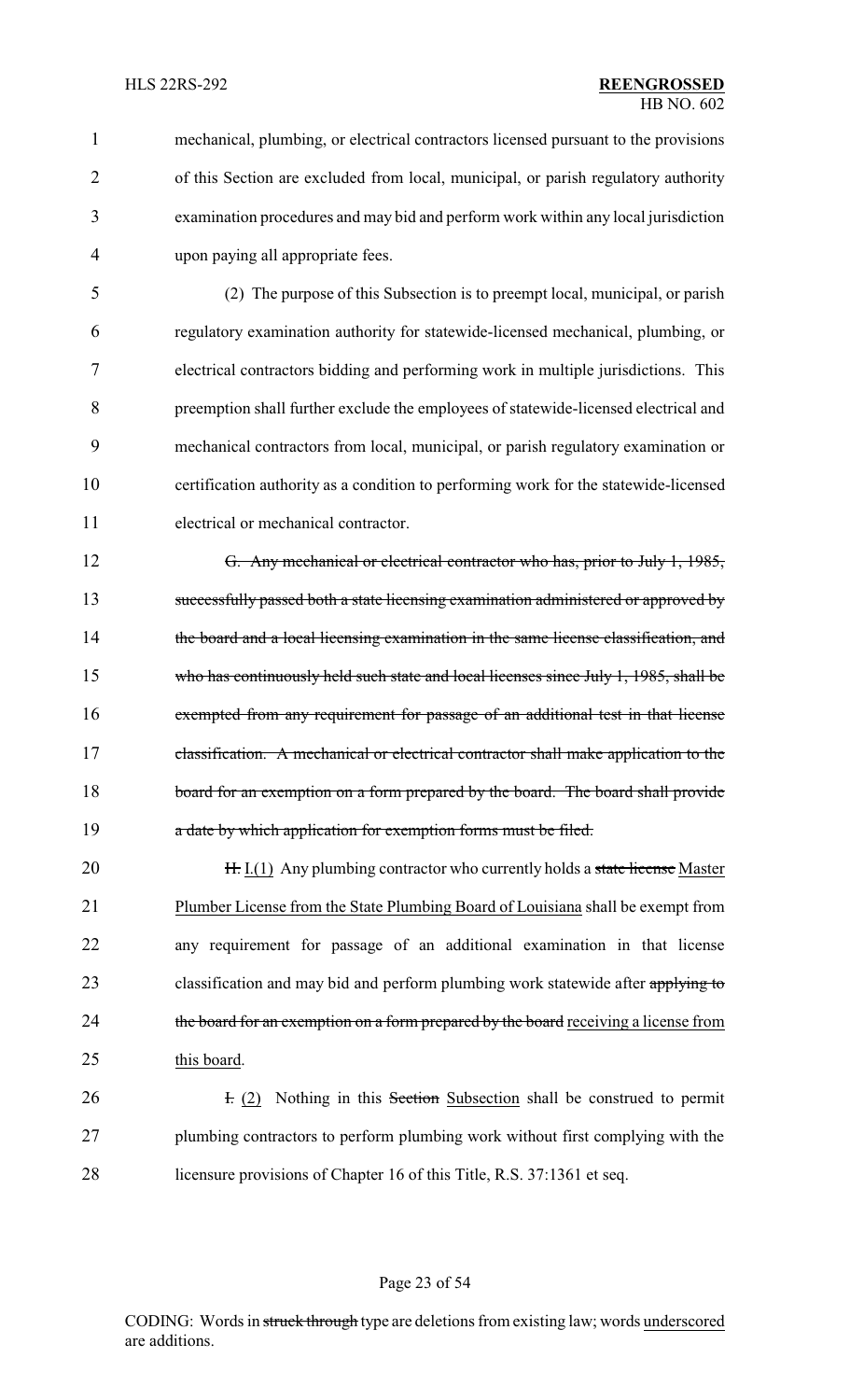| $\mathbf{1}$   | <b>J.</b> Each applicant shall pay all fees required for issuance of the license as      |
|----------------|------------------------------------------------------------------------------------------|
| $\overline{2}$ | provided for in this Chapter.                                                            |
| 3              | K. Upon completion of the requirements for licensure, the application shall              |
| 4              | be submitted to the board for review.                                                    |
| 5              | J. No license shall be issued for the subclassification of asbestos removal and          |
| 6              | abatement under the major classification of hazardous materials as provided in R.S.      |
| 7              | 37:2156.2(VIII) until the applicant furnishes satisfactory evidence that he or his       |
| 8              | qualifying party has received certification from the Department of Environmental         |
| 9              | Quality to perform asbestos removal and abatement work.                                  |
| 10             | $E_{\cdot}(1)$ K.(1) The examination requirement of this Chapter shall not apply to      |
| 11             | any arborist who currently holds a valid state license issued pursuant to R.S. 3:3804    |
| 12             | in the landscaping, grading, and beautification subclassification. The arborist may      |
| 13             | bid and perform the arborist work described in R.S. $3:3808(A)(1)(a)$ , statewide, after |
| 14             | applying to the board for an exemption on a form prepared by the board.                  |
| 15             | (2) Nothing in this Subsection shall be construed to permit arborists to                 |
| 16             | recommend or execute arborist work without first complying with the licensure            |
| 17             | provisions of Chapter 24 of Title 3 of the Louisiana Revised Statutes of 1950, R.S.      |
| 18             | 3:3801 et seq.                                                                           |
| 19             | M. L. The board may consolidate, add, or remove subclassifications or                    |
| 20             | specialties by rule as it deems appropriate.                                             |
| 21             | §2156.2. Major categories; subclassifications; specialty classifications; requirements   |
| 22             | for contractors holding major classification to perform mechanical, electric,            |
| 23             | or plumbing work                                                                         |
| 24             | A. Any contractor possessing a major classification is permitted to bid or               |
| 25             | perform any of the specialty type work required to perform its scope of work for its     |
| 26             | respective classification. Under each major category listed in this Subsection is a list |
| 27             | of subclassifications that a specialty contractor may obtain, as follows:                |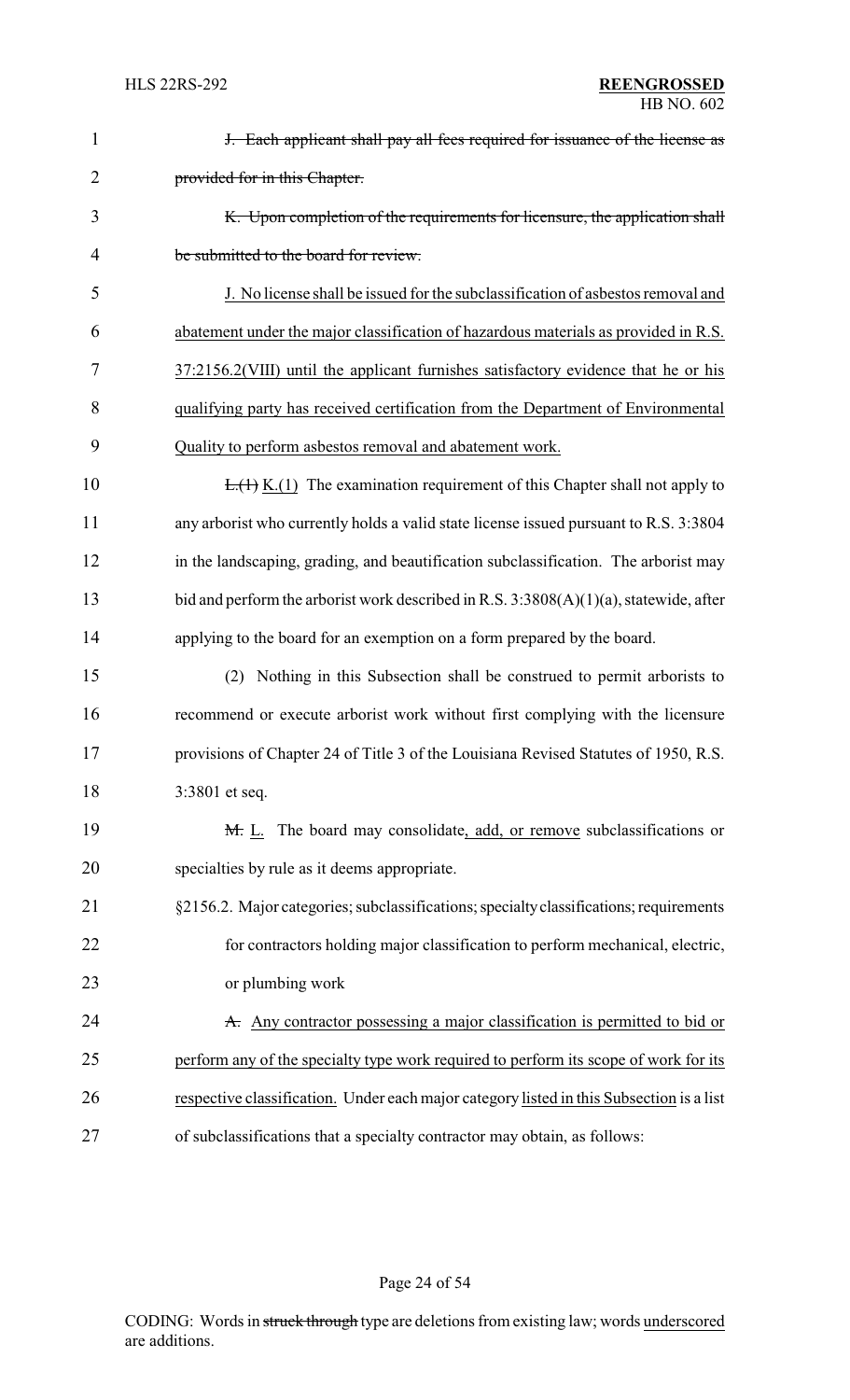| 1  | I. Building construction                                            |
|----|---------------------------------------------------------------------|
| 2  | Subclassifications:                                                 |
| 3  | 1. Acoustical treatments                                            |
| 4  | 2. Air conditioning work, ventilation, refrigeration, and duct work |
| 5  | 3. Electrical construction for structures                           |
| 6  | 4. Fire sprinkler work                                              |
| 7  | 5.3. Foundations for buildings, equipment, or machinery             |
| 8  | $6.4$ . Incinerator construction                                    |
| 9  | $\pm$ 5. Installation of equipment, machinery, and engines          |
| 10 | $\frac{8}{6}$ . Installation of pneumatic tubes and conveyors       |
| 11 | 9.7. Insulation for cold storage and buildings                      |
| 12 | $10.8$ . Insulation for pipes and boilers                           |
| 13 | 11. 9. Landscaping, grading, and beautification                     |
| 14 | $\frac{12}{2}$ 10. Lathing, plastering, and stuccoing               |
| 15 | 13. 11. Masonry, brick, stone                                       |
| 16 | 14. Ornamental iron and structural steel erection, steel buildings  |
| 17 | 15. 12. Painting and interior decorating, carpeting flooring        |
| 18 | $\frac{1}{6}$ . 13. Pile driving                                    |
| 19 | 17. Plumbing                                                        |
| 20 | 18. Residential construction                                        |
| 21 | 19. 14. Rigging, house moving, wrecking, and dismantling            |
| 22 | $20.15$ . Roof decks                                                |
| 23 | 21. 16. Roofing and sheet metal, siding                             |
| 24 | 22. 17. Sheet metal duct work                                       |
| 25 | 23. 18. Steam and hot water heating in buildings or plants          |
| 26 | 19. Steel erection and installation                                 |
| 27 | 24. 20. Stone, granite, slate, resilient floor installations        |
| 28 | $25.21$ . Swimming pools                                            |
| 29 | 26. 22. Tile, terrazzo, and marble                                  |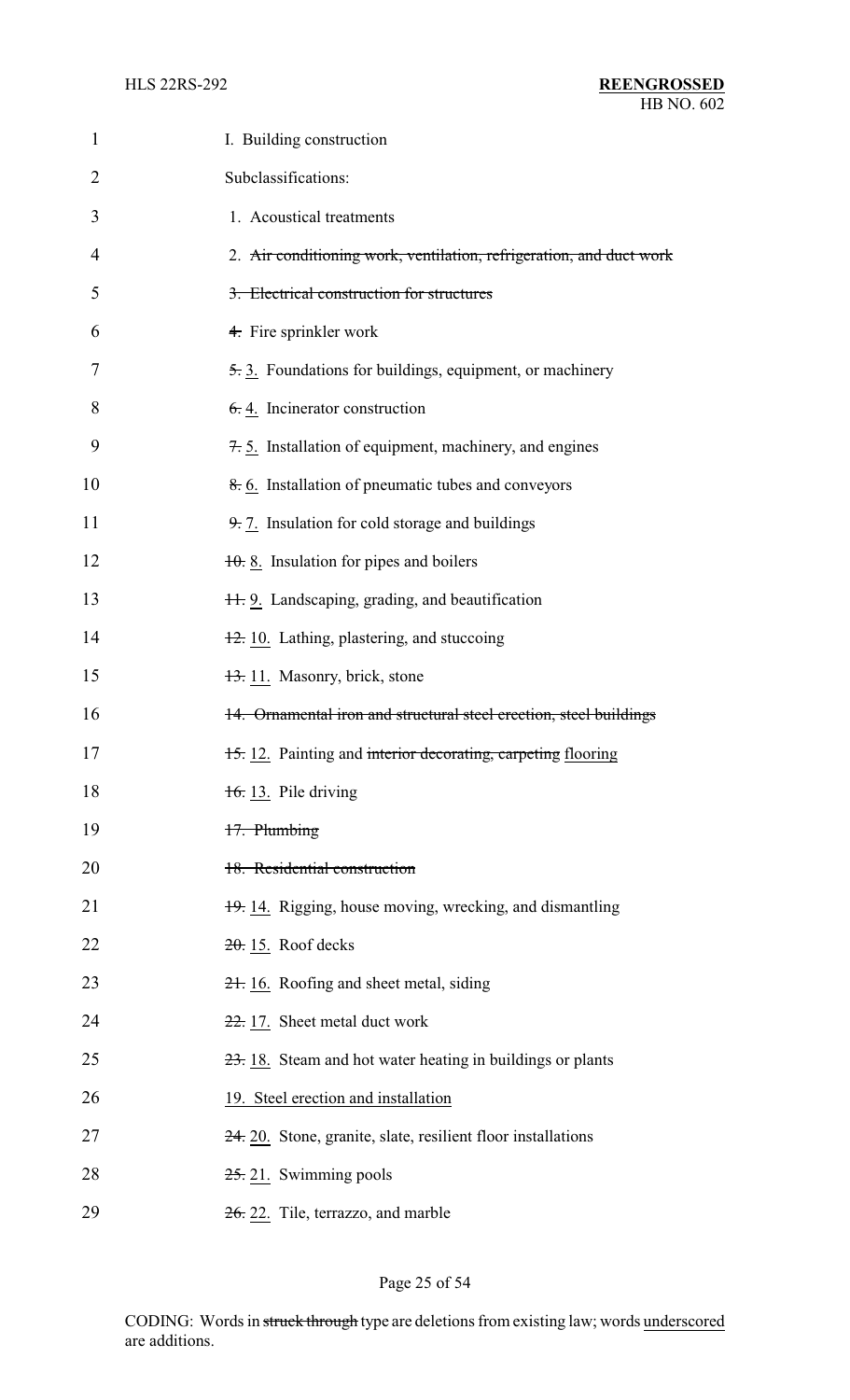| $\mathbf{1}$   | 27. 23. Water cooling towers and accessories                                |
|----------------|-----------------------------------------------------------------------------|
| $\overline{2}$ | 28. 24. Drywalls Drywall                                                    |
| 3              | 29. 25. Driveways, parking areas, asphalt, and concrete, exclusive of       |
| $\overline{4}$ | highway and street work                                                     |
| 5              | $30.26$ . Fencing                                                           |
| 6              | 27. Labor only                                                              |
| 7              | II. Highway, street, and bridge construction                                |
| 8              | Subclassifications:                                                         |
| 9              | 1. Driveways, parking areas, asphalt, and concrete                          |
| 10             | 2. Highway and street subsurface drainage and sewer work                    |
| 11             | 3. Permanent or paved highways and streets (asphalt hot and cold plant mix) |
| 12             | 4. Permanent or paved highways and streets (asphalt surface treatment)      |
| 13             | 5. Permanent or paved highways and streets (concrete)                       |
| 14             | 6. Permanent or paved highways and streets (soil cement)                    |
| 15             | 7. Secondary roads                                                          |
| 16             | 8. Undersealing or leveling of roads                                        |
| 17             | 9. Earthwork, drainage, and levees                                          |
| 18             | 10. Clearing, grubbing, and snagging                                        |
| 19             | 11. Culverts and drainage structures                                        |
| 20             | 12. Concrete bridges Bridges, over and underpasses                          |
| 21             | 13. Steel bridges, over and underpasses                                     |
| 22             | 14. Wood bridges, over and underpasses                                      |
| 23             | 15. Landscaping, grading, and beautification                                |
| 24             | 16.14. Fencing                                                              |
| 25             | 17. 15. Furnishing and installation of movable structures or machinery,     |
| 26             | excluding electrical and mechanical work                                    |
| 27             | 16. Labor only                                                              |
| 28             | III. Heavy construction                                                     |
| 29             | Subclassifications:                                                         |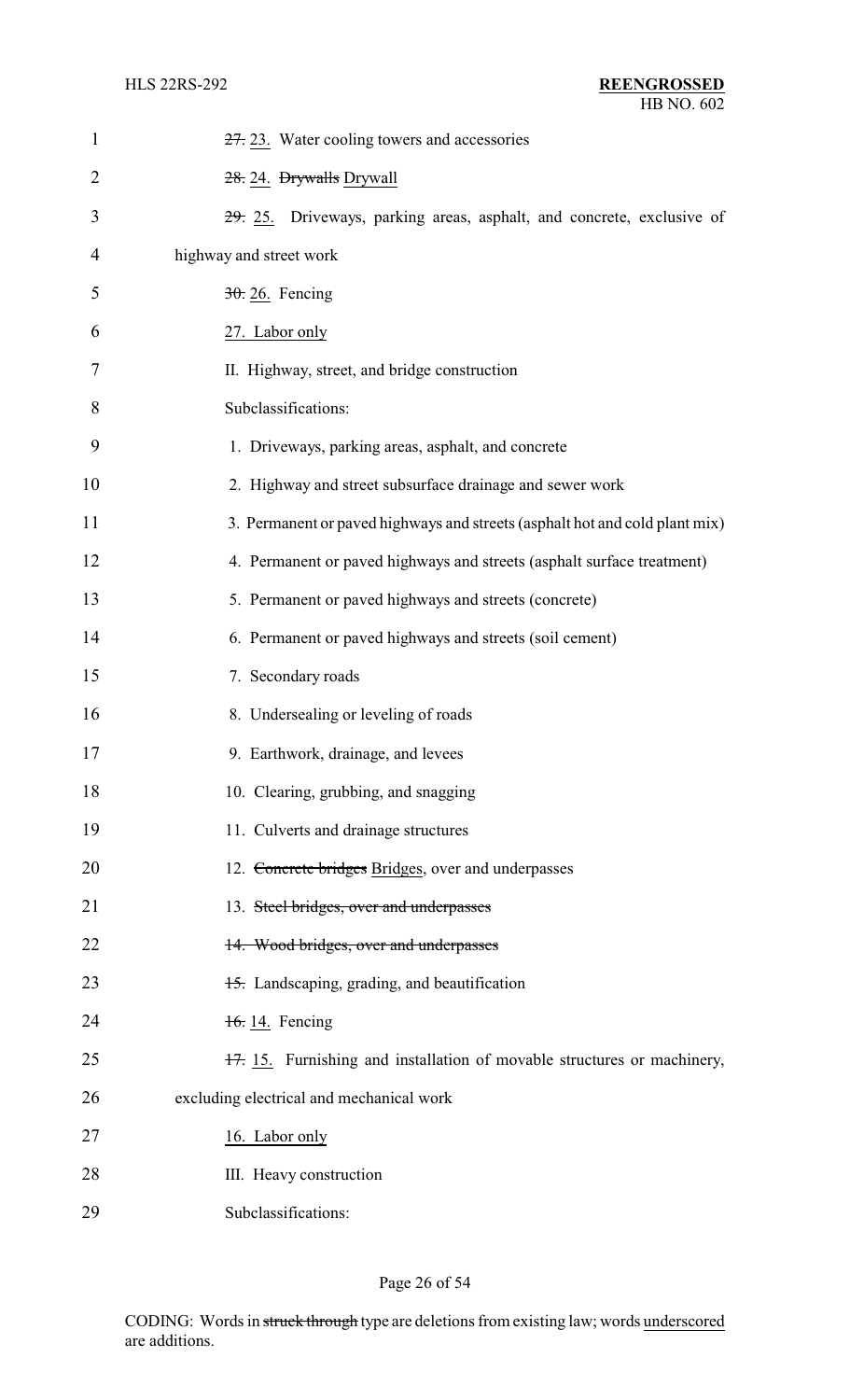| $\mathbf{1}$   | 1. Clearing, grubbing, and snagging                           |
|----------------|---------------------------------------------------------------|
| $\overline{2}$ | 2. Dams, reservoirs, and flood control work other than levees |
| 3              | 3. Dredging                                                   |
| 4              | 4. Electrical transmission lines                              |
| 5              | 5. Foundations and pile driving                               |
| 6              | 6. Industrial piping                                          |
| 7              | 7. Industrial plants                                          |
| 8              | 8. Industrial ventilation                                     |
| 9              | 9. Oil field construction                                     |
| 10             | 10. Oil refineries                                            |
| 11             | <b>H.</b> Railroads                                           |
| 12             | 12. 11. Transmission pipeline construction                    |
| 13             | $\frac{13}{2}$ 12. Tunnels                                    |
| 14             | 14. 13. Wharves, docks, harbor improvements, and terminals    |
| 15             | 15. 14. Landscaping, grading, and beautification              |
| 16             | 16. 15. Fencing                                               |
| 17             | 16. Labor only                                                |
| 18             | IV. Municipal and public works construction                   |
| 19             | Subclassifications:                                           |
| 20             | 1. Filter plants and water purification                       |
| 21             | 2. Pipe work (gas lines)                                      |
| 22             | 3. Pipe work (sewer)                                          |
| 23             | 4. Pipe work (storm drains)                                   |
| 24             | 5. Pipe work (waterlines)                                     |
| 25             | 6. Power plants                                               |
| 26             | 7. Sewer plant or sewer disposal                              |
| 27             | 8. Underground electrical conduit installation                |
| 28             | 9. Landscaping, grading, and beautification                   |
| 29             | 10. Fencing                                                   |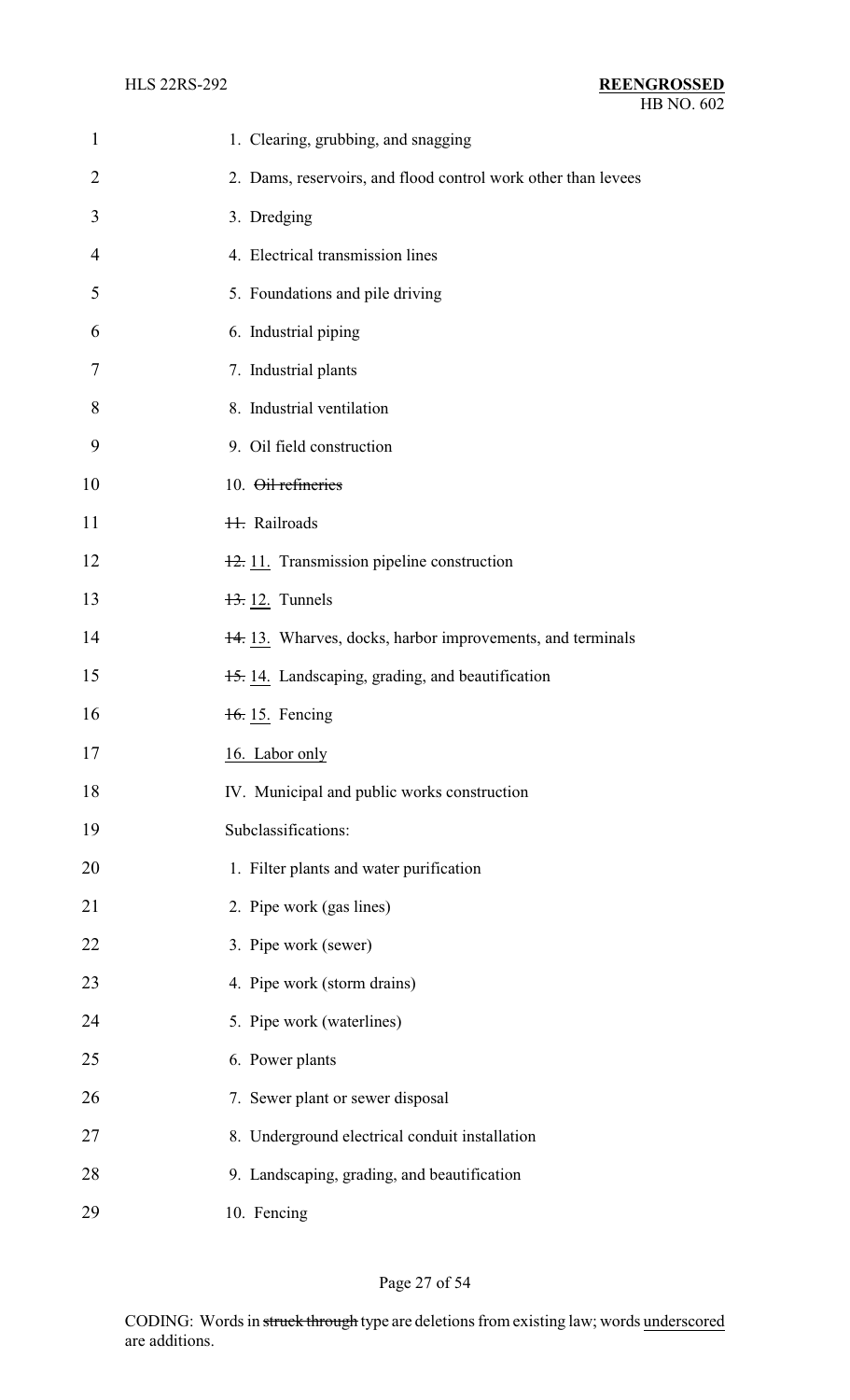| $\mathbf{1}$ | 11. Labor only                                                              |
|--------------|-----------------------------------------------------------------------------|
| 2            | V. Electrical work                                                          |
| 3            | Subclassifications:                                                         |
| 4            | 1. Electrical transmission lines                                            |
| 5            | 2. Electrical work for structures                                           |
| 6            | 3. Underground electrical conduit installation                              |
| 7            | 4. 3. Electrical controls                                                   |
| 8            | VI. Mechanical Work                                                         |
| 9            | Subclassifications:                                                         |
| 10           | 1. Heat, air conditioning, ventilation, duct work, and refrigeration        |
| 11           | 2. Industrial pipe work and insulation                                      |
| 12           | 3. Plumbing                                                                 |
| 13           | 4. Controls for mechanical work                                             |
| 14           | VII. Plumbing                                                               |
| 15           | Subclassifications:                                                         |
| 16           | 1. Potable and nonpotable water systems; construction, removal, repair, and |
| 17           | maintenance for buildings and premises.                                     |
| 18           | 2. Sanitary and nonsanitary waste and sewerage construction; removal,       |
| 19           | repair, and maintenance for buildings and premises.                         |
| 20           | VII. VIII. Hazardous materials                                              |
| 21           | Subclassifications:                                                         |
| 22           | 1. Asbestos removal and abatement                                           |
| 23           | 2. Hazardous materials cleanup and waste treatment or removal               |
| 24           | 3. Hazardous materials site remediation                                     |
| 25           | 4. Any other classification for which the Department of Environmental       |
| 26           | Quality requires certification pursuant to law or regulation.               |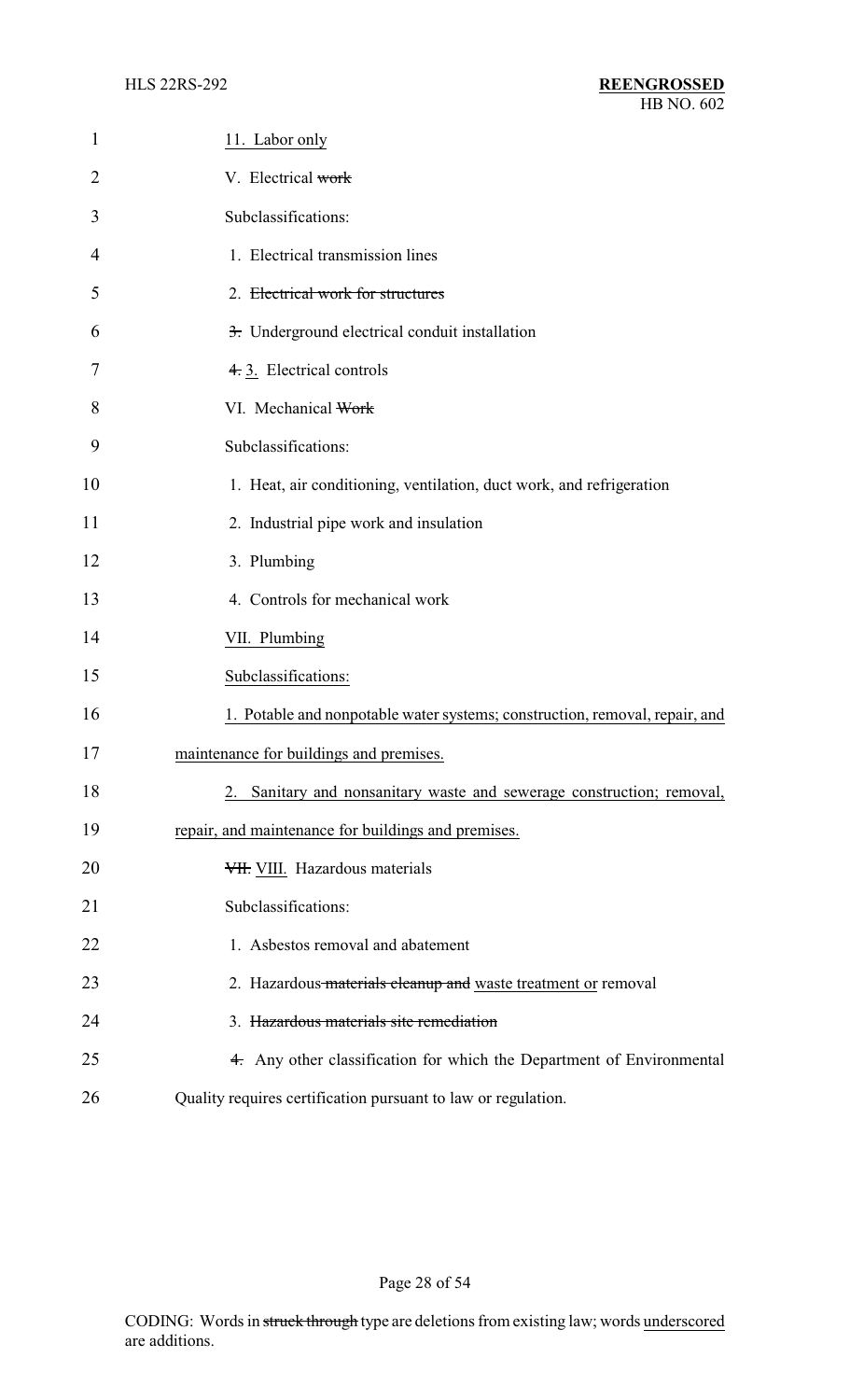| 1              | VIII. Plumbing                                                                         |
|----------------|----------------------------------------------------------------------------------------|
| $\overline{2}$ | Subclassifications:                                                                    |
| 3              | 1. Potable and nonpotable water systems; construction, removal, repair, and            |
| 4              | maintenance for buildings and premises.                                                |
| 5              | 2. Sanitary and nonsanitary waste and sewerage construction; removal,                  |
| 6              | repair, and maintenance for buildings and premises.                                    |
| 7              | IX. Residential construction                                                           |
| 8              | 1. Foundations                                                                         |
| 9              | 2. Framing                                                                             |
| 10             | 3. Roofing                                                                             |
| 11             | 4. Masonry and stucco                                                                  |
| 12             | 5. Swimming pools                                                                      |
| 13             | 6. Pile-driving                                                                        |
| 14             | 7. Labor only                                                                          |
| 15             | B. Any contractor who holds a major classification which permits that                  |
| 16             | contractor to bid mechanical or electrical work, prior to the performance of such      |
| 17             | work under his license, shall designate a qualifying party to successfully pass the    |
| 18             | standardized nationally recognized test administered by the board for the work to be   |
| 19             | performed. All time limitations shall be waived and any designated qualifying party    |
| 20             | who has successfully completed the examination shall not be required to retake the     |
| 21             | examination.                                                                           |
| 22             | C. Any contractor who holds a major classification which permits the                   |
| 23             | contractor to bid and perform plumbing work, prior to the performance of such work,    |
| 24             | shall comply with the provisions of Chapter 16 of this Title, R.S. 37:1361 et seq. All |
| 25             | time limitations shall be waived.                                                      |
| 26             | D. The board may grant or renew licenses for mechanical, electrical, or                |
| 27             | plumbing contractors and restrict such licenses to the bidding and performance of      |
| 28             | work within specified areas of this state as the board shall designate. Such license   |
| 29             | shall be issued with a notation of the applicable restriction.                         |

# Page 29 of 54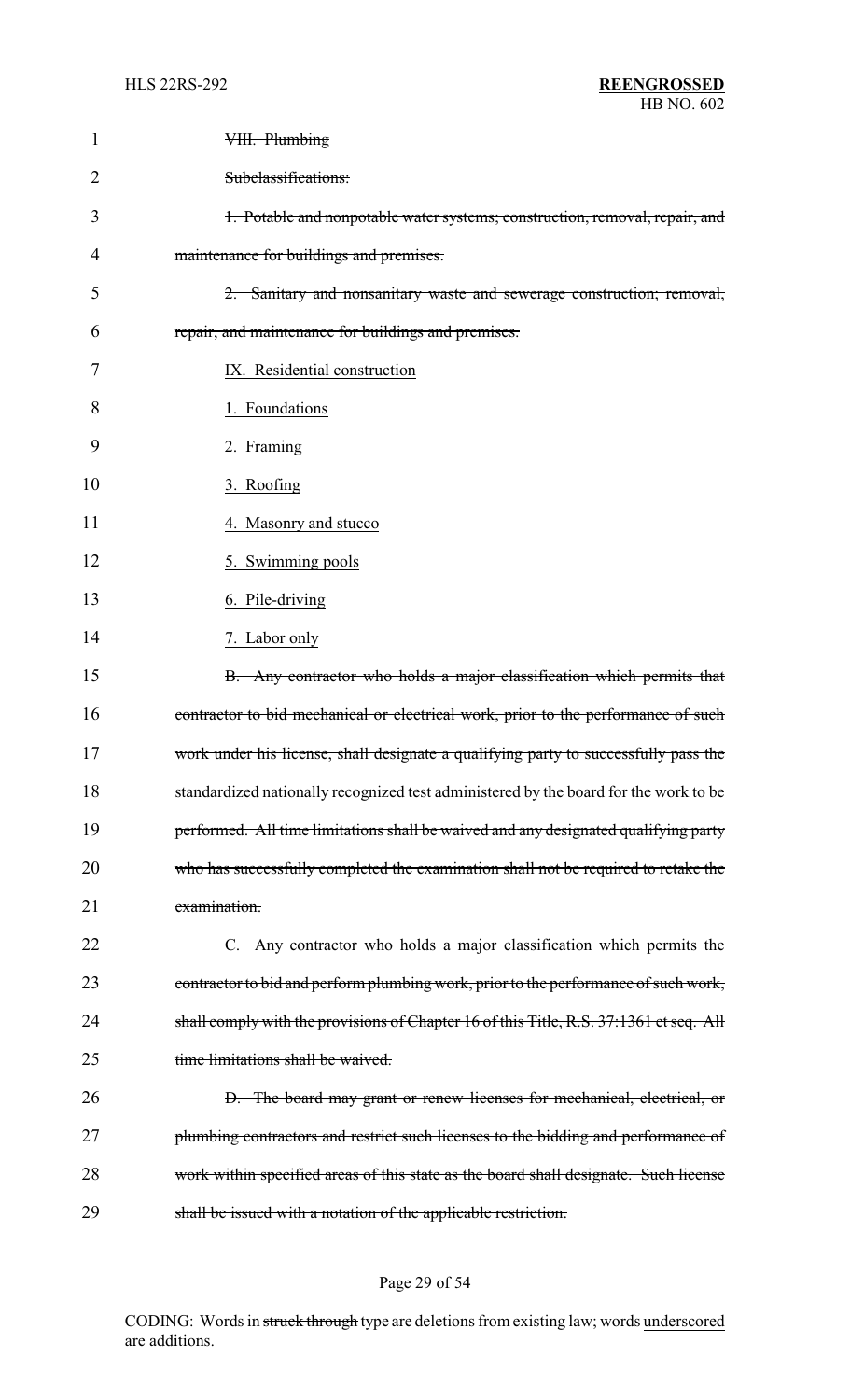| 1              | §2156.3. Installation of solar energy equipment and systems                            |
|----------------|----------------------------------------------------------------------------------------|
| $\overline{2}$ | A. No licensed contractor shall install solar energy equipment or solar                |
| 3              | energy systems on or after February 1, 2015, unless he is in compliance with the       |
| 4              | provisions of this Section and any rules adopted by the board in accordance with the   |
| 5              | provisions of this Section.                                                            |
| 6              | B.(1) Notwithstanding any provision of law to the contrary, no later than              |
| 7              | January 1, 2015, the board shall adopt rules in accordance with the Administrative     |
| 8              | Procedure Act regulating the installation of solar energy equipment or solar energy    |
| 9              | systems by licensed contractors. Such rules shall, at a minimum, include the           |
| 10             | requirement of passage of a separate written examination that evidences the            |
| 11             | contractor's knowledge and understanding of best practices as related to the           |
| 12             | installation and maintenance of solar energy equipment or solar energy systems by      |
| 13             | any contractor who does not hold a current Solar PV Installer certification for solar  |
| 14             | electric systems, or a current Solar Heating Installer certification for solar thermal |
| 15             | hot water systems as issued by the North American Board of Certified Energy            |
| 16             | Practitioners.                                                                         |
| 17             | (2) Any contractor licensed in this state as of August 1, 2014, holding the            |
| 18             | major classification of Building Construction, Electrical Work (Statewide), or         |
| 19             | Mechanical Work (Statewide), shall be deemed to have met the examination               |
| 20             | requirement pursuant to this Subsection.                                               |
| 21             | E. Contractors applying for the classification of Solar Energy Equipment,              |
| 22             | shall, in addition to all other application or licensing requirements, meet the        |
| 23             | following requirements prior to issuance of this classification:                       |
| 24             | (1) Hold hold one or more of the following major classifications:                      |
| 25             | $(a)$ (1) Building Construction.                                                       |
| 26             | $\left(\frac{b}{c}\right)$ (2) Electrical Work.                                        |
| 27             | $(e)$ (3) Mechanical Work.                                                             |
| 28             | (d) (4) Residential Building Contractor Construction.                                  |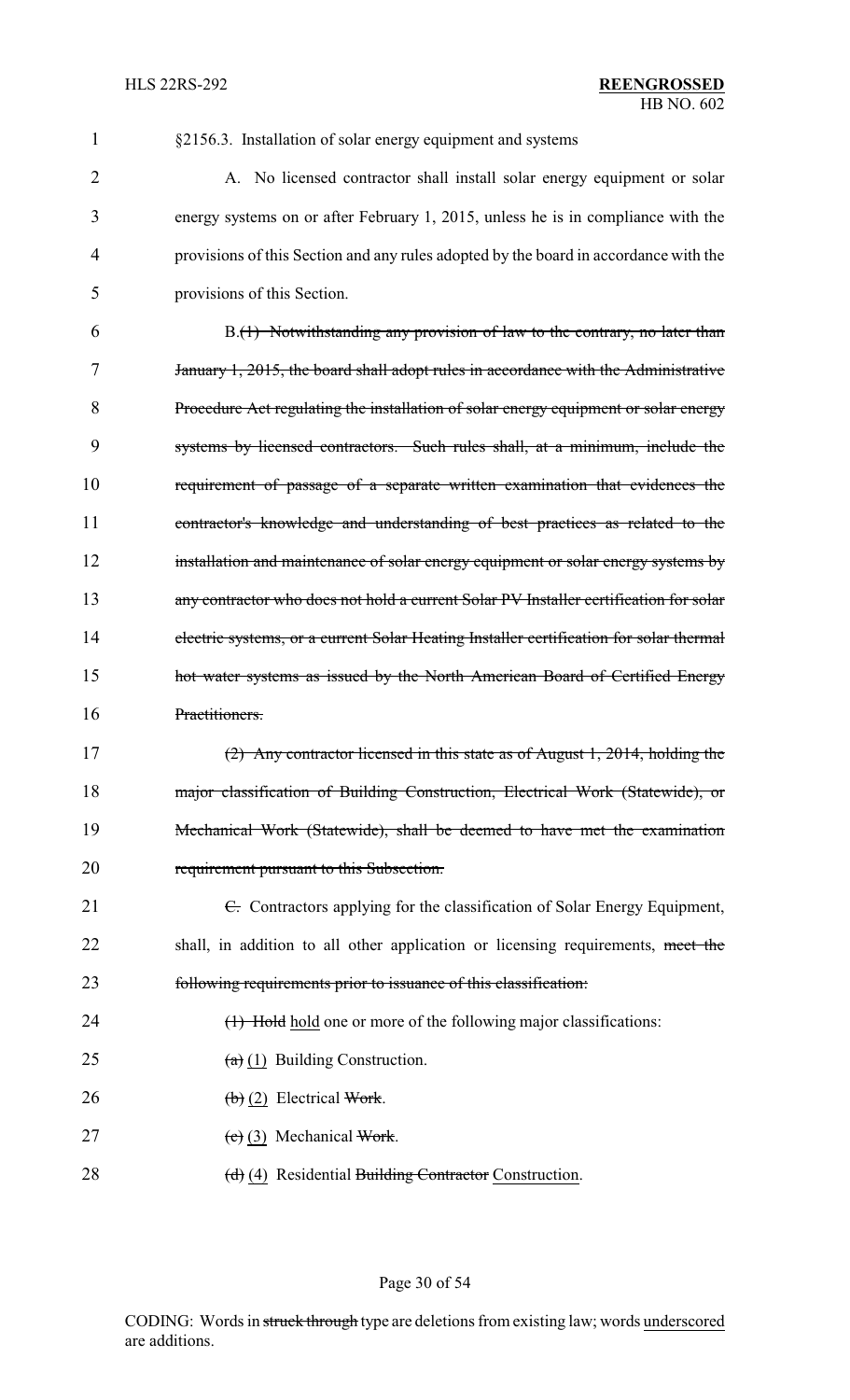2 course approved by the board.

3 <del>D.</del> C. Any work performed to connect wiring or hookups for any 4 photovoltaic panel or system wherein the panel or system is of a value, including 5 labor, materials, rentals, and all direct and indirect project expenses, of ten thousand 6 dollars or more shall be performed only by a contractor or subcontractor who holds 7 the classification of to perform Electrical Work or who may perform electrical work 8 pursuant to the provisions of R.S. 37:2156.2(B).

(2) Complete training in the design of solar energy systems by an entity and

9 E.D. Any work performed to connect piping or equipment for any solar 10 thermal system wherein the system is of a value, including labor, materials, rentals, 11 and all direct and indirect project expenses, of ten thousand dollars or more shall be 12 performed only by a contractor or subcontractor who holds the classification of to 13 perform Mechanical Work or who may perform mechanical work pursuant to the 14 provisions of R.S. 37:2156.2(B).

 F. E. The provisions of this Section shall be applicable to entities engaging in the business of selling, leasing, installing, servicing, or monitoring solar energy equipment. Nothing in this Section shall be construed to impose civil or criminal liability on homeowners or on any third party whose involvement is financing to the homeowner, financing for installation, or purchasing the tax credits described in this Section from any homeowner or contractor. Entities engaged in the business of arranging agreements for the lease or sale of solar energy systems or acquiring customers for financing entities shall not be exempt from the provisions of this 23 Section.

24 §2157. Exemptions

| 25 |  | A. The provisions of this Part shall not apply to any of the following: |  |  |
|----|--|-------------------------------------------------------------------------|--|--|
|----|--|-------------------------------------------------------------------------|--|--|

26 (1) The state or any of its political subdivisions.

27 (2) Any public utility providing gas, electric, or telephone service which is 28 subject to regulation by the Louisiana Public Service Commission or the council of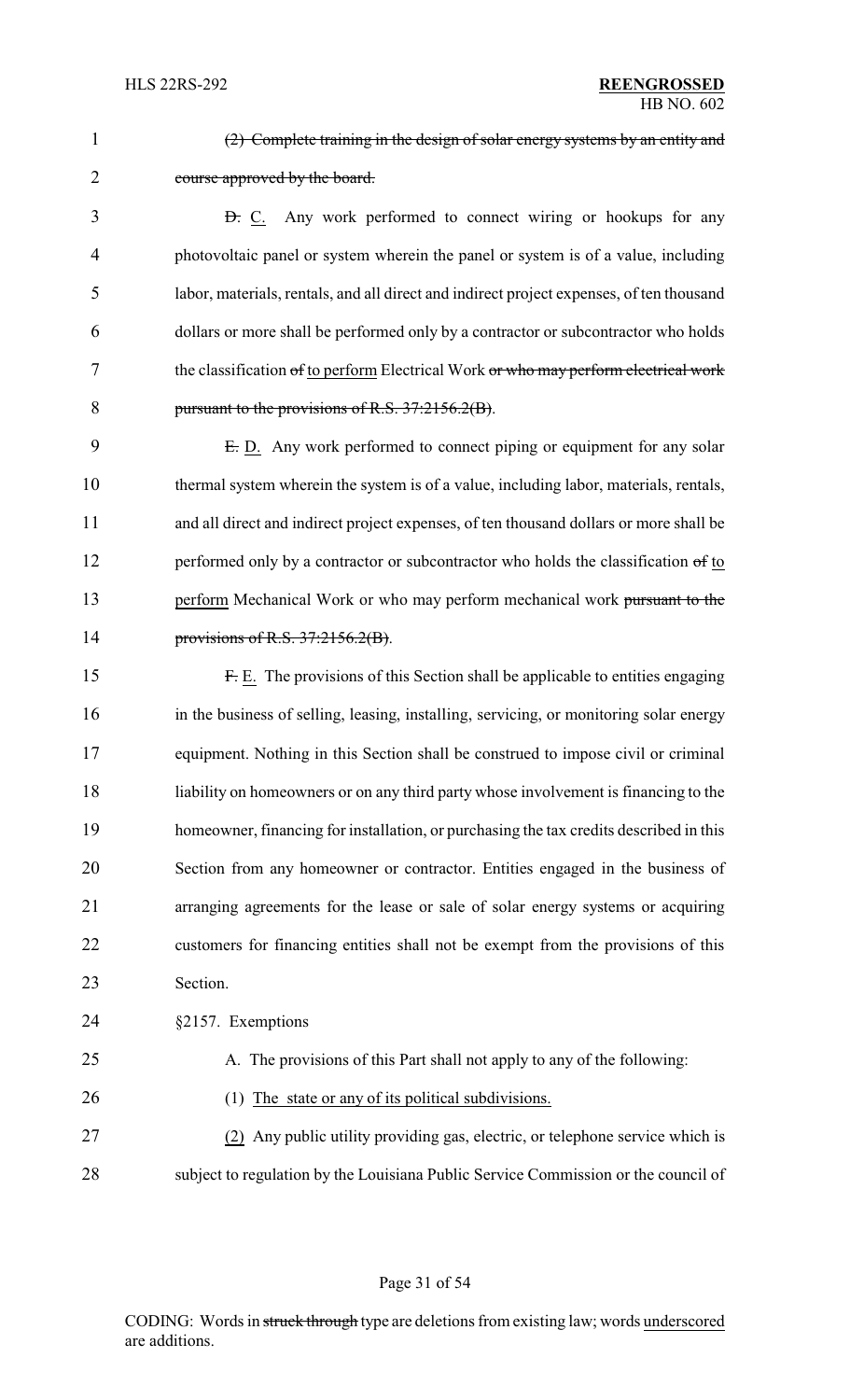| $\mathbf{1}$   | the city of New Orleans, or to any work performed by the public utility in furnishing                |
|----------------|------------------------------------------------------------------------------------------------------|
| $\overline{2}$ | its authorized service.                                                                              |
| 3              | $(2)$ (3) Owners of property who supervise, superintend, oversee, direct, or                         |
| 4              | in any manner assume charge of the construction, alteration, repair, improvement,                    |
| 5              | movement, demolition, putting up, tearing down, or maintenance of any building,                      |
| 6              | railroad excavation, project, development, improvement, plant facility, or any other                 |
| 7              | construction undertaking, on that property, for use by the owner, and which will not                 |
| 8              | be for sale or rent, and the control of access to which shall be controlled by the                   |
| 9              | owner so that only employees and nonpublic invitees are allowed access.                              |
| 10             | $(3)$ (4) Any person donating labor and services for the supervision and                             |
| 11             | construction of or for the maintenance and repair of churches.                                       |
| 12             | $\left(\frac{4}{5}\right)$ Any farmer doing construction for agricultural purposes on leased         |
| 13             | or owned land.                                                                                       |
| 14             | $\left(\frac{5}{2}\right)$ (6) Any person bidding or performing work on any project totally owned    |
| 15             | by the federal government.                                                                           |
| 16             | Any person engaged in rail or pipeline construction activities<br>$(6) (7)$                          |
| 17             | performed on property he owns or leases.                                                             |
| 18             | $(7)(8)$ Any citizen volunteering labor for the construction of a project which                      |
| 19             | is funded by the Louisiana Community Development Block Grant, Louisiana Small                        |
| 20             | Towns Environment Program.                                                                           |
| 21             | $\left(\frac{8}{6}\right)$ (9) Any person, supplier, or manufacturer, or the employee of the person, |
| 22             | supplier, or manufacturer who assembles, repairs, maintains, moves, puts up, tears                   |
| 23             | down, or disassembles any patented or proprietary environmental equipment he                         |
| 24             | supplies supplied to a contractor to be used solely by the contractor for a construction             |
| 25             | undertaking project.                                                                                 |
| 26             | $(9)$ (10) The manufactured housing industry or any person engaged in any                            |
| 27             | type of service, warranty, repair, or home improvement work on factory-built,                        |
| 28             | residential dwellings that are mounted on chassis and wheels.                                        |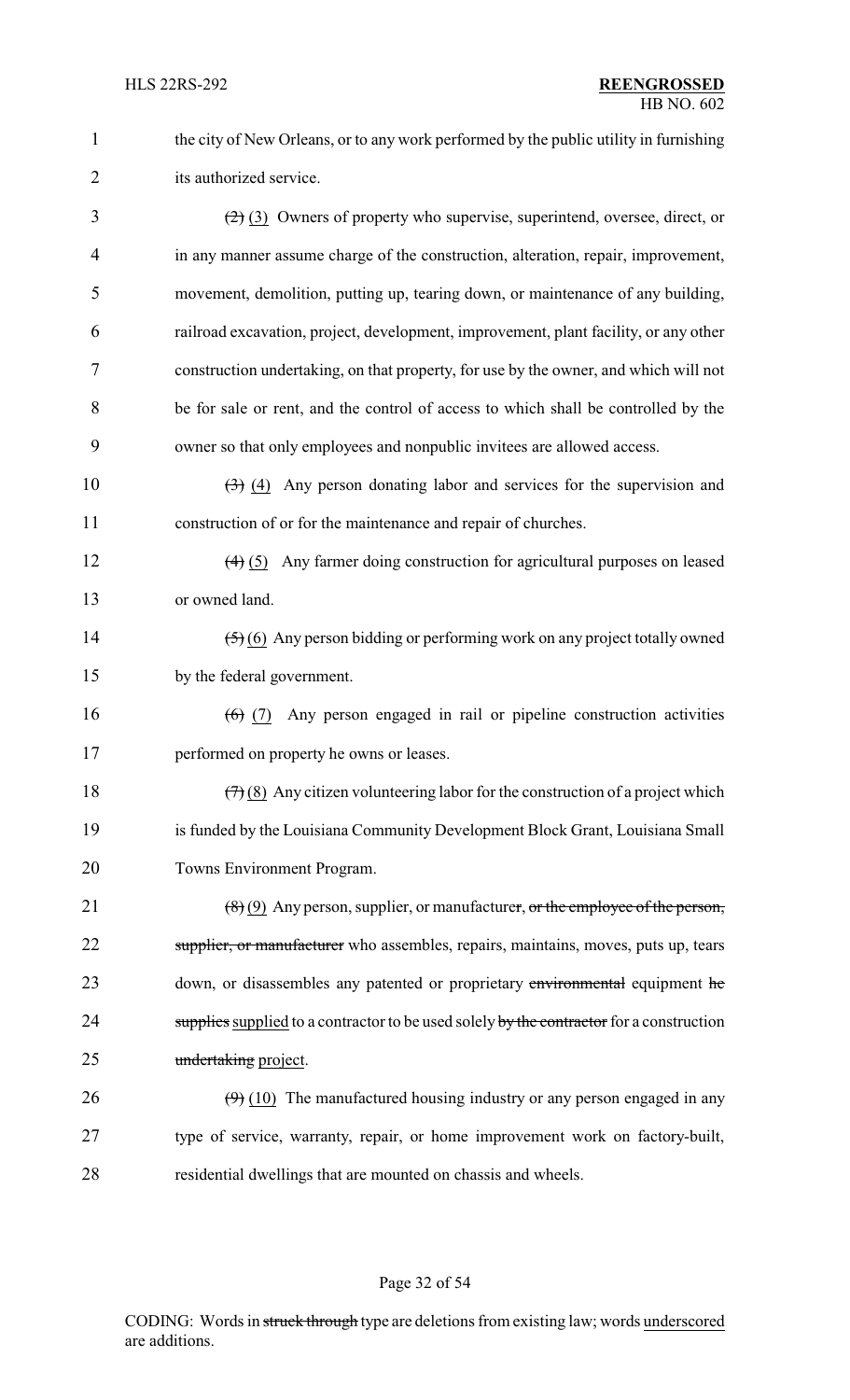| $\mathbf{1}$   | $(\pm 0)$ (11) Any person bidding or performing work on any project paid for by        |
|----------------|----------------------------------------------------------------------------------------|
| $\overline{2}$ | monies from the Oilfield Site Restoration Fund or Coronavirus Aid, Relief, and         |
| 3              | Economic Security (CARES) Act.                                                         |
| 4              | (12) Any work covering dewatering or water mitigation.                                 |
| 5              | (13) Any employee of any contractor.                                                   |
| 6              | (14) Owners of property who supervise, superintend, oversee, direct, or in             |
| 7              | any manner assume charge of the construction, alteration, repair, improvement,         |
| 8              | movement, demolition, putting up, tearing down, or maintenance of their personal       |
| 9              | residences, if the homeowner does not build more than one residence per year. The      |
| 10             | one-year period shall commence on the date of occupancy of the residence.              |
| 11             | However, an owner of property may build more than one single-family dwelling in        |
| 12             | a one-year period if the construction of an additional residence occurs as a result of |
| 13             | a change in the legal marital status of the owner or change in the employment status   |
| 14             | of the owner whereby the owner must relocate to another employment location,           |
| 15             | which is located in excess of fifty miles from his personal residence.                 |
| 16             | (15) Persons performing the work of a residential contractor in areas or               |
| 17             | municipalities that do not have a permitting procedure.                                |
| 18             | The following persons are exempt from home improvement licensure:<br>(16)              |
| 19             | A residential property owner who physically performs the home<br>(a)                   |
| 20             | improvement work on his personal residence.                                            |
| 21             | Persons licensed as a building construction contractor or residential<br>(b)           |
| 22             | contractor.                                                                            |
| 23             | Any person who works exclusively in any of the following home<br>(c)                   |
| 24             | improvement areas:                                                                     |
| 25             | (i) Landscaping.                                                                       |
| 26             | Interior painting or wall covering.<br>(ii)                                            |
| 27             | The following persons are exempt from mold remediation licensure:<br>(17)              |
| 28             | (a) A residential property owner who performs mold remediation on his own              |
| 29             | property.                                                                              |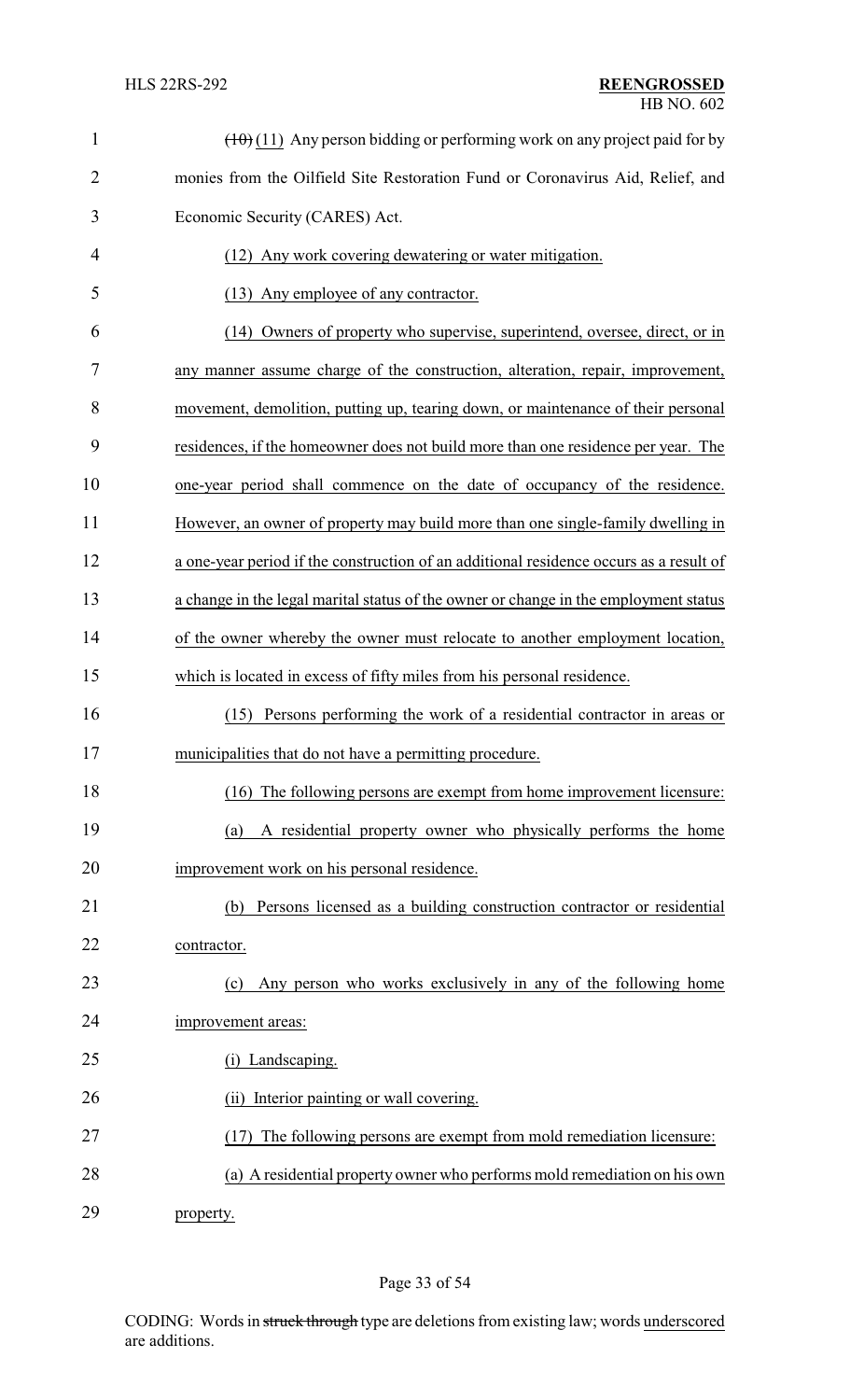| $\mathbf{1}$   | (b) An owner or tenant, or a managing agent or employee of an owner or                      |
|----------------|---------------------------------------------------------------------------------------------|
| $\overline{2}$ | tenant, who performs mold remediation on property owned or leased by the owner              |
| 3              | or tenant. This exemption does not apply if the managing agent or employee                  |
| 4              | engages in the business of performing mold remediation for the public.                      |
| 5              | B. However, the provisions of this Chapter shall apply to any contractor                    |
| 6              | employed by any party exempted by this Section. The provisions of this Section              |
| 7              | shall not be construed to waive local and state health and life safety code                 |
| 8              | requirements.                                                                               |
| 9              | §2158. Revocation <del>, suspension, and renewal</del> and suspension of licenses; issuance |
| 10             | of cease and desist orders; debarment; violations; penalty; criminal penalty                |
| 11             | No person may engage in the business of contracting, or act as a<br>А.                      |
| 12             | contractor as defined in this Chapter, unless he holds an active license as a contractor    |
| 13             | in accordance with the provisions of this Chapter. The board and residential                |
| 14             | subcommittee may revoke, suspend, or refuse to renew a license; issue cease and             |
| 15             | desist orders to stop work; issue fines and penalties; or debar any person or licensee      |
| 16             | licensed pursuant to the provisions of this Chapter for any of the following causes         |
| 17             | violations:                                                                                 |
| 18             | (1) Undertaking, attempting to, or submitting a price or bid; offering to                   |
| 19             | construct, supervise, superintend, oversee, direct, or in any manner assume charge          |
| 20             | of the construction, alteration, repair, improvement, movement, demolition, putting         |
| 21             | up, tearing down; furnishing labor or furnishing labor together with material or            |
| 22             | equipment; or installing material or equipment for any building, highway, road,             |
| 23             | railroad, sewer grading, excavation, pipeline, public utility structure, project            |
| 24             | development, housing, or housing development, improvement, or any other                     |
| 25             | construction undertaking without possessing a license for which a license is required       |
| 26             | or without possessing a license with the proper classification.                             |
| 27             | Falsely representing or advertising regarding the person's license status<br>(2)            |
| 28             | or classification.                                                                          |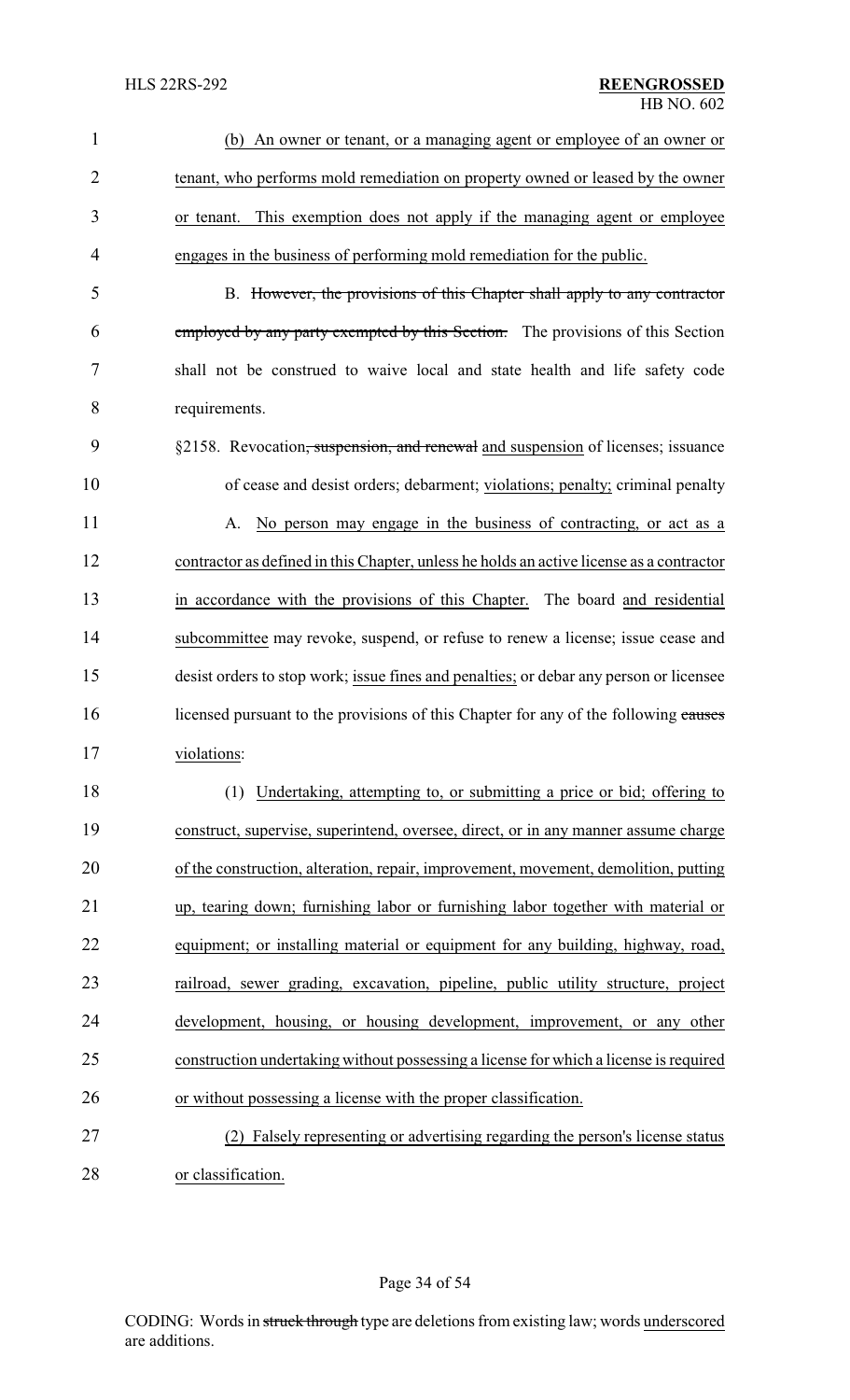| $\mathbf{1}$   | (3) Any dishonest or fraudulent act as a contractor which has caused damage                         |
|----------------|-----------------------------------------------------------------------------------------------------|
| $\overline{2}$ | to another, as adjudged by a court of competent jurisdiction.                                       |
| 3              | $(2)$ Willful misrepresentation of fact by an applicant in obtaining a license.                     |
| $\overline{4}$ | (4) Bidding on, quoting, estimating, or performing a job for which a license                        |
| 5              | is required, the licensee shall hold the classification for the majority of work                    |
| 6              | performed.                                                                                          |
| 7              | Misrepresentation of fact by an applicant in obtaining a license;<br>(5)                            |
| 8              | misrepresentation of fact by an applicant or licensee in providing information,                     |
| 9              | statements, or documents to the staff or board; deception by omission; and providing                |
| 10             | false testimony to the board.                                                                       |
| 11             | $(3)$ (6) Willful failure Failure to comply with the provisions of this Chapter                     |
| 12             | or the rules and regulations promulgated pursuant thereto.                                          |
| 13             | $\left(\frac{4}{2}\right)$ Entering into a contract with an unlicensed contractor involving work    |
| 14             | or activity for the performance of which a license is required by this Chapter.                     |
| 15             | $\left(\frac{5}{5}\right)$ (8) Permitting the contractor's license to be used by another contractor |
| 16             | when the other contractor does not hold a license for the classification of work for                |
| 17             | which the contract is entered.                                                                      |
| 18             | $(6)$ (9) Failure to maintain a qualifying party to represent the licensee.                         |
| 19             | (7) Insolvency or involuntary cessation of business operation.                                      |
| 20             | $\left(\frac{8}{6}\right)$ (10) Failure to continue to fulfill any of the requirements for original |
| 21             | licensure.                                                                                          |
| 22             | $(\Theta)$ (11) Problems relating to the ability of the contractor, its qualifying party,           |
| 23             | or any of its principal owners or principal shareholders to engage in the business of               |
| 24             | contracting, as demonstrated by their contracting business history or experience.                   |
| 25             | $(10)$ (12) Disqualification or debarment by any public entity.                                     |
| 26             | (11) Failure to possess any insurance required by federal law.                                      |
| 27             | $(12)(13)$ Failure to timely notify the board of any change in corporate name,                      |
| 28             | company name, address of the licensee, or any other contact information as required.                |
| 29             | (14) Assisting a person to circumvent the provisions of this Chapter.                               |

Page 35 of 54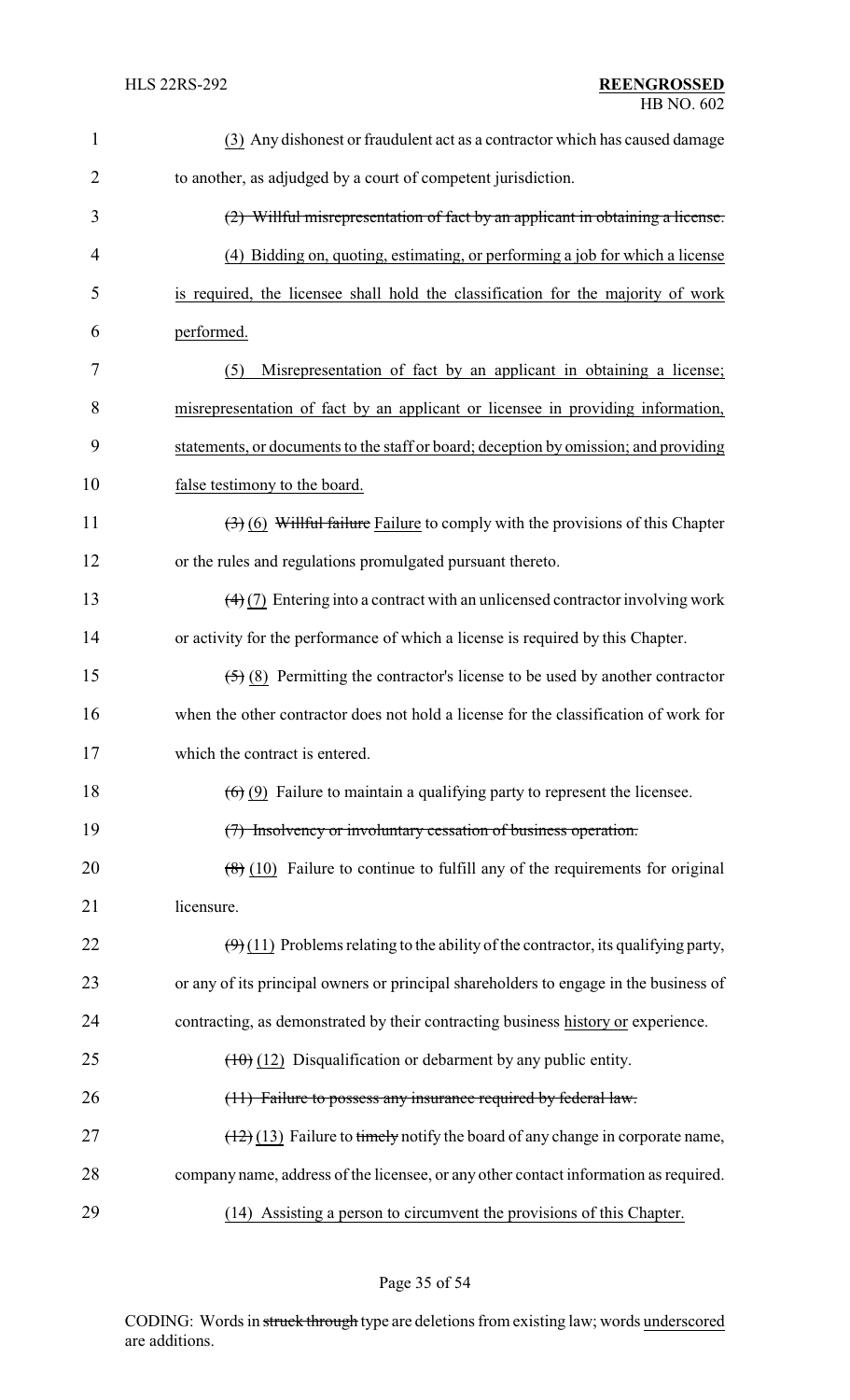| $\mathbf{1}$   | (15) Failure of a contractor performing residential or home improvement                |
|----------------|----------------------------------------------------------------------------------------|
| $\overline{2}$ | construction in accordance with this Chapter to provide, in writing to the party with  |
| 3              | whom he has contracted to perform contracting services, his name, contracting          |
| $\overline{4}$ | license number, classification, and current insurance certificates evidencing the      |
| 5              | amount of liability insurance maintained and proof of workers' compensation            |
| 6              | coverage when requested by the contracting party for whom the work is to be            |
| 7              | performed.                                                                             |
| 8              | (16) Abandoning or failing to perform, without justification, any contract or          |
| 9              | project engaged in or undertaken by any licensee or deviating from or disregarding     |
| 10             | plans or specifications in any material respect without the consent of the owner.      |
| 11             | Conviction of a crime or the entering of a plea of guilty or nolo<br>(17)              |
| 12             | contendere to a criminal charge under the laws of the United States or any other state |
| 13             | related to the construction business involving dishonesty or causing physical harm     |
| 14             | or damages to another person.                                                          |
| 15             | (18) Efforts to deceive or defraud the public.                                         |
| 16             | (19) It is a violation for a mold remediation contractor to:                           |
| 17             | (a) Fail to provide a written report to each person for whom he performs               |
| 18             | such services for compensation.                                                        |
| 19             | Render, submit, subscribe, or verify false, deceptive, misleading or<br>(b)            |
| 20             | unfounded opinions or reports.                                                         |
| 21             | Perform both mold assessment and mold remediation on the same<br>(c)                   |
| 22             | property.                                                                              |
| 23             | Own an interest in both the entity which performs mold assessment<br>(d)               |
| 24             | services and the entity which performs mold remediation services on the same           |
| 25             | property.                                                                              |
| 26             | B.(1) In order to enforce the provisions of this Chapter, the board may                |
| 27             | conduct hearings in accordance with the provisions of R.S. 49:951 through 965.1.       |
| 28             | The board shall maintain and make available a record of all persons or licensees who   |
| 29             | have been disqualified by any public entity pursuant to R.S. 39:1672. If any person    |

# Page 36 of 54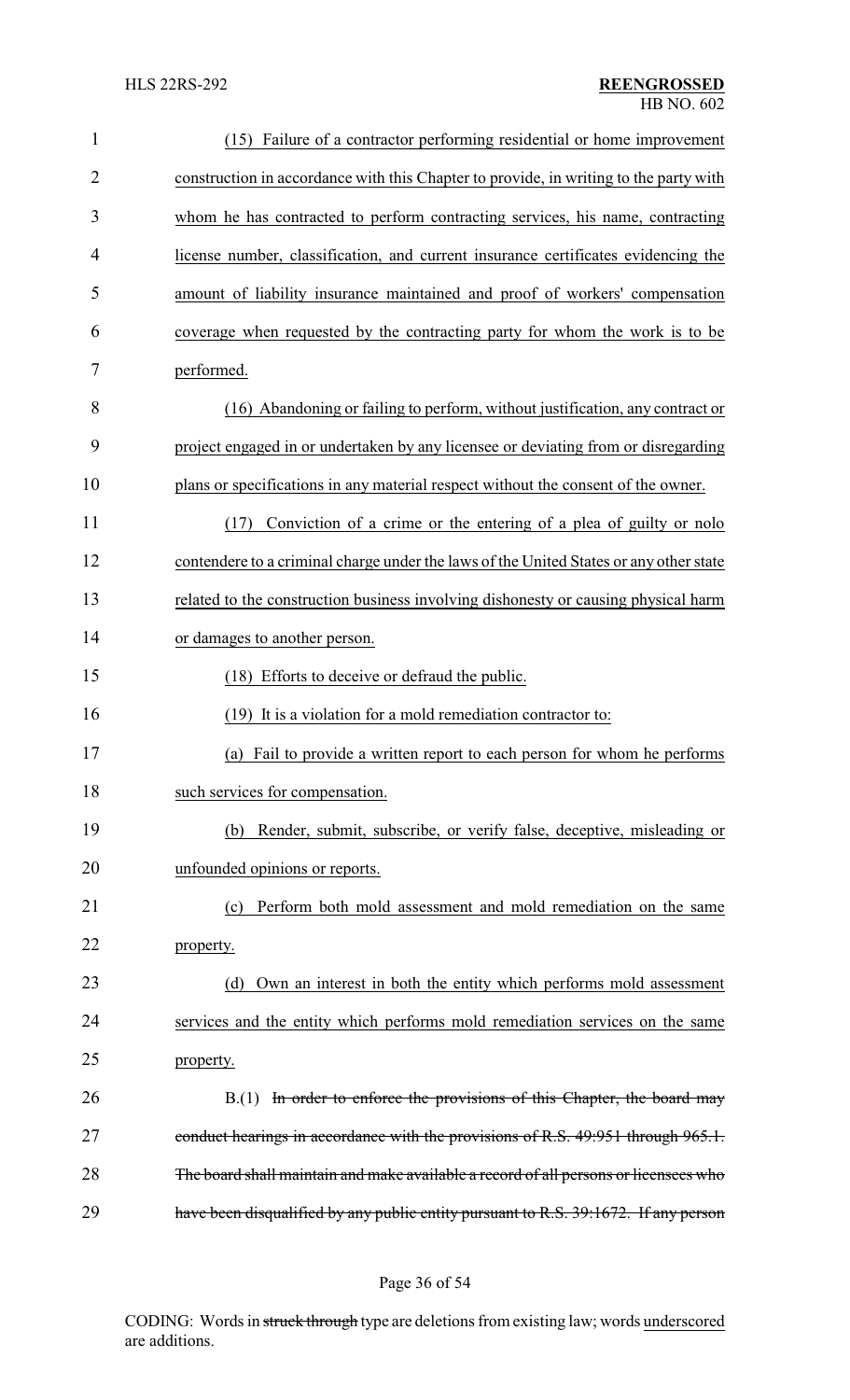1 or licensee has been disqualified more than once in a twelve-month period, the board 2 shall hold a debarment hearing. In determining the value of a project, any division of a contract or scope of work into parts which would avoid the necessity of a license to bid, contract, or perform the work, will be disregarded, and the divided parts of the contract or scope of work will be treated as one contract or scope of work for purposes of determining whether a license is required.

 (2) After the hearing, if the board rules that a person has violated any provision of this Chapter, or that a person or licensee has been appropriately disqualified more than once in a twelve-month period, in lieu of revoking or suspending the license, the board may order the person to immediately discontinue 11 all work on the construction project which is the subject of the hearing, debar a **person or licensee from bidding on projects for any public entity for up to three** 13 years, or both. Additionally, the board may require the licensee to pay the actual costs incurred by the board in connection with the investigation and to conduct the hearing. In accordance with R.S. 49:964, the board may grant a stay of the 16 enforcement of its order for good cause. For the purpose of determining a scope of work, the board shall review whether the contract or contracts in question constitute a single scope of work or whether they constitute separate scopes of work. The board may be guided in this interpretation by a review of the drawings, plot plans, blueprints, architectural plans, site maps, technical drawings, engineering designs, sketches, diagrams, black lines, blue lines, drafts, or other renderings depicting the total scope of work.

 C. In the event of a revocation of a license or a qualifying party status, the person or qualifying party shall be ineligible to apply for a license or qualifying party status for one year following the revocation.

 D. The board may refuse to license any entity that has been debarred pursuant to R.S. 39:1672. Further, the board may hold a hearing for any licensee debarred pursuant to R.S. 39:1672 and suspend or revoke a license, order the licensee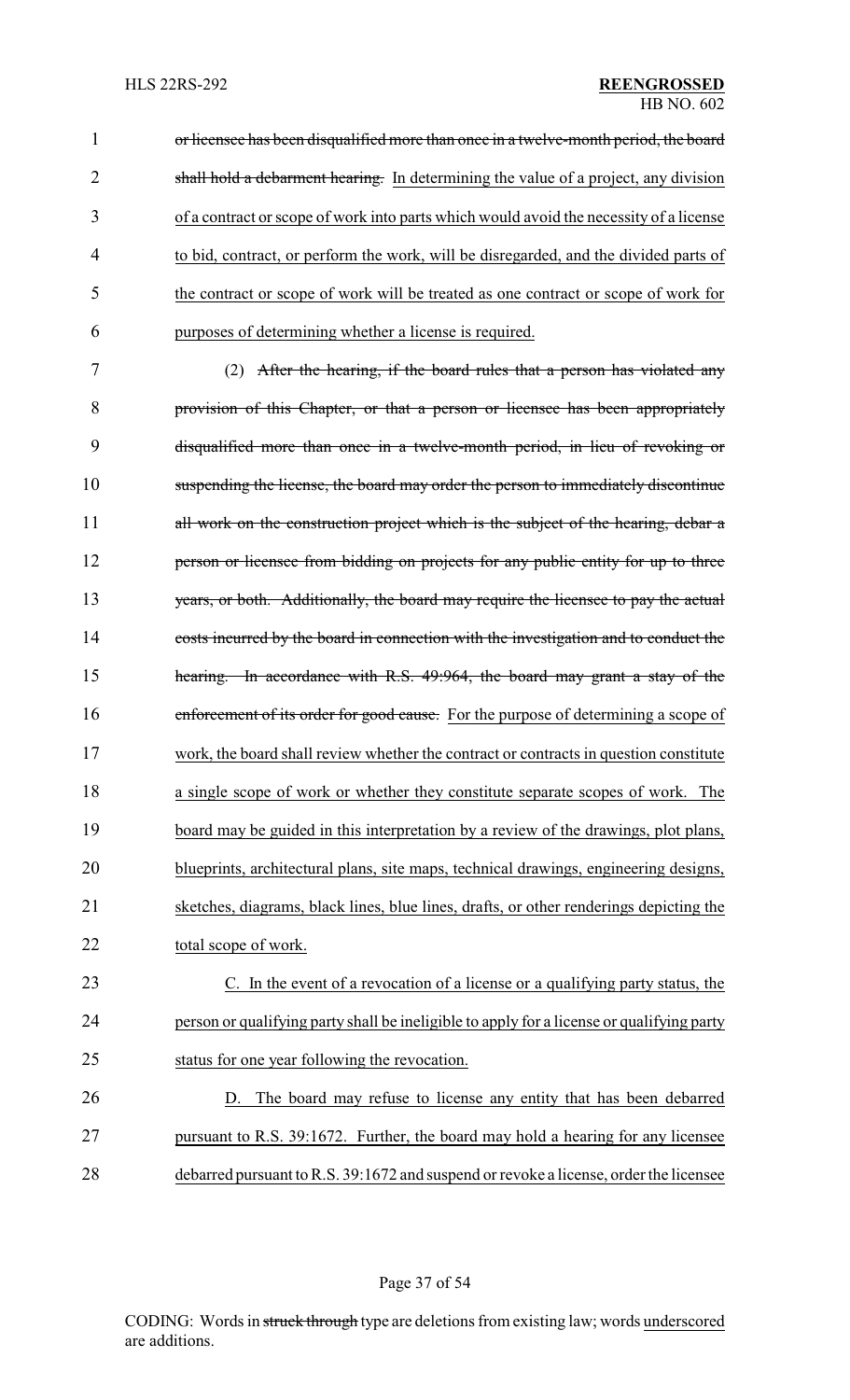| 1              | to discontinue all work on a construction project, or further debar a person or                 |
|----------------|-------------------------------------------------------------------------------------------------|
| $\overline{2}$ | licensee from bidding on projects for any public entity for up to three years.                  |
| 3              | $\left(\frac{1}{2}\right)$ E. Any party to the proceeding who is aggrieved by the action of the |
| 4              | board may appeal the decision in accordance with R.S. 49:951 through 965.1.                     |
| 5              | C. The board may sue and be sued and, to that end, shall have the authority                     |
| 6              | to apply to a court of competent jurisdiction for a temporary restraining order and a           |
| 7              | writ of injunction to restrain and prohibit any violation of this Chapter and the               |
| 8              | performance of any work then being done or about to commence.                                   |
| 9              | <b>D.</b> F. In accordance with the provisions of R.S. 49:951 through 965.1, any                |
| 10             | person who applies for and is denied a license by the board, or whose license has               |
| 11             | been revoked, rescinded, or suspended, may apply appeal to the Nineteenth Judicial              |
| 12             | District Court in and for the parish of East Baton Rouge to determine whether the               |
| 13             | board has abused its discretion.                                                                |
| 14             | E. In addition to actions taken by the board, it shall be unlawful for any                      |
| 15             | person to engage in the business of contracting without authority as provided in R.S.           |
| 16             | 37:2160.                                                                                        |
| 17             | §2159. Classification; bidding and performing work within a classification Home                 |
| 18             | improvement contracting; written contract required; claims of unlicensed                        |
| 19             | persons                                                                                         |
| 20             | A. Before issuing a license to any contractor, the board shall state the                        |
| 21             | contractor's classification on the license, according to the classification requested by        |
| 22             | the contractor and for which he has completed all of the requirements.<br>Every                 |
| 23             | agreement for any licensee to perform home improvement contracting services, as                 |
| 24             | defined by this Chapter, in an amount in excess of seven thousand five hundred                  |
| 25             | dollars, but not in excess of seventy-five thousand dollars, shall be in writing and            |
| 26             | shall include the following documents and information:                                          |
| 27             | The complete agreement between the owner and the contractor and a<br>(1)                        |
| 28             | clear description of any other documents which are or shall be incorporated into the            |
| 29             | agreement, including current insurance certificates evidencing the amount of liability          |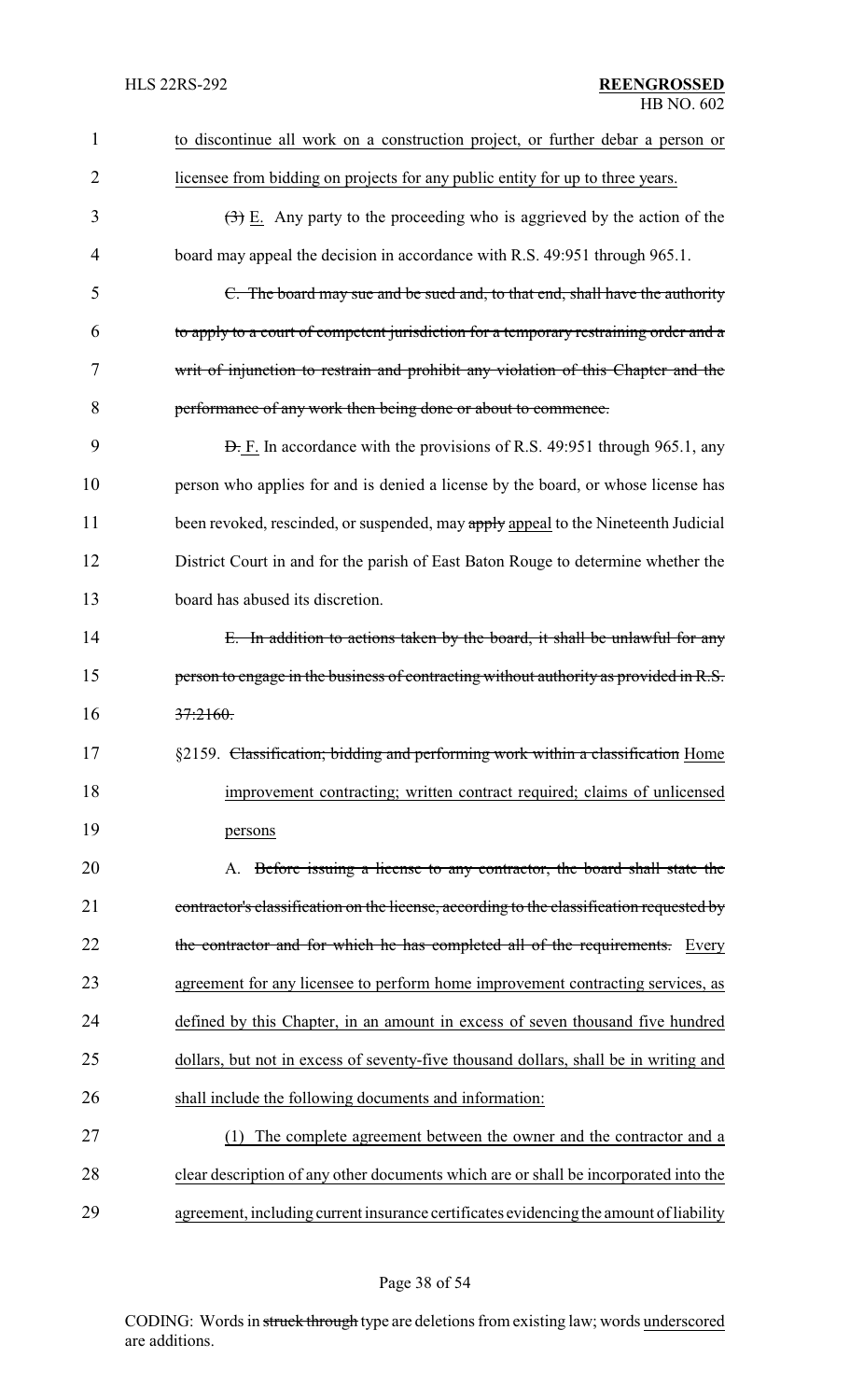| 1              | insurance maintained and proof of workers' compensation coverage by any person         |
|----------------|----------------------------------------------------------------------------------------|
| $\overline{2}$ | required to be as a home improvement contractor.                                       |
| 3              | (2) The full names, addresses, and the license number of the contractor.               |
| 4              | (3) A description of the work to be performed.                                         |
| 5              | $(4)(a)$ The total amount agreed to be paid for the work to be performed under         |
| 6              | the contract.                                                                          |
| 7              | (b) An approximation of the cost expected to be borne by the owner under               |
| 8              | a cost-plus contract or a time-and-materials contract.                                 |
| 9              | The signature of all parties.<br>(5)                                                   |
| 10             | B. The licensee shall not be permitted to bid or perform any type of work not          |
| 11             | included in the classification under which his license was issued. At the time of      |
| 12             | signing, the owner shall be furnished with a copy of the contract signed by both the   |
| 13             | home improvement contractor and the owner. No work shall begin prior to the            |
| 14             | signing of the contract and transmittal to the owner of a copy of the contract.        |
| 15             | C. The licensee may apply for and receive additions to or changes in his               |
| 16             | classification by applying, successfully completing the written examination, and       |
| 17             | paying the required fees. Additions or changes to an existing license shall become     |
| 18             | effective after completion of the requirements and upon board approval. Contracts      |
| 19             | which fail to comply with the requirements of this Section shall not be invalid solely |
| 20             | because of noncompliance.                                                              |
| 21             | D. Nothing in this Chapter is to be construed to mean that the board has any           |
| 22             | authority to determine or fix or suggest the amount of a contractor's bid limit. No    |
| 23             | home improvement contractor who fails to obtain a license as provided for in this      |
| 24             | Chapter shall be entitled to file a statement of claim or a statement of lien or       |
| 25             | privilege with respect to monetary sums allegedly owed under any contract, whether     |
| 26             | express, implied, or otherwise, when any provision of this Chapter requires that the   |
| 27             | home improvement contractor possess a home improvement license issued by the           |
| 28             | residential subcommittee in order to have properly entered into such a contract.       |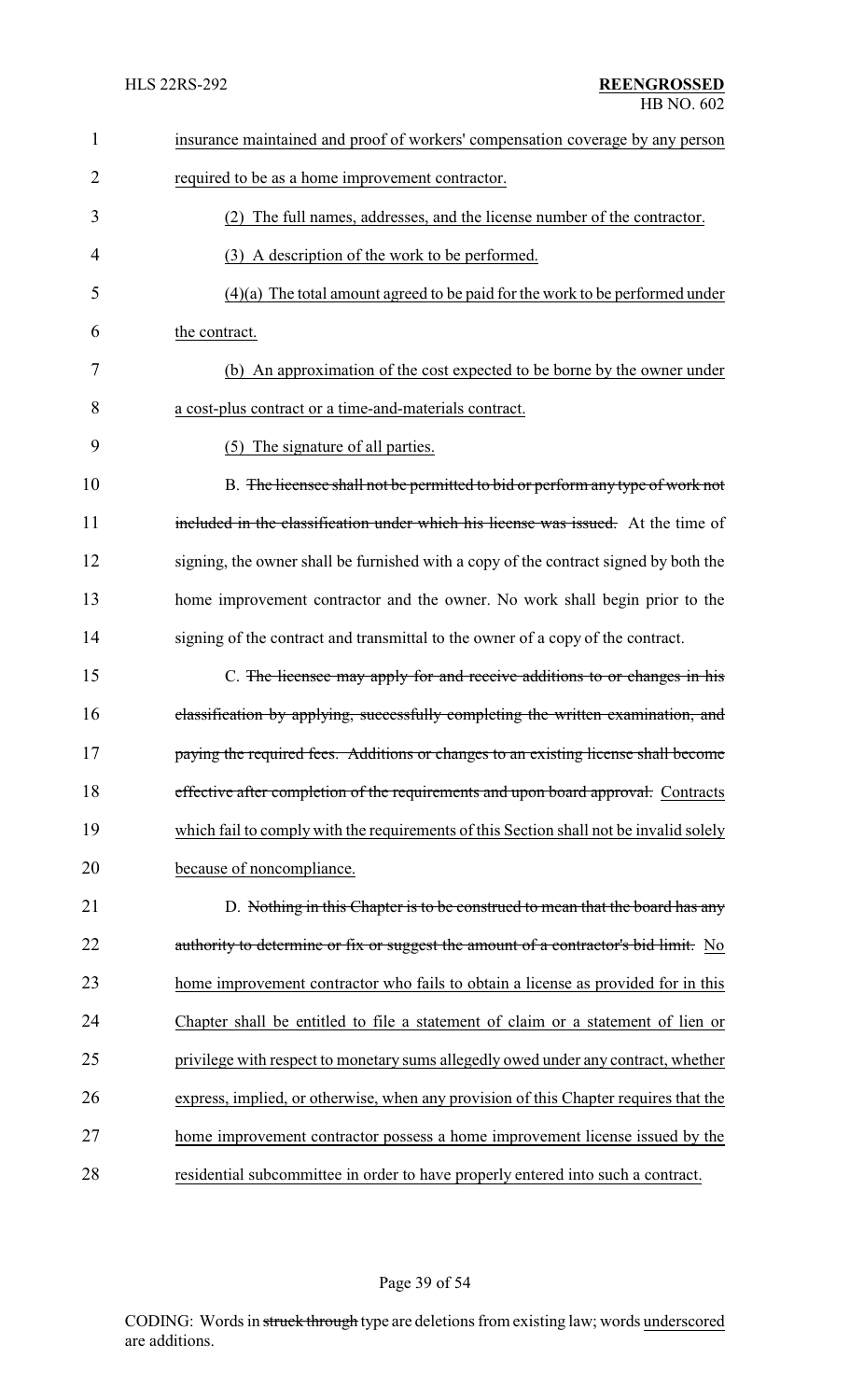| 1              | §2160. Engaging in business of contracting without authority prohibited; penalty          |
|----------------|-------------------------------------------------------------------------------------------|
| $\overline{2}$ | Local regulatory authority; permit offices; staff; building permits                       |
| 3              | $A_{\cdot}(1)$ It shall be unlawful for any person to engage or to continue in this state |
| 4              | in the business of contracting, or to act as a contractor as defined in this Chapter,     |
| 5              | unless he holds an active license as a contractor under the provisions of this Chapter.   |
| 6              | (2) It shall be unlawful for any contractor, licensed or unlicensed, who                  |
| 7              | advertises in any form or in any news medium, to advertise that he is a licensed          |
| 8              | contractor without specifying the type of license to which he is referring. Each month    |
| 9              | the staff of the board may inspect the list of permits issued by each local building      |
| 10             | permit official in this state to ensure that no person is working as a contractor         |
| 11             | without an active license. Upon request, parish and municipal permitting authorities      |
| 12             | shall provide to board staff, all unredacted documents relating to building permits,      |
| 13             | applications, and inspections.                                                            |
| 14             | B. It shall be sufficient for the indictment, affidavit, or complaint to allege           |
| 15             | that the accused unlawfully engaged in business as a contractor without authority         |
| 16             | from the State Licensing Board for Contractors. Prior to the issuance of any building     |
| 17             | permit, the local building permit official shall require that the applicant for such      |
| 18             | permit produce proof that the applicant possesses an appropriate, applicable              |
| 19             | contractor's license issued by the board, or that the applicant's proposed building       |
| 20             | activity is exempt from such licensure in accordance with this Chapter.                   |
| 21             | C.(1) Anyone violating this Section of this Chapter shall be guilty of a                  |
| 22             | misdemeanor and, upon conviction, shall be fined a sum not to exceed five hundred         |
| 23             | dollars per day of violation, or three months in prison, or both.                         |
| 24             | (2) Notwithstanding any action taken by the board, any person, who does not               |
| 25             | possess a license from the board, and who violates any of the provisions of this          |
| 26             | Section, and causes harm or damage to another in excess of three hundred dollars,         |
| 27             | upon conviction, shall be fined not less than five hundred dollars nor more than five     |
| 28             | thousand dollars, or imprisoned, with or without hard labor, for not less than six        |
| 29             | months nor more than five years, or both.                                                 |

# Page 40 of 54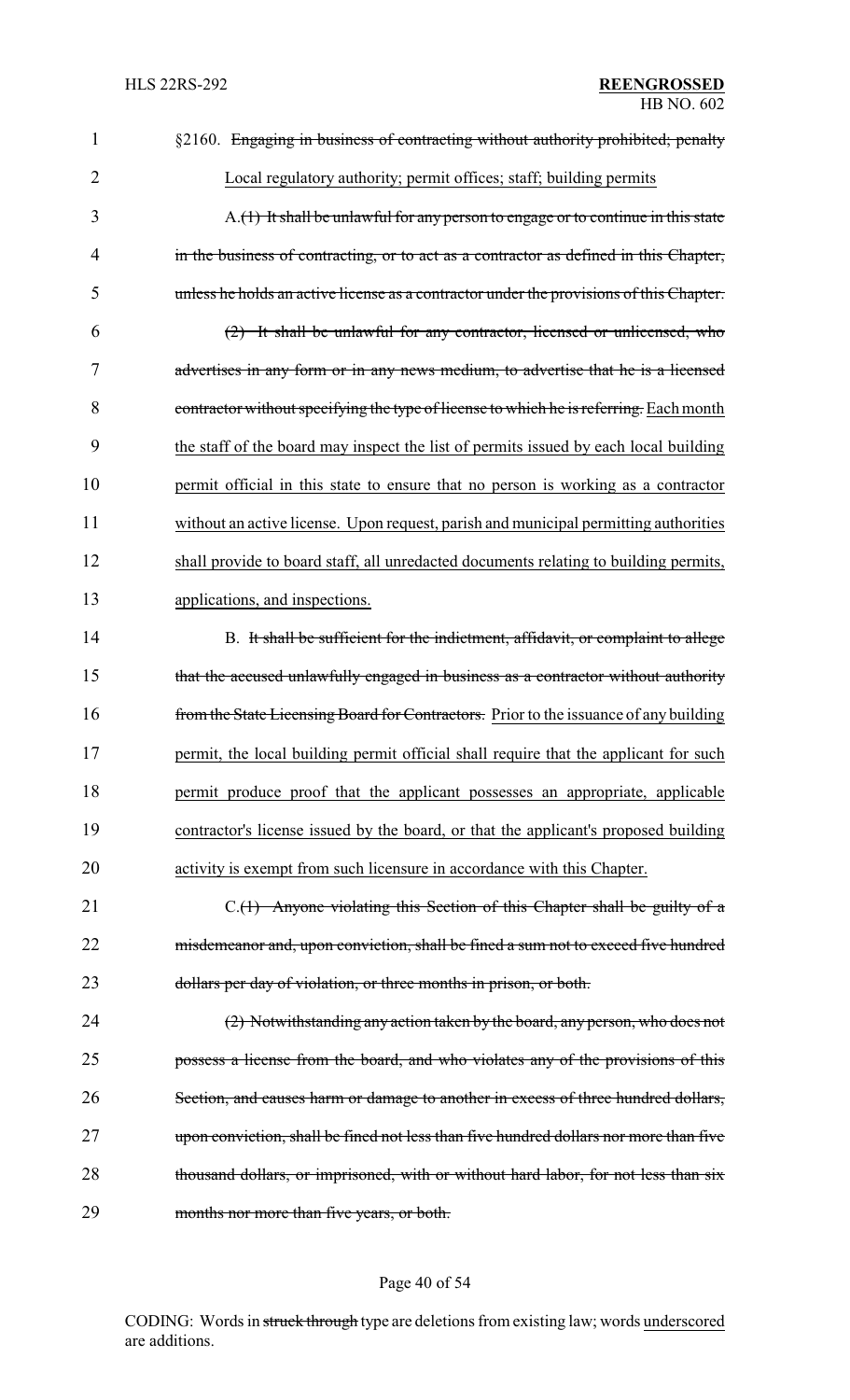### HLS 22RS-292 **REENGROSSED** HB NO. 602

| $\mathbf 1$    | (3) Any fine so assessed and collected shall be remitted to the contractor's            |
|----------------|-----------------------------------------------------------------------------------------|
| $\overline{2}$ | educational trust fund provided for in R.S. 37:2162(J). The local building permit       |
| 3              | official shall require any applicant claiming an exemption for residential construction |
| 4              | activities to execute an affidavit attesting to the claimed exemption. Such affidavit   |
| 5              | shall be submitted to the local building permit official prior to the issuance of a     |
| 6              | permit. Such affidavit shall be executed on a form provided by the board.               |
| 7              | D. The district attorney, in whose jurisdiction the violation occurs, shall have        |
| 8              | sole authority to prosecute criminal actions pursuant to this Section. The provisions   |
| 9              | of this Chapter shall preempt any municipal or other local regulatory examination       |
| 10             | authority over all licensees. If the governing authority or any municipality or parish  |
| 11             | finds that the state minimum standards do not meet its needs, the local government      |
| 12             | may provide requirements not less stringent than those specified by the state.          |
| 13             | §2161. Power to sue and be sued; injunction; restraining orders Construction            |
| 14             | management                                                                              |
| 15             | The board may sue and be sued and, to that end, shall have the right to go              |
| 16             | into court in the jurisdiction in which the provisions of this Chapter are being        |
| 17             | violated, and upon affidavit, secure a temporary restraining order and a writ of        |
| 18             | injunction restraining and prohibiting the violation of this Chapter and the            |
| 19             | performance of any work then being done or about to be commenced.                       |
| 20             | A.(1) Any person who performs, attempts to perform, or submits a price, bid,            |
| 21             | or offer to perform work in construction management whose scope of authority and        |
| 22             | responsibility include supervision, oversight, direction, or in any manner assumes      |
| 23             | charge for the construction services provided to an owner by a contractor or            |
| 24             | contractors, in which the value of the construction project is:                         |
| 25             | (a) In excess of fifty thousand dollars for a commercial construction project,          |
| 26             | shall possess a license from the board in the major classification applicable to the    |
| 27             | type of work being performed on the construction project.                               |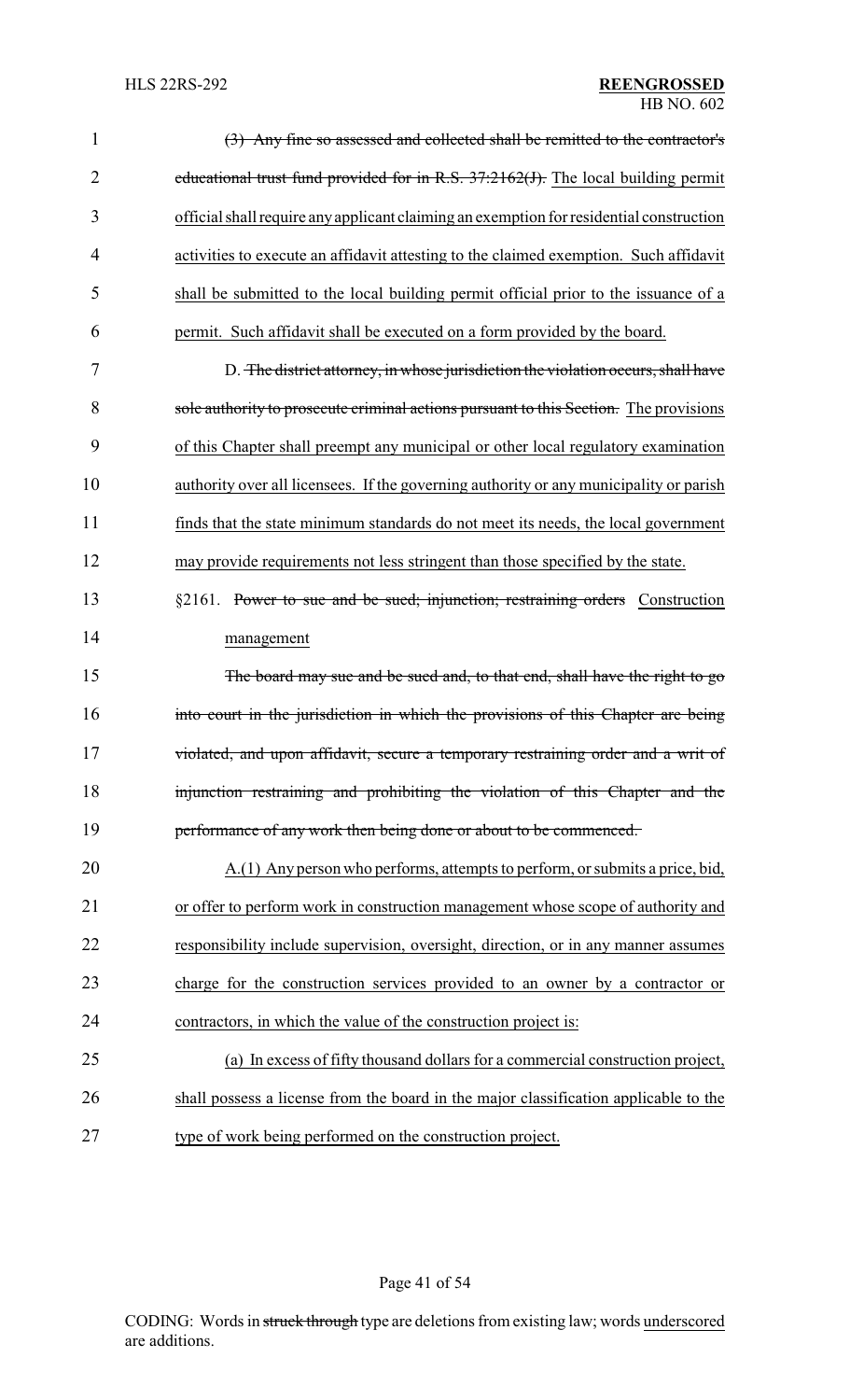| $\mathbf{1}$   | (b) In excess of seventy-five thousand dollars for a residential construction         |
|----------------|---------------------------------------------------------------------------------------|
| $\overline{2}$ | project, shall possess a license from the board in the classification of residential  |
| 3              | construction.                                                                         |
| 4              | In excess of seven thousand five hundred dollars for a home<br>(c)                    |
| 5              | improvement project, shall possess a license from the board in the classification of  |
| 6              | home improvement construction.                                                        |
| 7              | An architect or engineer ensuring compliance with the plans and<br>(2)                |
| 8              | specifications for the construction project on behalf of the owner, or construction   |
| 9              | manager whose scope of authority and responsibilities do not include any of the tasks |
| 10             | provided for in this Subsection and does not subcontract actual construction work,    |
| 11             | is not required to obtain a contractor's license.                                     |
| 12             | (3) An employee of the owner who supervises the construction or ensures               |
| 13             | compliance with the plans and specifications on behalf of the owner but does not bid  |
| 14             | or perform construction work for which a license is required does not have to be      |
| 15             | licensed.                                                                             |
| 16             | §2162. Violations; civil penalty; jurisdiction Joint venture                          |
| 17             | A. Any person who violates any provision of this Chapter shall, after notice          |
| 18             | and a hearing, be liable to the board for a fine of up to ten percent of the total    |
| 19             | contract or the value of the work being performed for which there is a violation. In  |
| 20             | addition to the fine, the board may impose costs and attorney fees for each offense.  |
| 21             | If the board brings an action against a person pursuant to this Section and fails to  |
| 22             | prove its case, it shall be liable to the person for the payment of his reasonable    |
| 23             | litigation expenses as defined in R.S. $49:965.1(D)$ .                                |
| 24             | B. In addition to or in lieu of the criminal penalties and administrative             |
| 25             | sanctions provided in this Chapter, the board may issue an order to cease and desist  |
| 26             | to any person or firm engaged in any activity, conduct, or practice constituting a    |
| 27             | violation of any provision of this Chapter. The order shall be issued in the name of  |
| 28             | the state of Louisiana under the official seal of the board.                          |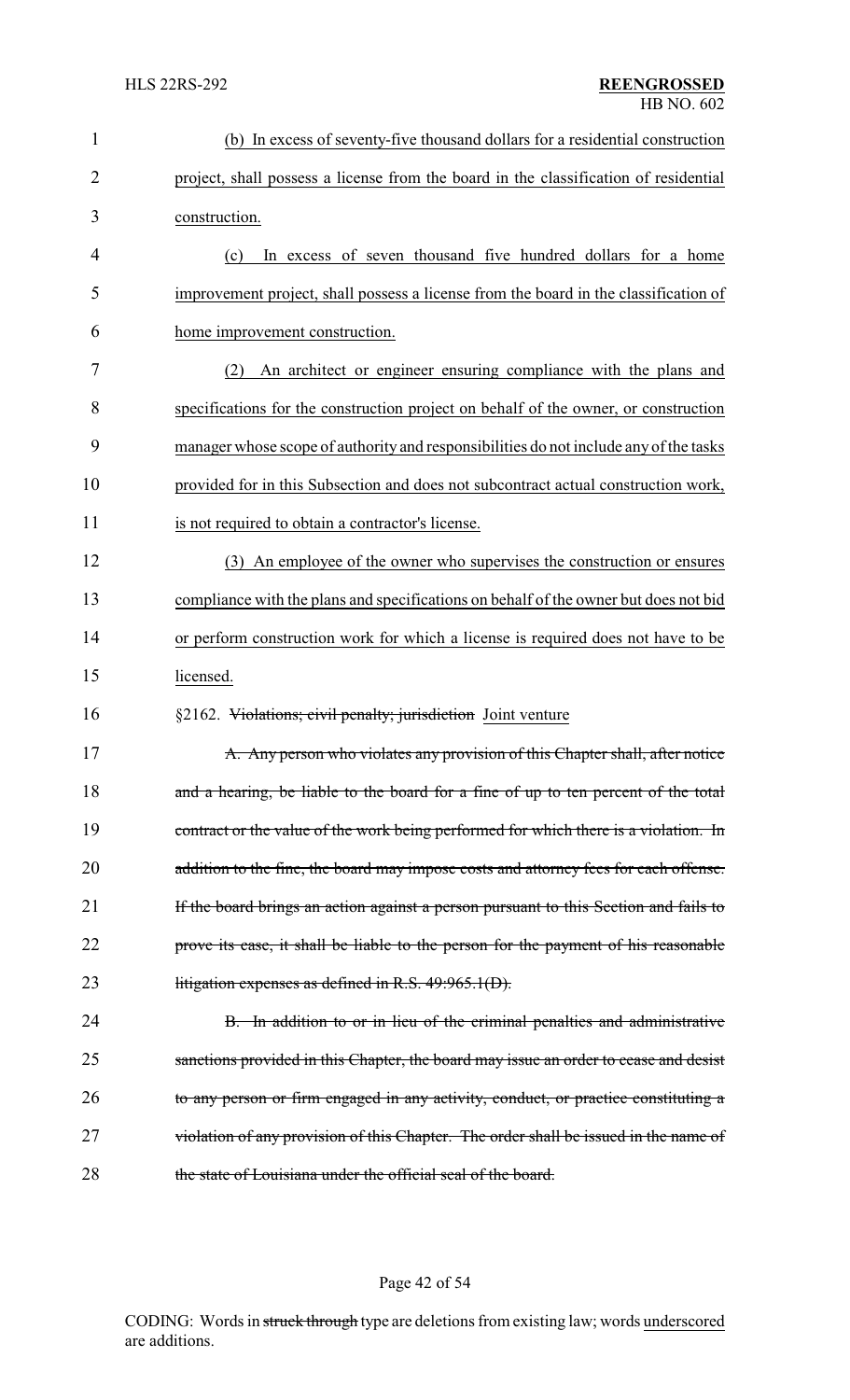### HLS 22RS-292 **REENGROSSED** HB NO. 602

| 1  | C. If the person or firm to whom the board directs a cease and desist order               |
|----|-------------------------------------------------------------------------------------------|
| 2  | does not cease or desist the proscribed activity, conduct, or practice immediately, the   |
| 3  | board may cause to issue in any court of competent jurisdiction and proper venue,         |
| 4  | a writ of injunction enjoining the person or firm from engaging in any activity,          |
| 5  | conduct, or practice prohibited by this Chapter.                                          |
| 6  | D. Upon proper showing by the board that a person or firm has engaged or                  |
| 7  | is engaged in any activity, conduct, or practice prohibited by this Chapter, the courts   |
| 8  | shall issue a temporary restraining order restraining the person or firm from engaging    |
| 9  | in the unlawful activity, conduct, or practice pending the hearing on a preliminary       |
| 10 | injunction. In due course, a permanent injunction shall be issued after a hearing,        |
| 11 | commanding the cessation of the unlawful activity, conduct, or practice without the       |
| 12 | board having to give bond. A temporary restraining order, preliminary injunction,         |
| 13 | or permanent injunction issued pursuant to the provisions of this Section shall not be    |
| 14 | subject to being released upon bond.                                                      |
| 15 | E. In the suit for an injunction, the board may demand of the defendant a                 |
| 16 | penalty as provided in Subsection A of this Section. A judgment for penalty,              |
| 17 | attorney fees, and costs may be rendered in the same judgment in which the                |
| 18 | injunction is made absolute. If the board brings an action against a person pursuant      |
| 19 | to the provisions of this Section and fails to prove its case, then it shall be liable to |
| 20 | the person for the payment of his attorney fees and costs.                                |
| 21 | F. The trial of the proceeding by injunction shall be summary and by the                  |
| 22 | judge without a jury.*                                                                    |
| 23 | G. Anyone violating this Chapter who fails to cease work, after proper                    |
| 24 | hearing and notification from the board, shall not be eligible to apply for a             |
| 25 | contractor's license for a period not to exceed one year from the date of official        |
| 26 | notification to cease work.                                                               |
| 27 | H. It shall be within the power of the board to withhold approval, for up to              |
| 28 | six months, of any application from anyone who, prior to said application, has been       |
| 29 | found in violation of this Chapter.                                                       |

# Page 43 of 54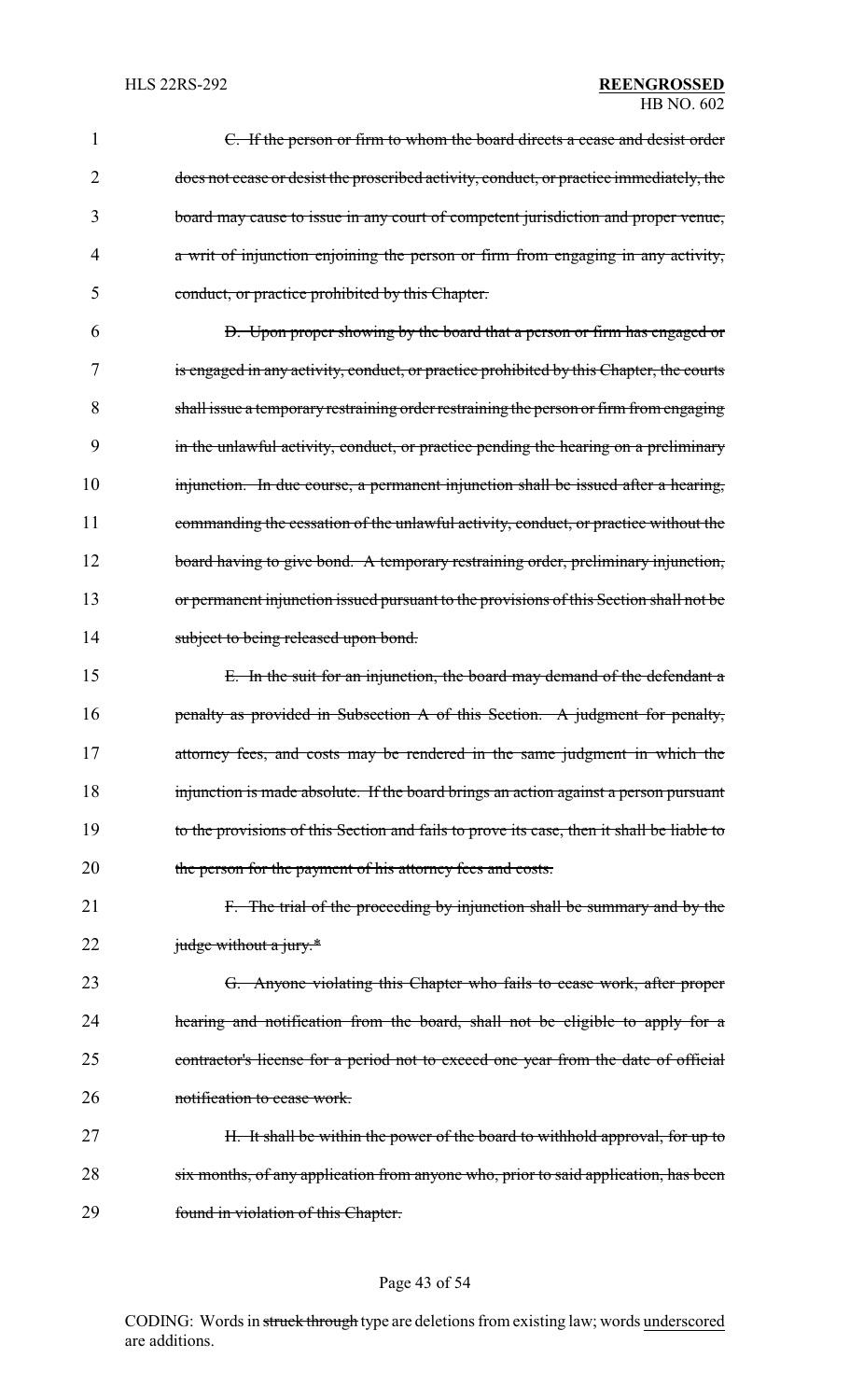#### HLS 22RS-292 **REENGROSSED** HB NO. 602

|   | I. All fines or penalties collected by the board pursuant to the provisions of          |
|---|-----------------------------------------------------------------------------------------|
|   | this Section for violations of any provision of this Chapter shall, annually, at each   |
|   | audit of the board, be transferred to a separate contractor's educational trust fund to |
| 4 | be used for educational purposes as determined by the board.                            |

5 J. Upon the expiration of the delays set forth in the Administrative Procedure 6 Act for an aggrieved party to appeal any fine or penalty assessed by the board, if an 7 appeal has not been so filed, the board may initiate civil proceedings against the 8 party seeking to obtain a judgment against that party in an amount equivalent to the 9 amount of the fine assessed, together with legal interest and all reasonable attorney 10 fees incurred by the board in bringing the action. The proceedings shall be 11 conducted on a summary basis, with the defendant being limited to the defense of 12 lack of notice as to the meeting of the board during which the fine was assessed. All 13 proceedings brought pursuant to the provisions of this Subsection shall lie in any 14 court of competent jurisdiction in this state.

15 K. In addition to all other authority granted to the board by the provisions of 16 this Chapter, the board shall have the authority to cause to be issued to any person 17 who is alleged to have violated any of the provisions of this Chapter a citation setting 18 forth the nature of the alleged violation, which provides to that person the option of 19 either pleading no contest to the charge and paying a fine to the board prescribed by 20 any provision of this Chapter or appearing at an administrative hearing conducted by 21 the board regarding the alleged violation. The citations may be issued by any 22 authorized employee of the board, and may be issued either in person or via the 23 United States Postal Service, postage prepaid and properly addressed. This 24 Subsection shall not be applicable to any criminal enforcement action brought 25 pursuant to the provisions of this Chapter.

26 L. Any person registered or licensed pursuant to the provisions of this 27 Chapter who is the subject of two or more complaints received by the board within 28 a six month period shall have his name and the nature of each complaint received 29 posted on the board's website.

#### Page 44 of 54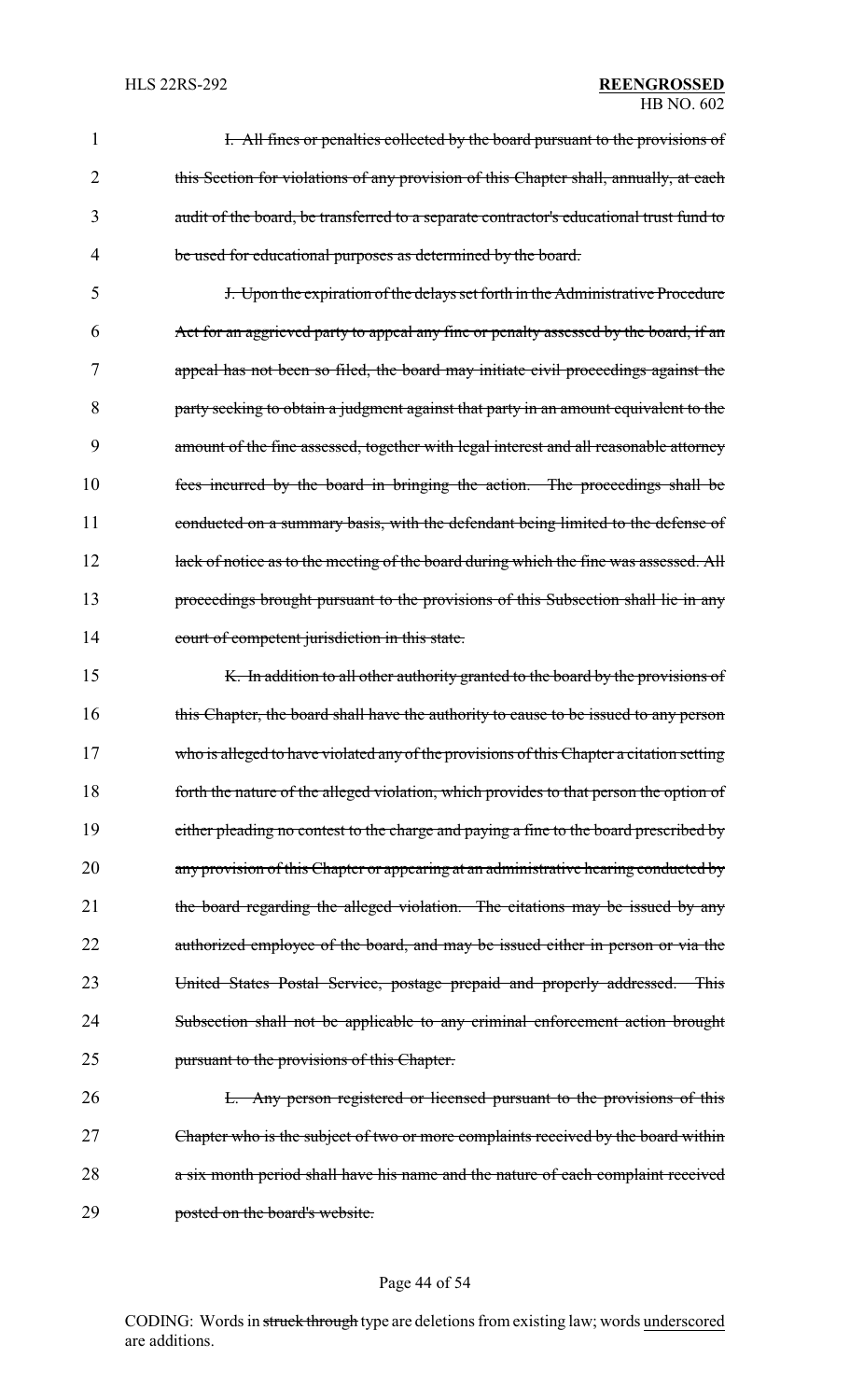| $\mathbf{1}$   | When two or more persons bid, contract, or perform construction work as a                |
|----------------|------------------------------------------------------------------------------------------|
| $\overline{2}$ | joint venture on any project for which a contractor's license is required, the joint     |
| 3              | venture is required to be properly licensed by the board at the time of bid, contract,   |
| 4              | and performance of work in the classification for which the joint venture will           |
| 5              | perform work. This requirement applies to but is not limited to a corporation,           |
| 6              | limited liability company, limited liability partnership, general partnership, and any   |
| 7              | other entity operating as a joint venture on a project for which a contractor's license  |
| 8              | is required from this board. This licensing requirement is required before persons       |
| 9              | or contractors are permitted to bid, contract, or perform work on a project for which    |
| 10             | a license is required regardless of whether they intended to operate as a joint venture. |
| 11             | §2163. Bid procedures; penalty Engaging in business of contracting without               |
| 12             | authority prohibited; penalty                                                            |
| 13             | A.(1) It is the intent of this Section that only contractors who hold an active          |
| 14             | license be awarded contracts either by bid or through negotiation. All architects,       |
| 15             | engineers, and awarding authorities shall place in their bid specifications the          |
| 16             | requirement that a contractor shall certify that he holds an active license under the    |
| 17             | provisions of this Chapter by displaying his license number on the bid envelope. In      |
| 18             | the case of an electronic bid proposal, a contractor may submit an authentic digital     |
| 19             | signature on the electronic bid proposal accompanied by the contractor's license         |
| 20             | number in order to meet the requirements of this Paragraph. Except as otherwise          |
| 21             | provided herein, if the bid does not display the contractor's license number on the bid  |
| 22             | envelope, the bid shall be automatically rejected, shall be returned to the bidder       |
| 23             | marked "Rejected", and shall not be read aloud. It shall be unlawful for any person      |
| 24             | to engage or to continue in this state in the business of contracting, or to act as a    |
| 25             | contractor as defined in this Chapter, unless he holds an active license as a contractor |
| 26             | in accordance with the provisions of this Chapter.                                       |
| 27             | (2) Any bid that does not require the contractor to hold an active license shall         |
| 28             | state the exemption on the bid envelope and shall be treated as a lawful bid for the     |
| 29             | purpose of this Section. It shall be unlawful for any contractor, licensed or            |

Page 45 of 54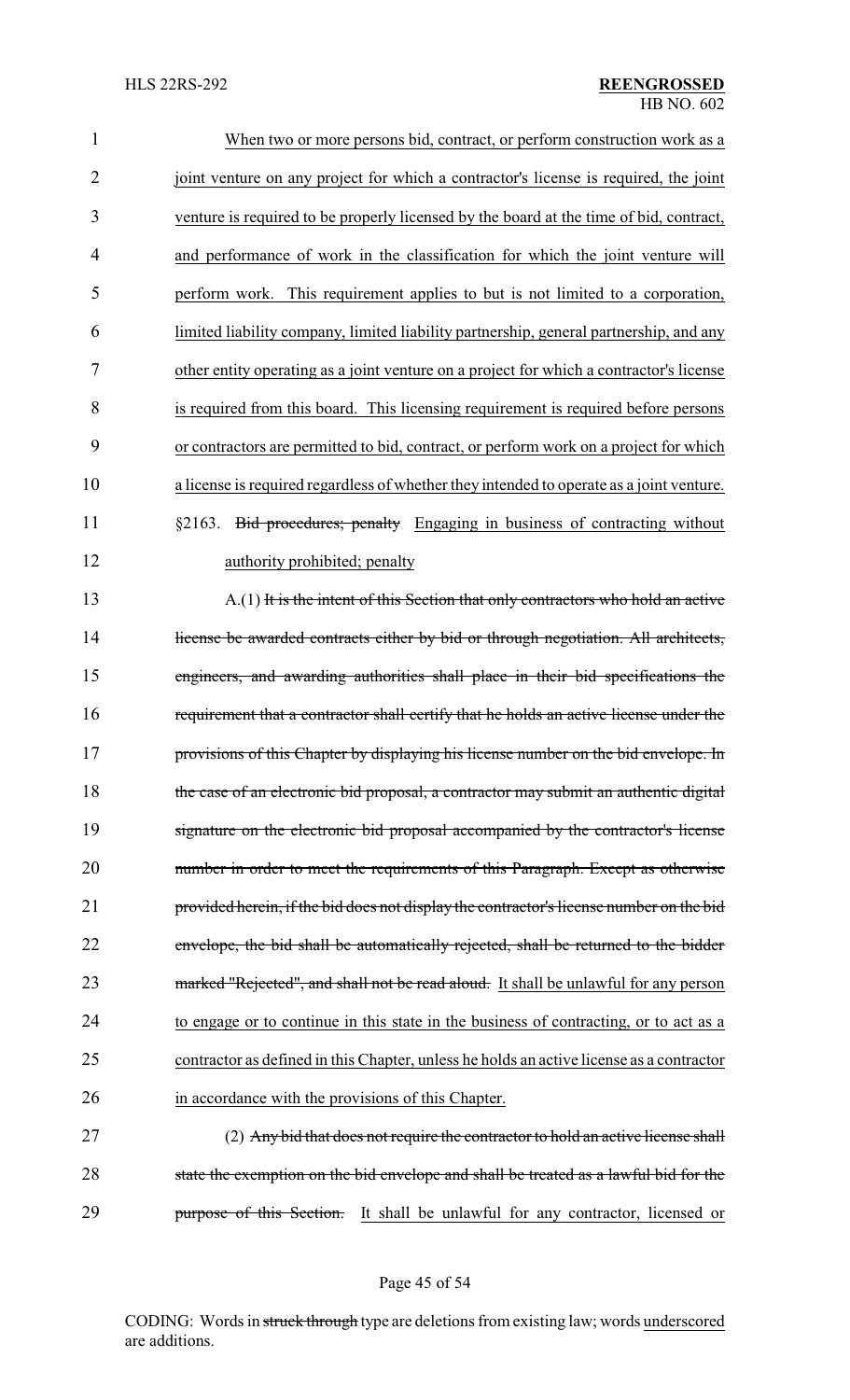| $\mathbf{1}$   | unlicensed, who advertises in any form or in any news medium, to advertise that he     |
|----------------|----------------------------------------------------------------------------------------|
| $\overline{2}$ | licensed contractor without specifying the type of license to which he is<br>is a      |
| 3              | referring.                                                                             |
| 4              | B. It shall be sufficient for the indictment, affidavit, or complaint to allege        |
| 5              | that the accused unlawfully engaged in business as a contractor without authority      |
| 6              | from the board.                                                                        |
| 7              | C.(1) Anyone found to be in violation of this Section shall be guilty of a             |
| 8              | misdemeanor and, upon conviction, shall be fined a sum not to exceed five hundred      |
| 9              | dollars per day of violation, or three months in prison, or both.                      |
| 10             | (2) Notwithstanding any action taken by the board, any person who does not             |
| 11             | possess a license from the board and violates any of the provisions of this Section,   |
| 12             | and causes harm or damage to another in excess of three hundred dollars, upon          |
| 13             | conviction, shall be fined not less than five hundred dollars nor more than five       |
| 14             | thousand dollars, or imprisoned, with or without hard labor, for not less than six     |
| 15             | months nor more than five years, or both.                                              |
| 16             | (3) On any project that has been classified by the architect or engineer, prior        |
| 17             | to the bid, as a plumbing project, bids may only be accepted from those who have as    |
| 18             | a qualifying party a person who has complied with the provisions of Chapter 16 of      |
| 19             | this Title, R.S. 37:1361 et seq. Any fine assessed and collected in accordance with    |
| 20             | the provisions of this Section shall be remitted to the contractor's educational trust |
| 21             | fund provided for in R.S. $37:2164(I)$ .                                               |
| 22             | (4) Any contractor who submits a bid for a type of construction for which              |
| 23             | the does not hold an active license to perform shall be acting in violation of this    |
| 24             | Section and shall be subject to all provisions for violations and penalties thereof.   |
| 25             | (5) Any subcontractor who submits a bid or quotes a price to any unlicensed            |
| 26             | or inactive prime contractor shall be subject to all provisions for violations and     |
| 27             | penalties thereof.                                                                     |
| 28             | B. In no event shall proposal forms be issued later than twenty-four hours             |
| 29             | prior to the hour and date set for receiving proposals.                                |

# Page 46 of 54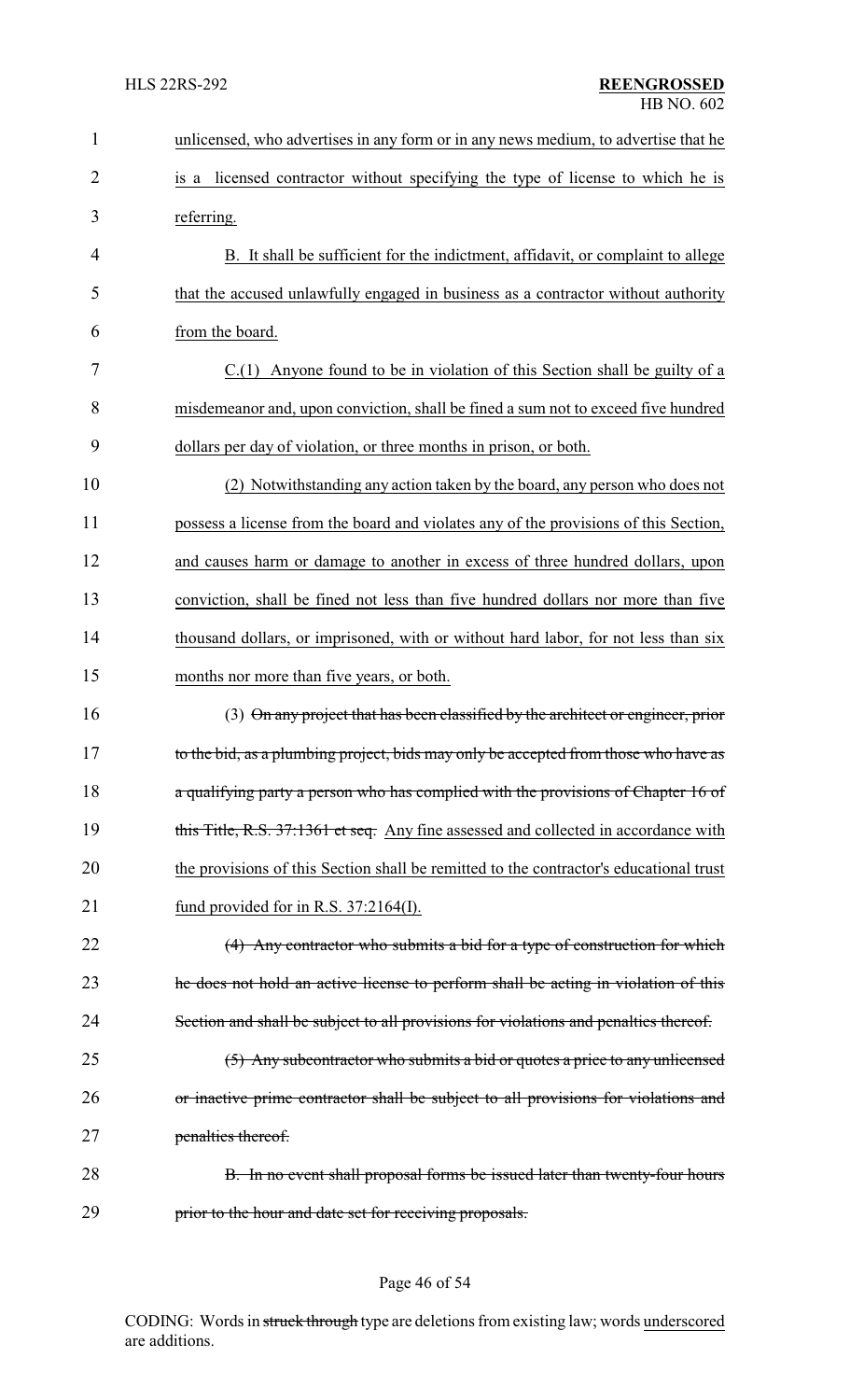| 1  | C. The architect, engineer, or awarding authority shall classify public                  |
|----|------------------------------------------------------------------------------------------|
| 2  | projects. Once the project is classified, any interested person may object by sending    |
| 3  | a certified letter to both the board and the architect, engineer, or awarding authority  |
| 4  | stating with particularity the reasons for the objection. The objection shall be         |
| 5  | received by the board and by the architect, engineer, or awarding authority at least     |
| 6  | ten working days prior to the date on which bids are to be opened and then submitted     |
| 7  | to a committee for determination. The chairman of the board shall appoint the            |
| 8  | committee which shall consist of board members. The committee may approve the            |
| 9  | project classification or add an additional classification by vote of a majority of the  |
| 10 | members of the committee. The matter shall be resolved and the board shall notify        |
| 11 | the architect, engineer, and awarding authority no less than five days prior to the time |
| 12 | when bids are to be opened, unless all parties agree that a delay will not cause harm    |
| 13 | to others.                                                                               |
| 14 | $D1(1)$ Any awarding authority or its agent who violates the provisions of this          |
| 15 | Section shall be deemed guilty of a misdemeanor and, upon conviction, be punished        |
| 16 | by a fine of not less than one hundred dollars or more than two hundred dollars or       |
| 17 | imprisonment in the parish jail for not less than thirty days nor more than sixty days,  |
| 18 | or both. Any fine and imprisonment are at the discretion of the court.                   |
| 19 | $(2)$ In addition, the board may, after notice and a hearing, impose a fine upon         |
| 20 | any awarding authority or its agent who intentionally violates the provisions of this    |
| 21 | Section. The board may not impose any fine as authorized by this Paragraph on the        |
| 22 | state, its agencies, boards, or commissions, or any political subdivision thereof.       |
| 23 | The district attorney in whose jurisdiction the violation occurs shall have sole         |
| 24 | authority to prosecute criminal actions pursuant to this Section.                        |
| 25 | §2164. Reciprocity Violations; civil penalty; jurisdiction                               |
| 26 | Any applicant holding a license in good standing in a comparable                         |
| 27 | classification in another state recognized by the respective agency as a reciprocity     |
| 28 | state may have the trade portion of the examination waived upon written certification    |
| 29 | from that state in which the applicant is licensed. The business law portion of the      |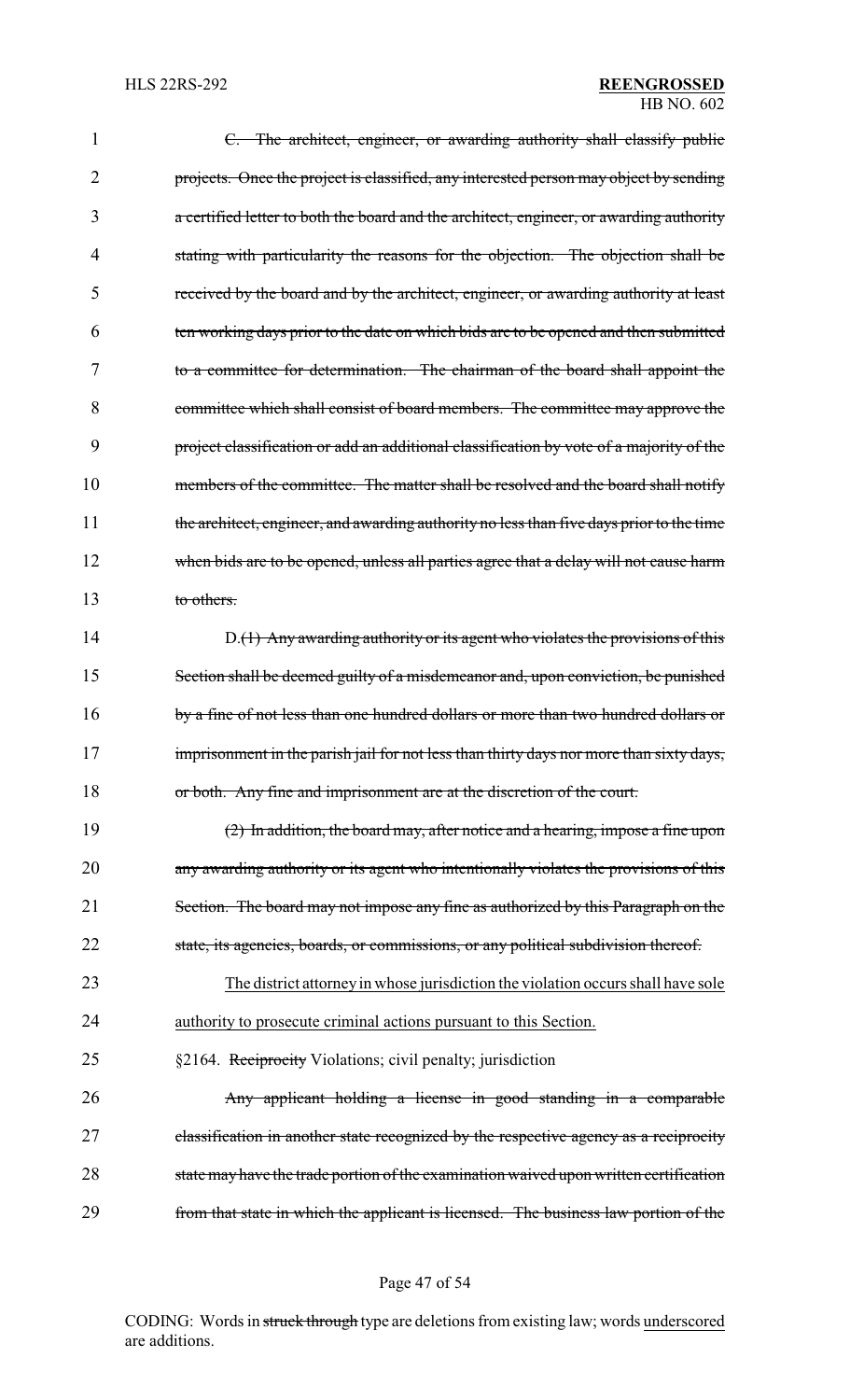| $\mathbf{1}$   | examination and the provisions of R.S. 37:2156.1 shall not be waived. Applicants        |  |
|----------------|-----------------------------------------------------------------------------------------|--|
| $\overline{2}$ | shall comply with all other licensing requirements of this state; however, for good     |  |
| 3              | cause, the board may waive any other licensing requirement.                             |  |
| 4              | A. Any person who violates any provision of this Chapter shall, after notice            |  |
| 5              | and a hearing, be liable to the board for a fine of up to ten percent of the total      |  |
| 6              | contract or the value of the work bid or being performed for which there is a           |  |
| 7              | violation. In addition to the fine, the board may impose administrative costs and       |  |
| 8              | attorney fees for each offense. In determining whether to impose an administrative      |  |
| 9              | penalty, the board or residential subcommittee shall consider the seriousness of the    |  |
| 10             | violation, cooperation on the part of the contractor, and the history of previous       |  |
| 11             | violations.                                                                             |  |
| 12             | In addition to or in lieu of the criminal penalties and administrative<br>В.            |  |
| 13             | sanctions provided in this Chapter, the board may issue an order to cease and desist    |  |
| 14             | to any person or firm engaged in any activity, conduct, or practice constituting a      |  |
| 15             | violation of any provision of this Chapter. The order shall be issued in the name of    |  |
| 16             | the state of Louisiana under the official seal of the board.                            |  |
| 17             | C. If the person or firm to whom the board directs a cease and desist order             |  |
| 18             | does not cease or desist the proscribed activity, conduct, or practice immediately, the |  |
| 19             | board may cause to issue in any court of competent jurisdiction and proper venue,       |  |
| 20             | a writ of injunction enjoining the person or firm from engaging in any activity,        |  |
| 21             | conduct, or practice prohibited by this Chapter.                                        |  |
| 22             | D. Upon proper showing by the board that a person or firm has engaged or                |  |
| 23             | is engaged in any activity, conduct, or practice prohibited by this Chapter, the court  |  |
| 24             | shall issue a temporary restraining order restraining the person or firm from engaging  |  |
| 25             | in the unlawful activity, conduct, or practice pending the hearing on a preliminary     |  |
| 26             | injunction. In due course, a permanent injunction shall be issued after a hearing,      |  |
| 27             | commanding the cessation of the unlawful activity, conduct, or practice without the     |  |
| 28             | board having to give bond. A temporary restraining order, preliminary injunction,       |  |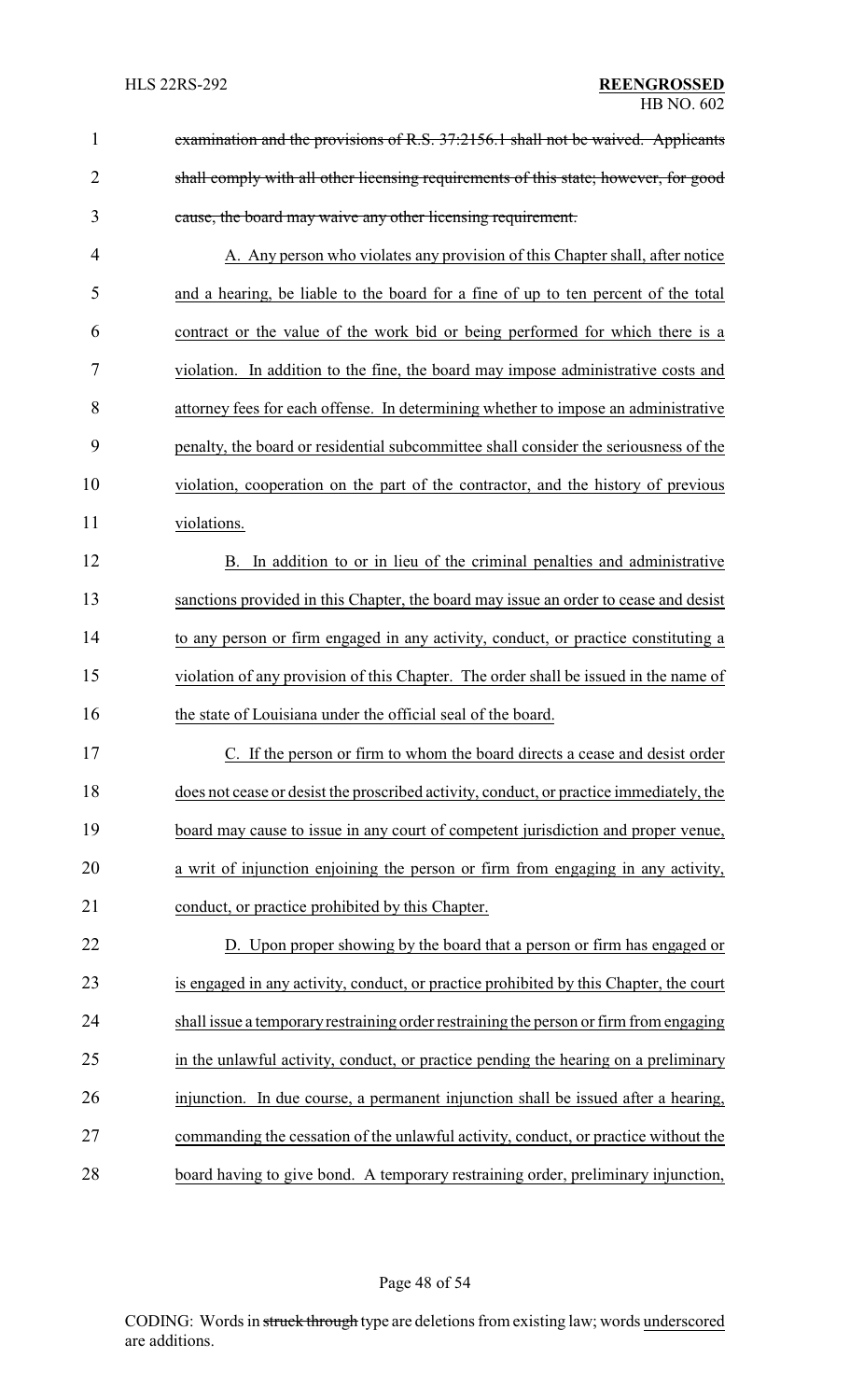| $\mathbf{1}$ | or permanent injunction issued pursuant to the provisions of this Section shall not be    |  |
|--------------|-------------------------------------------------------------------------------------------|--|
| 2            | subject to being released upon bond.                                                      |  |
| 3            | E. In the suit for an injunction, the board may demand of the defendant a                 |  |
| 4            | penalty as provided in Subsection A of this Section. A judgment for penalty,              |  |
| 5            | attorney fees, and costs may be rendered in the same judgment in which the                |  |
| 6            | injunction is made absolute. If the board brings an action against a person pursuant      |  |
| 7            | to the provisions of this Section and fails to prove its case, then it shall be liable to |  |
| 8            | the person for the payment of his attorney fees and costs.                                |  |
| 9            | F. The trial of the proceeding by injunction shall be summary and by the                  |  |
| 10           | judge without a jury.                                                                     |  |
| 11           | G. Anyone violating this Chapter who fails to cease work, after proper                    |  |
| 12           | hearing and notification from the board, shall not be eligible to apply for a             |  |
| 13           | contractor's license for a period not to exceed one year from the date of official        |  |
| 14           | notification to cease work.                                                               |  |
| 15           | H. It shall be within the power of the board to withhold approval, for up to              |  |
| 16           | one year, of any application from anyone who, prior to the application, has had his       |  |
| 17           | license revoked by the board or residential subcommittee.                                 |  |
| 18           | I. All fines or penalties collected by the board pursuant to the provisions of            |  |
| 19           | this Section for violations of any provision of this Chapter shall, annually, at each     |  |
| 20           | audit of the board, be transferred to a separate contractor's educational trust fund to   |  |
| 21           | be used for educational purposes as determined by the trustees of the fund. The           |  |
| 22           | Construction Education Trust Fund shall make an audited financial report to the           |  |
| 23           | board annually.                                                                           |  |
| 24           | J. Upon the expiration of the delays set forth in the Administrative Procedure            |  |
| 25           | Act for an aggrieved party to appeal any fine or penalty assessed by the board, if an     |  |
| 26           | appeal has not been so filed, the board may initiate civil proceedings against the        |  |
| 27           | party seeking to obtain a judgment against that party in an amount equivalent to the      |  |
| 28           | amount of the fine assessed, together with legal interest and all reasonable attorney     |  |
| 29           | fees incurred by the board in bringing the action.<br>The proceedings shall be            |  |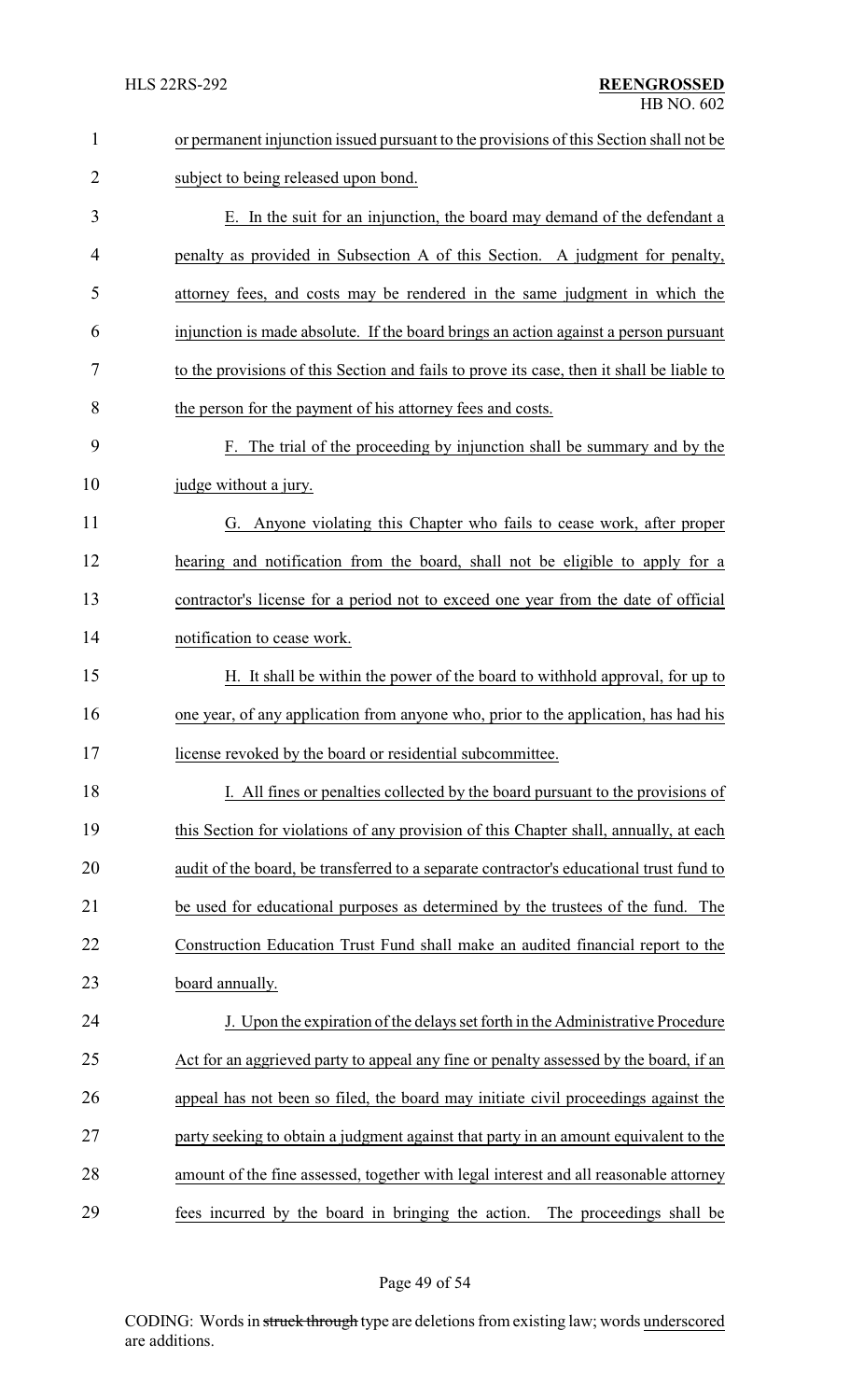| $\mathbf{1}$   | conducted on a summary basis, with the defendant being limited to the defense of          |  |
|----------------|-------------------------------------------------------------------------------------------|--|
|                |                                                                                           |  |
| $\overline{2}$ | lack of notice as to the meeting of the board during which the fine was assessed. All     |  |
| 3              | proceedings brought pursuant to the provisions of this Subsection shall lie in any        |  |
| 4              | court of competent jurisdiction in this state.                                            |  |
| 5              | K. In addition to all other authority granted to the board by the provisions of           |  |
| 6              | this Chapter, the board shall have the authority to cause to be issued to any person      |  |
| 7              | who is alleged to have violated any of the provisions of this Chapter a citation setting  |  |
| 8              | forth the nature of the alleged violation, which provides to that person the option of    |  |
| 9              | either pleading no contest to the charge and paying a fine to the board prescribed by     |  |
| 10             | any provision of this Chapter or appearing at an administrative hearing conducted by      |  |
| 11             | the board regarding the alleged violation. The citations may be issued by any             |  |
| 12             | authorized employee of the board, and may be issued either in person, by certified        |  |
| 13             | mail with a return receipt, or by email with a read receipt from the noticed person.      |  |
| 14             | This Subsection shall not be applicable to any criminal enforcement action brought        |  |
| 15             | pursuant to the provisions of this Chapter.                                               |  |
| 16             | §2165. Residential Building Contractors Subcommittee; membership; terms Bid               |  |
| 17             | procedures; penalty                                                                       |  |
| 18             | A.(1) There is hereby established within the State Licensing Board for                    |  |
| 19             | Contractors the Residential Building Contractors Subcommittee, consisting of five         |  |
| 20             | members who shall be residents of the state of Louisiana and who have been actively       |  |
| 21             | engaged in residential contracting for at least five years prior to appointment by the    |  |
| 22             | governor. Three members of the subcommittee shall be appointed by the governor            |  |
| 23             | from a list of not less than ten names submitted by the Louisiana Homebuilders            |  |
| 24             | Association as certified by its president and secretary. One member of the                |  |
| 25             | subcommittee shall be appointed to represent congressional district one, one member       |  |
| 26             | to represent congressional districts four and five, one member to represent               |  |
| 27             | congressional district three, one member to represent congressional district two, and     |  |
| 28             | one member to represent congressional district six. It is the intent of this Section that |  |
| 29             | only contractors who hold an appropriate active license be awarded contracts either       |  |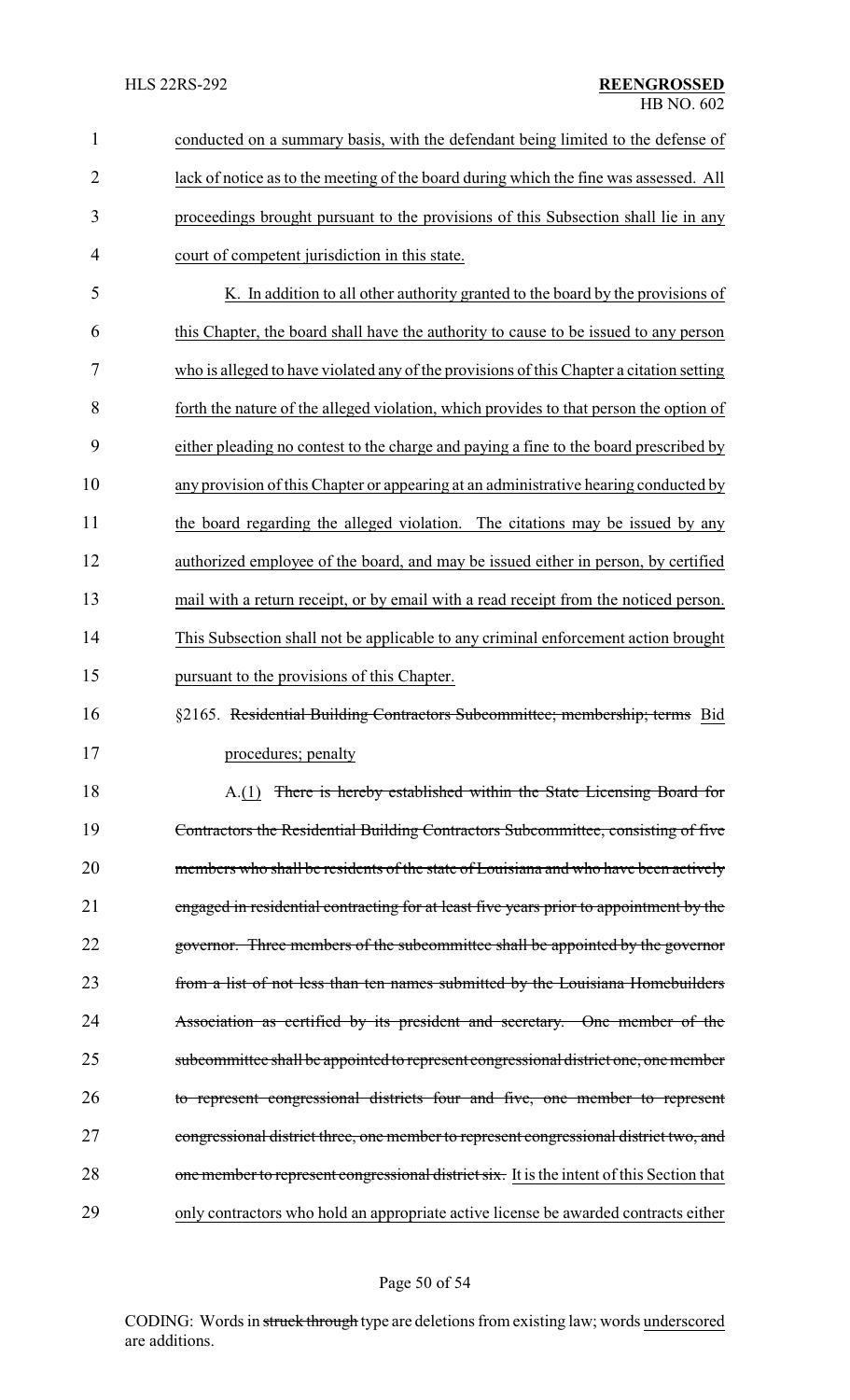| $\mathbf{1}$   | by bid or through negotiation. All architects, engineers, and awarding authorities      |
|----------------|-----------------------------------------------------------------------------------------|
| $\overline{2}$ | shall place in their bid specifications the requirement that a contractor shall certify |
| 3              | that he holds an active license in accordance with the provisions of this Chapter by    |
| 4              | displaying his license number on the bid envelope. In the case of an electronic bid     |
| 5              | proposal, a contractor may submit an authentic digital signature on the electronic bid  |
| 6              | proposal accompanied by the contractor's license number in order to meet the            |
| 7              | requirements of this Paragraph. Except as otherwise provided by this Subsection, if     |
| 8              | the bid does not display the contractor's license number on the bid envelope, the bid   |
| 9              | shall be automatically rejected, returned to the bidder marked "Rejected", and not be   |
| 10             | read aloud.                                                                             |
| 11             | (2) Any bid that does not require the contractor to hold an active license shall        |
| 12             | state the exemption on the bid envelope and shall be treated as a lawful bid for the    |
| 13             | purposes of this Section.                                                               |
| 14             | (3) On any project that has been classified by the architect or engineer, prior         |
| 15             | to the bid, as a plumbing project, bids may be accepted only from those who have as     |
| 16             | a qualifying party a person who has complied with the provisions of Chapter 16 of       |
| 17             | this Title, R.S. 37:1361 et seq.                                                        |
| 18             | (4) Any contractor who submits a bid for a type of construction for which               |
| 19             | he does not hold an active license to perform shall be acting in violation of this      |
| 20             | Section and shall be subject to all provisions for violations and penalties thereof.    |
| 21             | (5) Any subcontractor who submits a bid or quotes a price to any unlicensed             |
| 22             | or inactive prime contractor shall be subject to all provisions for violations and      |
| 23             | penalties thereof.                                                                      |
| 24             | B. The terms of office of the initial members appointed to the subcommittee             |
| 25             | shall be one for a three-year term, one for a two-year term, and one for a one-year     |
| 26             | term, to be determined by the governor. Thereafter, all members shall be appointed      |
| 27             | for three-year terms. All terms shall commence thirty days after the appointment and    |
| 28             | all members shall serve until their successors have been appointed and qualified.       |
| 29             | Vacancies occurring in the membership of the subcommittee for any reason shall be       |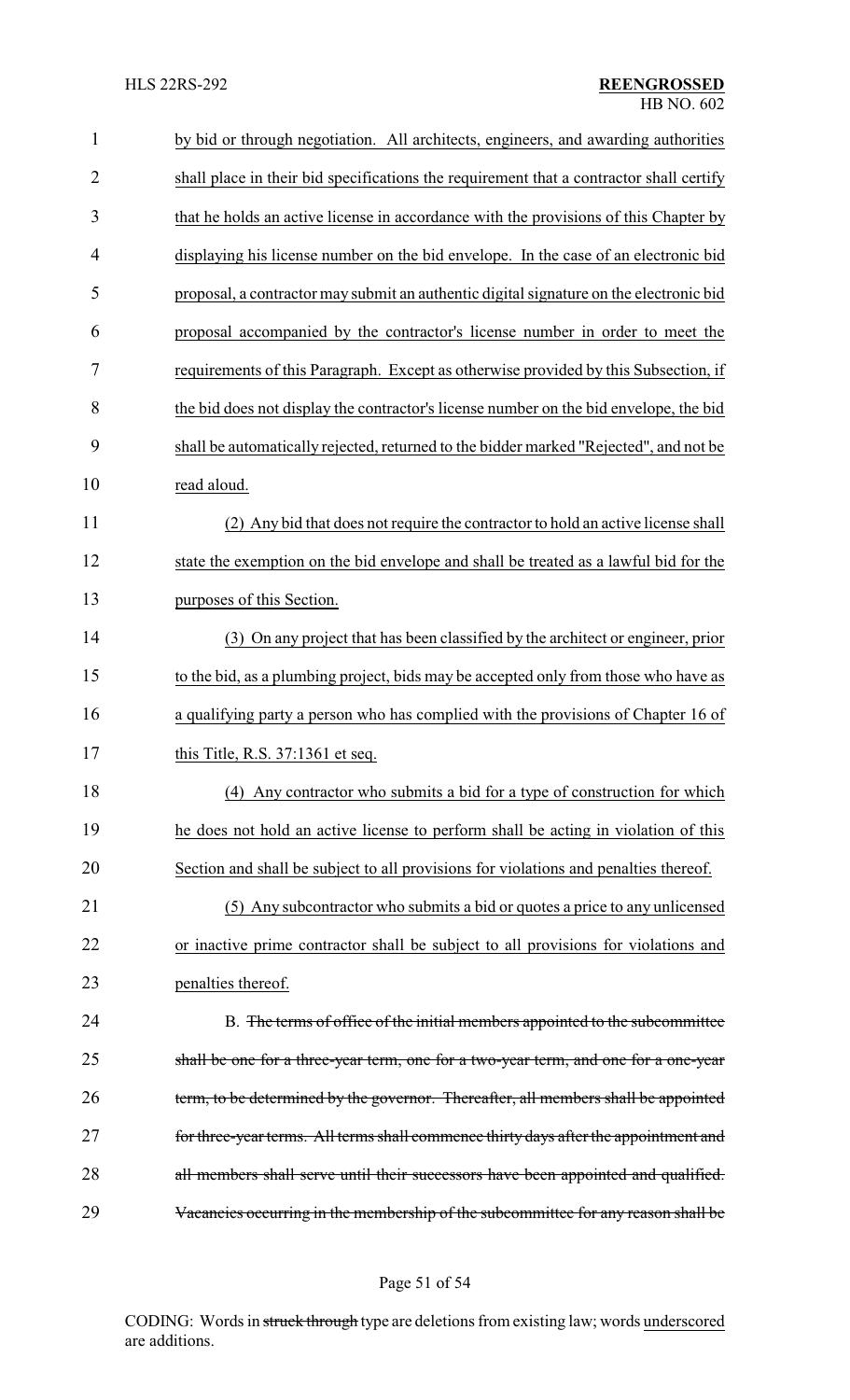filled by appointment by the governor for the unexpired term. No person shall be 2 appointed for more than two consecutive terms. The governor may remove a member for cause. In no event shall proposal forms be issued later than twenty-four hours prior to the hour and date set for receiving proposals.

 C. The executive director of the State Licensing Board for Contractors shall serve as executive director of the subcommittee and shall not have voting privileges. The architect, engineer, or awarding authority shall classify public projects. Once the project is classified, any interested person may object by sending a certified letter to both the board and the architect, engineer, or awarding authority stating with particularity the reasons for the objection. The objection shall be submitted to the 11 board and the architect, engineer, or awarding authority in writing by certified mail at least ten working days prior to the date on which bids are to be opened. Upon receipt of the protest for the project classification, the Licensing Board Compliance and Administrative staff will review the scope of work and offer a recommendation for the proper classification to the architect, engineer, or awarding authority within five working days after receipt of the objection. Any objection to the classification not made in accordance with this Section shall be considered waived.

18 D.(1) An ex officio member of the State Licensing Board for Contractors shall serve on the subcommittee and shall serve as the liaison between the 20 subcommittee and the board. He shall be appointed by the chairman of the State Licensing Board for Contractors and shall serve as the chairman of the 22 subcommittee. His presence at a meeting of the subcommittee may be counted toward establishing a quorum of the subcommittee, and he shall only have voting privileges if either of the following circumstances exists:

 (a) His presence is necessary to establish a quorum of the subcommittee and there is a tie vote between the appointed members of the subcommittee.

 (b) His presence is necessary to establish a quorum of the subcommittee, 28 only one appointed member of the subcommittee is present, and an additional ex-officio member has been appointed pursuant to Paragraph (2) of this Subsection.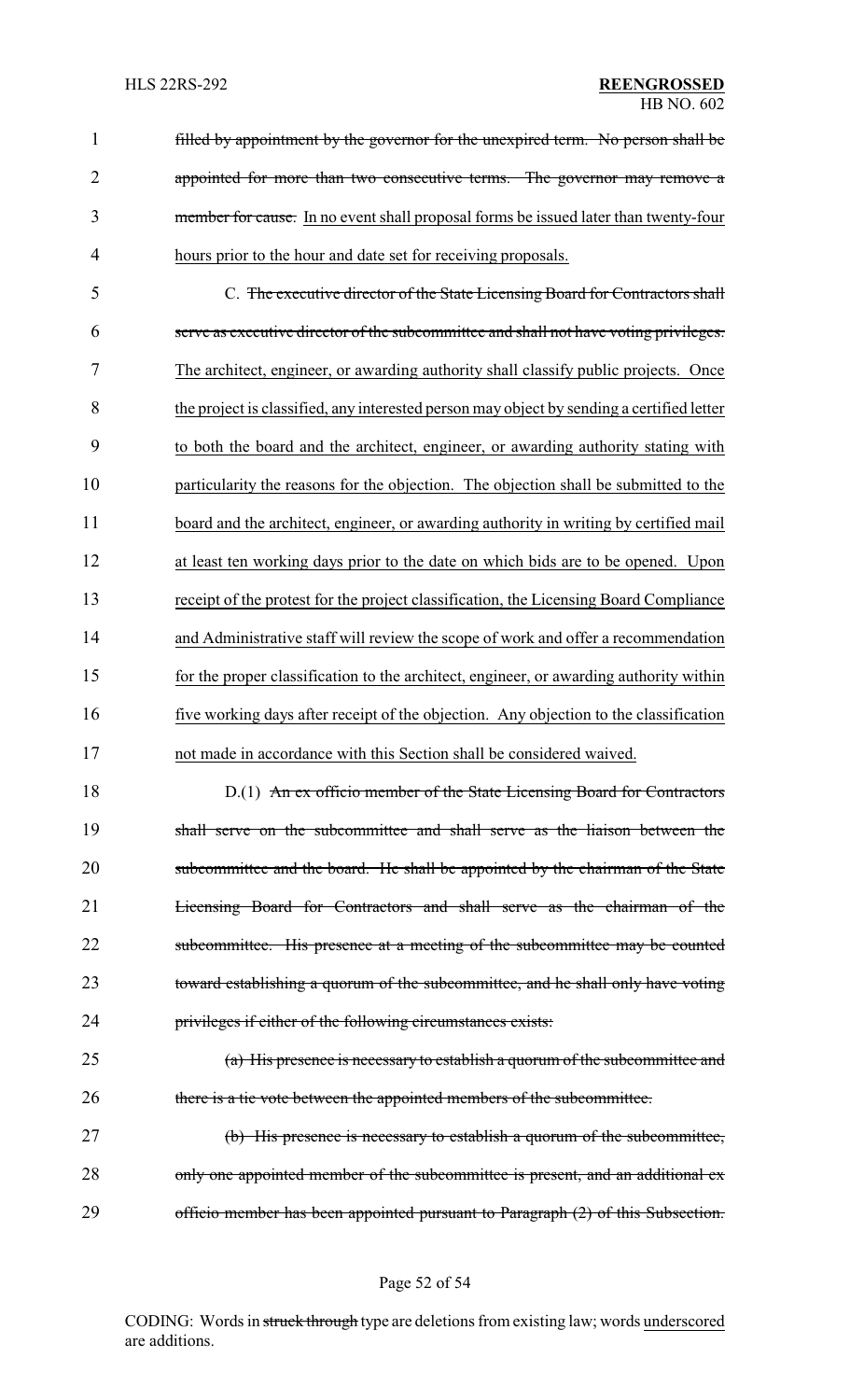Any awarding authority or its agent who violates the provisions of this Section shall be deemed guilty of a misdemeanor and, upon conviction, be punished by a fine of not less than one hundred dollars or more than two hundred dollars or imprisonment 4 in the parish jail for not less than thirty days nor more than sixty days, or both. Any fine and imprisonment are at the discretion of the court.

 (2) An additional ex officio member of the State Licensing Board for Contractors shall serve on the subcommittee only if his presence, along with the ex officio member serving pursuant to Paragraph (1) of this Subsection, is required to establish a quorum of the subcommittee. This additional ex officio member shall be 10 appointed by the chairman of the State Licensing Board for Contractors and shall 11 serve as the vice chairman of the subcommittee. He shall only have voting privileges 12 if there is a tie vote between an appointed member of the subcommittee and the ex-13 officio member serving as chairman of the subcommittee. In addition to the 14 penalties prescribed in Paragraph (1) of this Subsection, the board may, after notice and a hearing, impose a fine upon any awarding authority or its agent who intentionally violates the provisions of this Section. The board may not impose any fine as authorized by this Paragraph on the state, its agencies, boards, or commissions, or any political subdivision thereof.

19 (3) The State Licensing Board for Contractors shall pay per diem and travel 20 expenses for ex officio members.

21 E. A quorum of the subcommittee shall consist of a majority of its members 22 and the subcommittee shall meet at least once every other month to conduct its 23 business. The executive director shall give written notice to each member of the 24 time and place of each meeting at least ten days prior to the scheduled date of the 25 meeting.

26 F. Each member of the subcommittee shall be entitled to a per diem 27 allowance of seventy-five dollars for each meeting they attend and be reimbursed for 28 all travel expenses necessarily incurred in attending meetings.